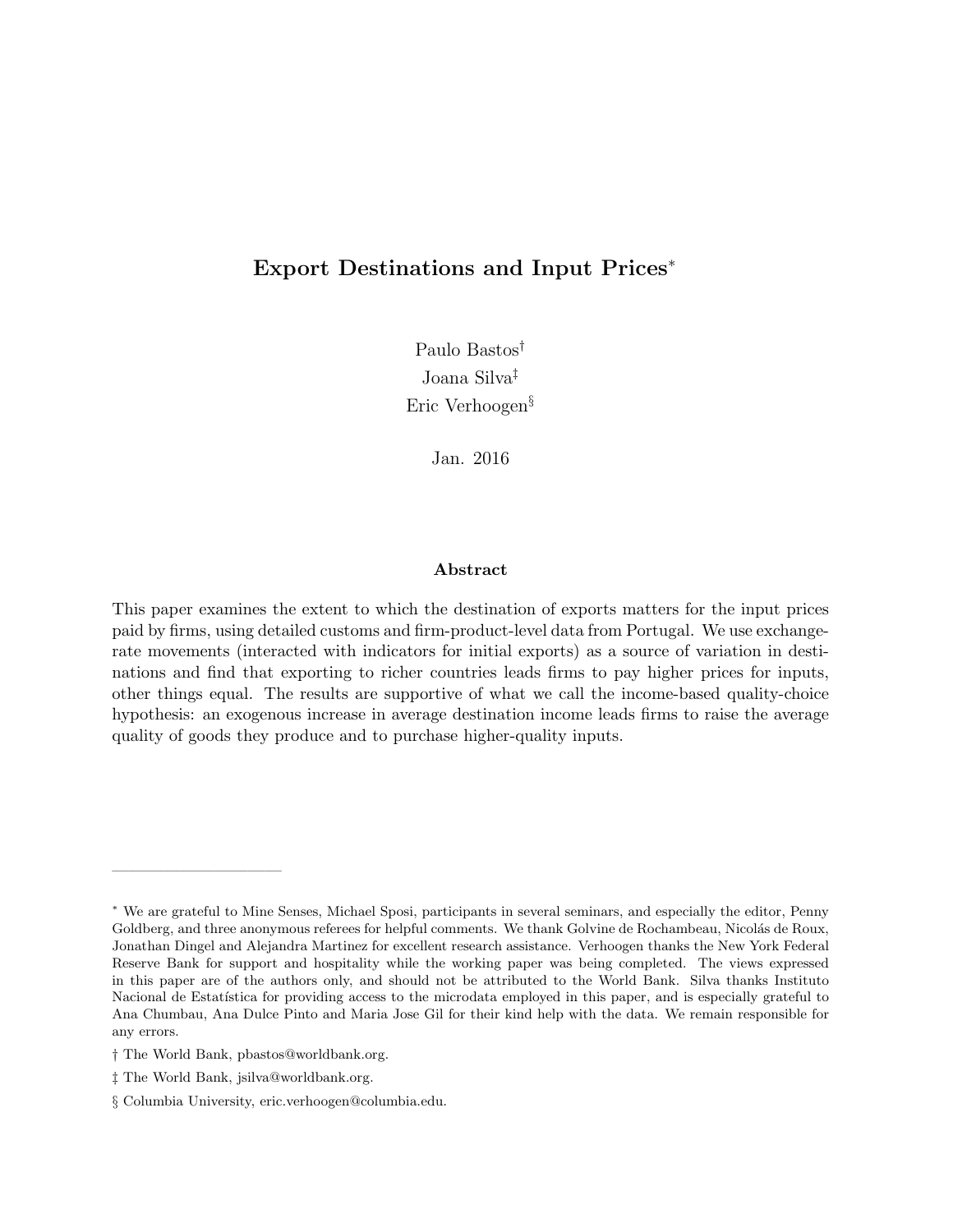# 1 Introduction

A growing body of research suggests that exporting has important effects on firm behavior. Although results for residual-based measures of productivity are mixed [\(Clerides, Lach, and Tybout,](#page-30-0) [1998;](#page-30-0) [Bernard and Jensen,](#page-29-0) [1999;](#page-29-0) [Alvarez and L´opez,](#page-29-1) [2005;](#page-29-1) [Van Biesebroeck,](#page-32-0) [2005;](#page-32-0) [De Loecker,](#page-30-1) [2007\)](#page-30-1), recent studies have found causal effects of exporting on a variety of directly observable outcomes. For instance, [Bustos](#page-30-2) [\(2011\)](#page-30-2) and [Lileeva and Trefler](#page-31-0) [\(2010\)](#page-31-0) find effects on technology investments by Argentinian and Canadian firms, respectively. [Verhoogen](#page-32-1) [\(2008\)](#page-32-1) finds effects on wages and ISO 9000 certification (an international production standard) in Mexico. [Atkin, Khan](#page-29-2)[delwal, and Osman](#page-29-2) [\(2014\)](#page-29-2) find that randomly allocated contacts with foreign buyers lead Egyptian rug producers to improve quality on various directly observable dimensions. [Tanaka](#page-32-2) [\(2015\)](#page-32-2) finds that exporting leads to improvements in working conditions in garment and food-processing firms in Myanmar.

A number of theoretical explanations for such effects have been advanced. Perhaps the most common class of models emphasizes scale effects: in the presence of fixed investment costs, for instance for purchases of technology or worker screening, increases in sales volume due to exports reduce the fixed costs per unit and tend to induce firms to undertake such investments [\(Yeaple,](#page-32-3) [2005;](#page-32-3) [Bustos,](#page-30-2) [2011;](#page-30-2) [Helpman, Itskhoki, and Redding,](#page-31-1) [2010\)](#page-31-1). A key feature of this class of models is that the effects of exporting on firm behavior depend on the volume of exports per se, and not on the characteristics of particular export destinations. A separate class of explanations focuses on *quality choice:* the varieties that firms sell on export markets may differ from those that they sell on domestic markets, and the different varieties may require different technologies, skills and other inputs in production. This class encompasses two distinct mechanisms. One is that per-unit transport costs may lead firms to export goods with higher value per unit, a phenomenon known as the "Washington apples" effect following the famous example in [Alchian and Allen](#page-29-3)  $(1964).$  $(1964).$ <sup>[1](#page-1-0)</sup> The other is that, if richer consumers are more willing to pay for product quality, firms may choose to sell higher-quality varieties in richer markets to appeal to them.<sup>[2](#page-1-1)</sup> These mechanisms both suggest that destinations matter, but they emphasize different characteristics. In the first, what matters is distance from the home market (or trade costs more broadly). In the second,

<span id="page-1-1"></span><span id="page-1-0"></span><sup>&</sup>lt;sup>1</sup>See also [Feenstra](#page-30-3) [\(1988\)](#page-30-3), [Hummels and Skiba](#page-31-2) [\(2004\)](#page-31-2), and [Feenstra and Romalis](#page-30-4) [\(2014\)](#page-30-4).

<sup>&</sup>lt;sup>2</sup>The idea that richer consumers are more willing to pay for product quality has been in the trade literature at least since [Linder](#page-31-3) [\(1961\)](#page-31-3). See also [Markusen](#page-31-4) [\(1986\)](#page-31-4), [Flam and Helpman](#page-30-5) [\(1987\)](#page-30-5), and [Hallak](#page-30-6) [\(2006\)](#page-30-6). We believe that [Verhoogen](#page-32-1) [\(2008\)](#page-32-1) was the first to formalize the idea that an individual firm would choose to sell higher-quality varieties in richer destination markets than in poorer ones in a heterogeneous-firms model.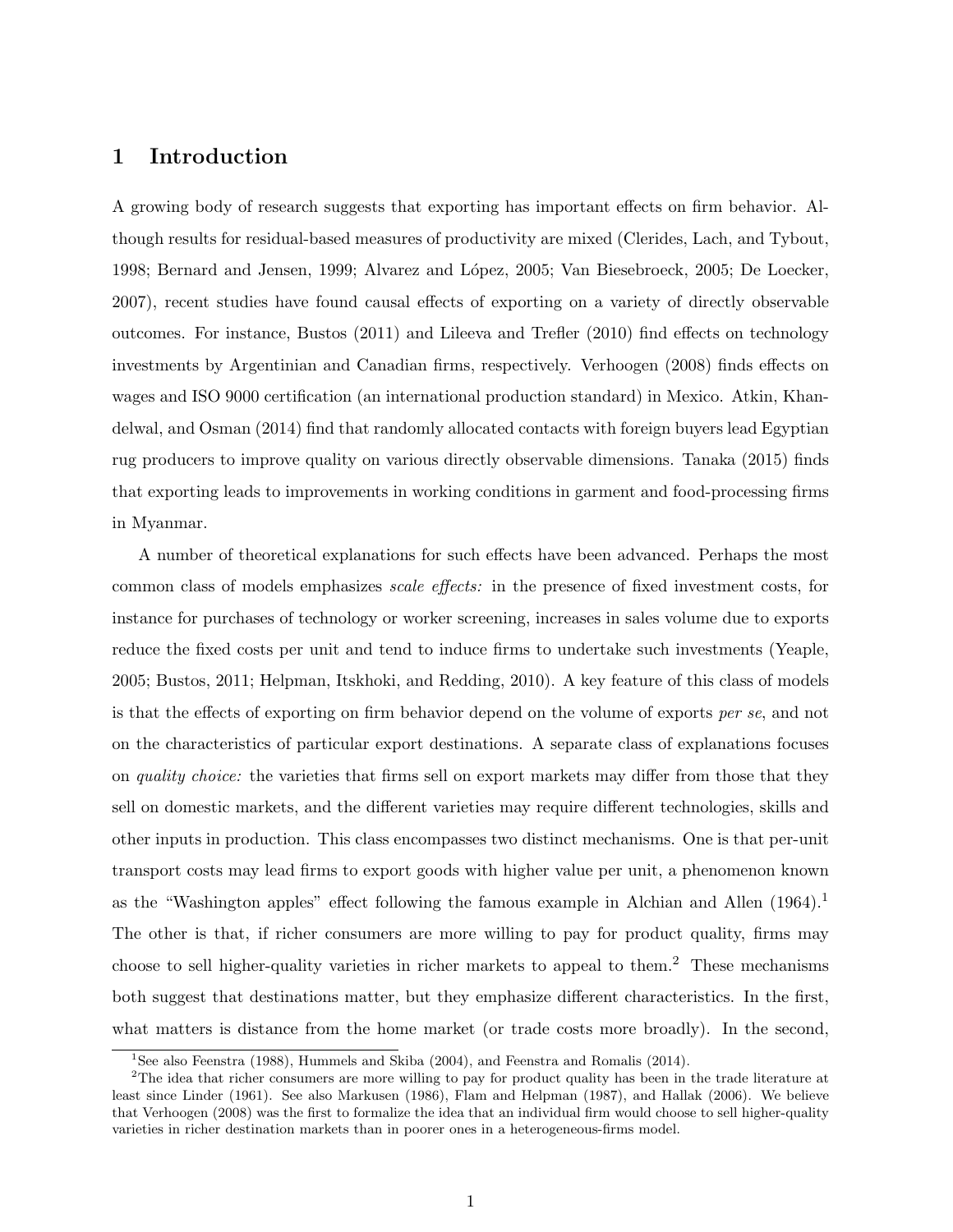what matters is the income level of consumers in the destination.<sup>[3](#page-2-0)</sup>

Empirically, the relative importance of these different mechanisms remains an open question. Plant-level datasets typically do not provide information on the destination of exports, which makes it difficult to distinguish among the various channels. Newly available customs datasets on firms' international transactions have provided some support for the income-based quality-choice mechanism. In Portuguese data, [Bastos and Silva](#page-29-4) [\(2008,](#page-29-4) [2010\)](#page-29-5) show that individual firms charge higher "free on board" (f.o.b.) prices for goods sold to richer destination markets within narrow product categories, controlling for distance and other destination characteristics.<sup>[4](#page-2-1)</sup> Subsequent papers have documented a similar pattern in data from China, France and Hungary [\(Manova and](#page-31-5) [Zhang,](#page-31-5) [2012;](#page-31-6) [Martin,](#page-31-6) 2012; Görg, Halpern, and Muraközy, [2010\)](#page-30-7). This cross-sectional evidence is not definitive, however, for two reasons. First, firms may charge higher mark-ups in richer countries, even for homogeneous goods [\(Krugman,](#page-31-7) [1987;](#page-31-7) [Goldberg and Knetter,](#page-30-8) [1997;](#page-30-8) [Goldberg](#page-30-9) [and Hellerstein,](#page-30-9) [2008;](#page-30-9) [Alessandria and Kaboski,](#page-29-6) [2011;](#page-29-6) [Fitzgerald and Haller,](#page-30-10) [2013;](#page-30-10) [Simonovska,](#page-31-8) [2015\)](#page-31-8). Second, the cross-sectional evidence does not settle the issue of causality: even if export prices do reflect product quality, shocks at the firm level may affect both which products a firm chooses to sell and where it is able to sell them, leading to a positive correlation between price and destination income even in the absence of a causal effect of exporting on firm behavior.

In this paper, we use a rich combination of customs and firm-product-level price data from Portugal to further investigate the income-based quality-choice channel, using exchange-rate movements as a source of exogenous variation in the destination of Portuguese firms' sales. Our approach is motivated by two theoretical ideas. First, as mentioned above, countries are asymmetric in income and in consumers' willingness to pay for product quality and individual firms choose to sell higher-quality varieties in richer markets. Second, firm productivity and input quality are complements in producing output quality, as in [Verhoogen](#page-32-1) [\(2008\)](#page-32-1) and [Kugler and](#page-31-9) [Verhoogen](#page-31-9) [\(2012\)](#page-31-9); as a result, in equilibrium more-productive firms use higher-quality inputs to produce higher-quality products. The implication is that an exogenous shift in the destination of

<span id="page-2-0"></span><sup>&</sup>lt;sup>3</sup>The list above is not exhaustive. [Matsuyama](#page-31-10) [\(2007\)](#page-31-10) formalizes the idea that exporting requires expenditures on marketing and distribution that are not required on domestic markets, suggesting that the volume of exports rather than destination characteristics should matter for firms' decisions. A number of authors have highlighted learning-by-exporting effects, although the extent to which such effects depend on characteristics of destination markets is typically not specified. An argument that learning-by-exporting effects are particularly strong when exporting to richer foreign markets, for instance because of stricter standards or more demanding buyers, is very much in the spirit of the income-based quality-choice story described above (see e.g. [De Loecker](#page-30-1) [\(2007\)](#page-30-1)).

<span id="page-2-1"></span><sup>4</sup>The f.o.b. prices in principle should not include transport costs, which are likely to vary across countries. [Bastos](#page-29-4) [and Silva](#page-29-4) [\(2008,](#page-29-4) [2010\)](#page-29-5) also find a positive correlation between price and distance, consistent with the "Washington apples" hypothesis.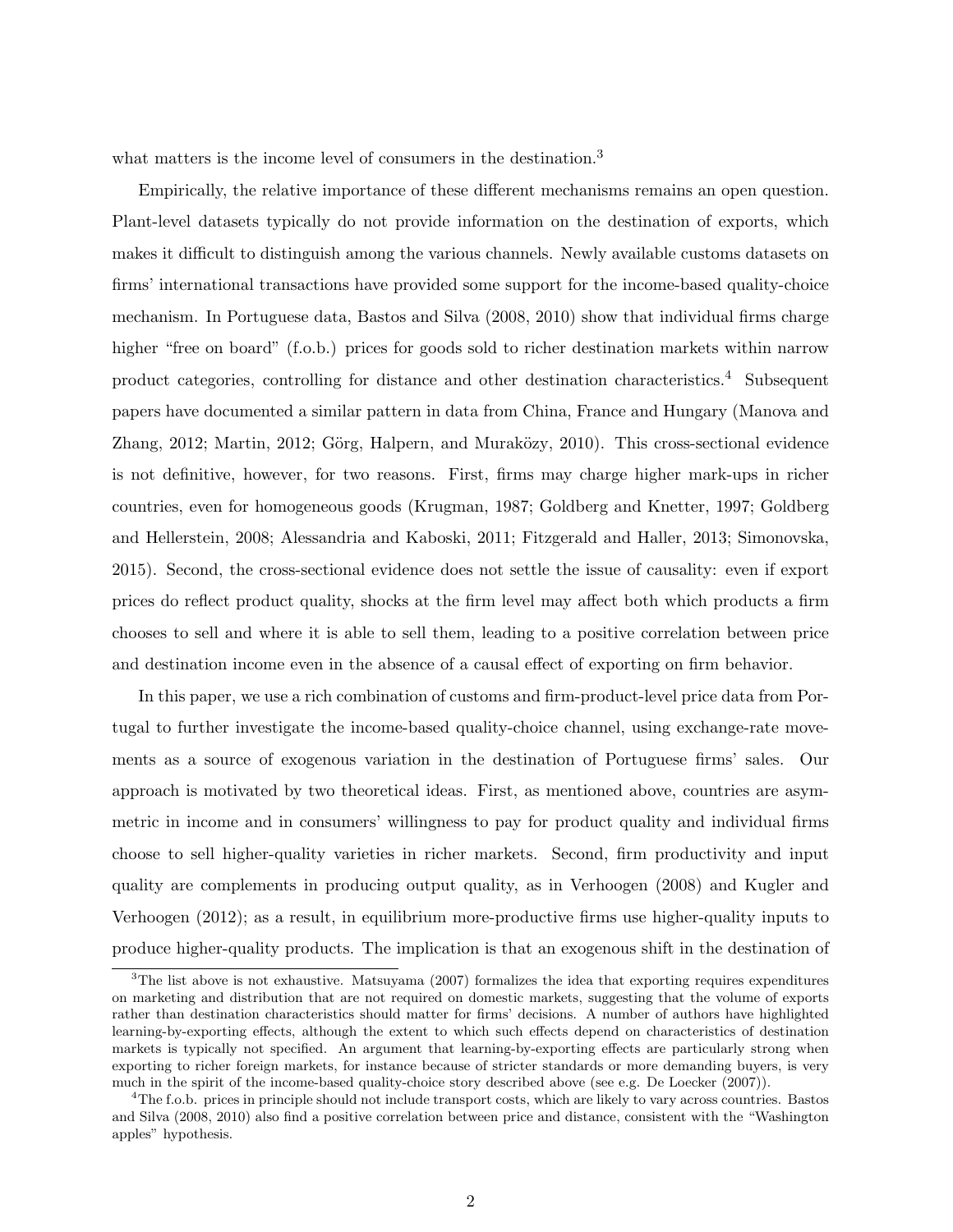exports toward a richer market will lead a firm not only to produce higher-quality products, but also to use higher-quality inputs on average.

While this prediction is conceptually straightforward, taking it to the data presents a challenge. Direct measures of product quality are not available in the Portuguese data, nor in any other nationally representative data we are aware of. Our strategy in this paper is to draw inferences about quality from detailed information about prices at the firm-product (and firm-productdestination) level. But prices may reflect mark-ups rather than product quality. A large literature has documented not only that mark-ups vary within firms across destinations, as mentioned above, but also that mark-ups respond within firm-product-destination over time in response to exchange-rate movements.<sup>[5](#page-3-0)</sup> Our key contention is that while endogenous mark-ups may confound attempts to draw inferences about product quality from *output* prices, they are not expected to influence the input prices paid by Portuguese firms. That is, in the absence of effects on product quality, we would not expect a systematic relationship between destination-market income and input prices, controlling for the scale of output and other observable factors.

To organize our thinking about the empirical work, we develop a model of output and input quality choice by heterogeneous firms with variable mark-ups, adding the quality choices to the framework of [Atkeson and Burstein](#page-29-7) [\(2008\)](#page-29-7). Following [Amiti, Itskhoki, and Konings](#page-29-8) [\(2014\)](#page-29-8), we focus on the variant of the Atkeson-Burstein model with Bertrand competition, and take as given the entry decisions of firms into destination markets. While conditioning on entry decisions in this way clearly limits the applicability of our framework for the analysis of long-run outcomes, we believe that it is a useful guide in our empirical setting, where we examine short-term responses by firms. The model provides a formal justification for the intuitive statement above: while endogenous mark-ups influence the choice of output price, they are not expected to influence the input prices paid by firms. The model we write down employs a specific demand system and has a number of other special characteristics, but we believe that the same implication would follow in a variety of frameworks commonly used in the trade literature.

In the empirical section, we relate input prices to the average income of a firm's destination markets, instrumenting average destination income with real-exchange-rate changes interacted with indicators of whether firms had positive exports to each destination in an initial year. In our preferred specification, we include instruments only for non-Euro-zone export destinations, which

<span id="page-3-0"></span><sup>&</sup>lt;sup>5</sup>See [Goldberg and Knetter](#page-30-8) [\(1997\)](#page-30-8) and more recent work by [Nakamura and Zerom](#page-31-11) [\(2010\)](#page-31-11), [Goldberg and Heller](#page-30-9)[stein](#page-30-9) [\(2008,](#page-30-9) [2013\)](#page-30-11), [Berman, Martin, and Mayer](#page-29-9) [\(2012\)](#page-29-9), [Chatterjee, Dix-Carneiro, and Vichyanond](#page-30-12) [\(2013\)](#page-30-12) and [Amiti, Itskhoki, and Konings](#page-29-8) [\(2014\)](#page-29-8).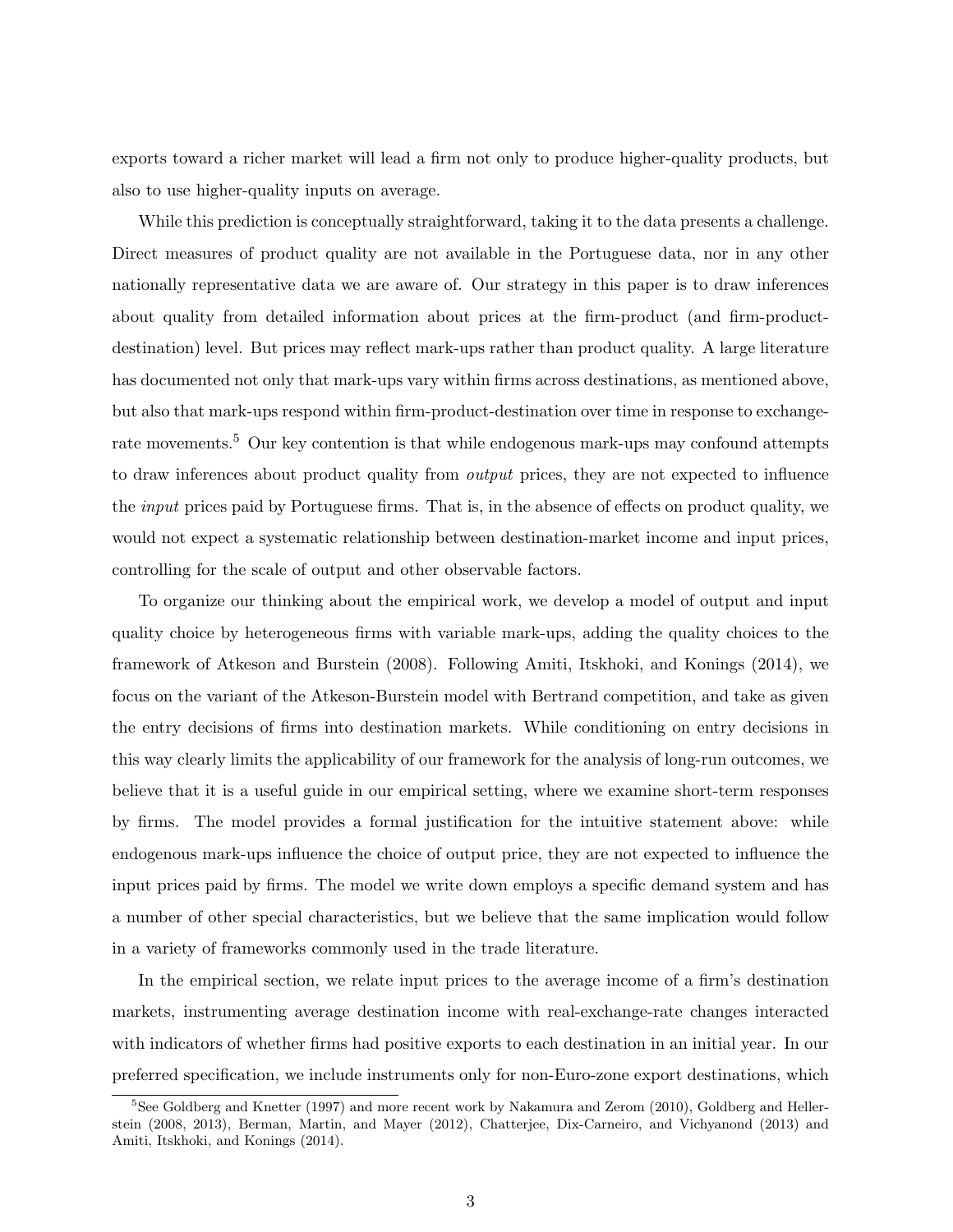represent a minority of Portuguese exports, and there is reason to be concerned that the first stage of the IV procedure is weak. But both weak-instrument-robust statistics and arguments about the direction of the weak-instrument bias lead us to the conclusion that there is an economically significant, positive relationship between average destination income and average input prices, controlling for the scale of exports, average destination distance, and total sales. We consider the possibility that different types of market power in input markets could be generating the price effects even in the absence of effects on quality choice, but it does not appear that these mechanisms can completely explain our baseline results. Overall, we interpret the results as supportive of the hypothesis that an increase in average destination income leads firms to raise the average quality of goods they produce and to purchase higher-quality inputs.

This paper is perhaps most closely related to a recent study by [Brambilla, Lederman, and](#page-29-10) [Porto](#page-29-10) [\(2012\)](#page-29-10). Using trade-transactions data linked to a firm-level panel survey from Argentina, the authors analyze the effect of the Brazilian devaluation of 1999, which led Argentinian firms to reduce exports to Brazil and increase the share of exports to other destinations — principally the U.S. and Europe. They find that increased exports to richer countries led to higher skill composition and higher wages at the firm level, while increased exports per se had no such effect. Relative to Brambilla et al [\(2012\)](#page-29-10), the main advantage of the current paper is that we have access to data on material input prices and can show how they respond to changes in destinations. Arm'slength supplier relationships are arguably less subject to the concern that prices are determined by particular factor-market institutions — e.g. collective bargaining, or fair/efficiency wages, which may be particularly relevant in Argentina. We also have output prices, which were not available in the previous study. In addition, we control for the average distance of export destinations. The fact that in the Portuguese case richer destinations (e.g. UK, Sweden) tend be nearer and poorer destinations (e.g. Brazil, Angola) tend to be further away — in contrast to the Argentinian case, where destination income and distance tend to be positively correlated — helps to strengthen our argument that the positive destination income-input price relationship is due to income-based quality choice and not distance. Overall, however, our findings remain quite consistent with the broader argument in [Brambilla, Lederman, and Porto](#page-29-10) [\(2012\)](#page-29-10) (as well as in [Verhoogen](#page-32-1) [\(2008\)](#page-32-1)).

In addition to the papers cited above, our paper is also related to a growing recent literature on the role of product quality in trade, including [Schott](#page-31-12) [\(2004\)](#page-31-12), [Hummels and Klenow](#page-31-13) [\(2005\)](#page-31-13), [Sutton](#page-32-4) [\(2007\)](#page-32-4), [Choi, Hummels, and Xiang](#page-30-13) [\(2009\)](#page-30-13), [Hallak and Schott](#page-30-14) [\(2011\)](#page-30-14), [Baldwin and Har](#page-29-11)[rigan](#page-29-11) [\(2011\)](#page-29-11), [Fajgelbaum, Grossman, and Helpman](#page-30-15) [\(2011\)](#page-30-15), [Eckel, Iacovone, Javorcik, and Neary](#page-30-16)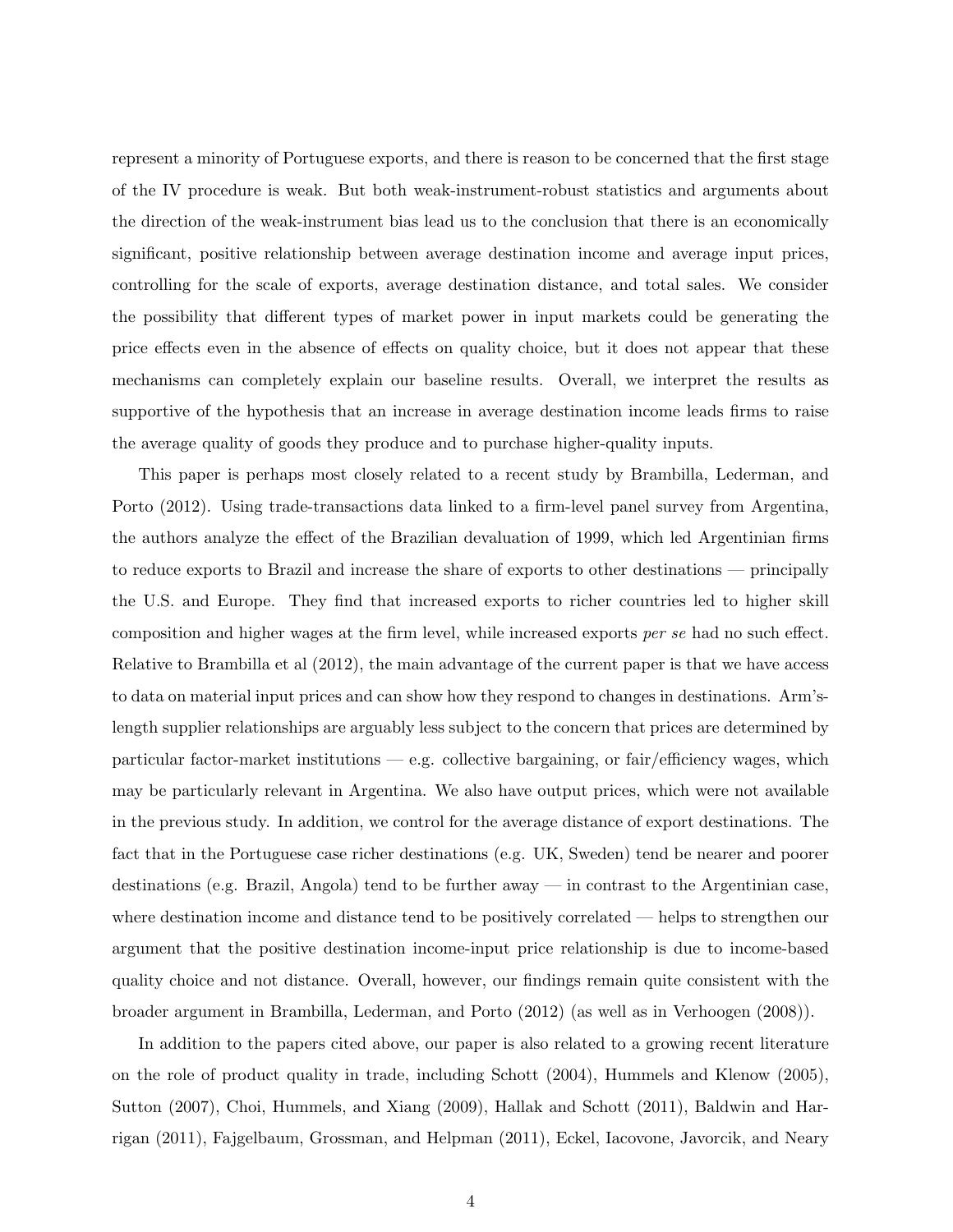[\(2015\)](#page-30-16), [Crozet, Head, and Mayer](#page-30-17) [\(2012\)](#page-30-17), [Johnson](#page-31-14) [\(2012\)](#page-31-14), [Hallak and Sivadasan](#page-30-18) [\(2013\)](#page-30-18), [Amiti](#page-29-12) [and Khandelwal](#page-29-12) [\(2013\)](#page-29-12), [Markusen](#page-31-15) [\(2013\)](#page-31-15), [Caron, Fally, and Markusen](#page-30-19) [\(2014\)](#page-30-19), [Di Comite, Thisse,](#page-30-20) [and Vandenbussche](#page-30-20) [\(2014\)](#page-30-20), [Iacovone and Javorcik](#page-31-16) [\(2012\)](#page-31-16), [Harrigan, Ma, and Shlychkov](#page-31-17) [\(2015\)](#page-31-17), and [Gervais](#page-30-21) [\(forthcoming\)](#page-30-21).

Although we focus on Portugal, a middle-income country, we believe that our findings have implications for our understanding of the upgrading process in developing countries as well. In particular, the results reinforce the idea that increasing exports to high income destinations may require quality upgrading of entire complexes of suppliers and downstream producers, not just of particular exporters [\(Kugler and Verhoogen,](#page-31-9) [2012\)](#page-31-9). The particular empirical setting has the advantage that it allows us to identify cleanly a causal relationship between destination income and material input prices, but the basic findings seem likely to apply more broadly.

# 2 Theoretical Framework

In this section we develop a model of input and output quality choice of heterogeneous firms with endogenous mark-ups. The framework builds on the model of [Atkeson and Burstein](#page-29-7) [\(2008\)](#page-29-7), adding differences in willingness to pay for quality across countries (similar to [Hallak](#page-30-6) [\(2006\)](#page-30-6), [Verhoogen](#page-32-1) [\(2008\)](#page-32-1), and [Hallak and Schott](#page-30-14) [\(2011\)](#page-30-14)) and a complementarity between firm productivity and input quality in producing output quality (as in [Verhoogen](#page-32-1) [\(2008\)](#page-32-1) and [Kugler and Verhoogen](#page-31-9) [\(2012\)](#page-31-9)). Following [Amiti, Itskhoki, and Konings](#page-29-8) [\(2014\)](#page-29-8), we use the variant of the Atkeson-Burstein model where pricing is Bertrand, and we take the entry decision of firms into different markets as given.<sup>[6](#page-5-0)</sup> In this sense the model is very "partial-equilibrium." On the other hand, in the empirical application we look at short-run responses to exchange-rate movements, and it is plausible that there is limited reshuffling of firms across markets over the time horizons we consider.

There are K countries, each with a continuum of sectors, with each sector populated by an exogenously given, finite set of heterogeneous firms. Firms are indexed by  $i$ , sectors by  $s$ , and years by  $t$ . In the model, we assume firms are active in just one sector; hence  $i$  identifies sector as well as firm. To reduce clutter, we suppress the time subscript until we begin to consider the response to exchange-rate movements in Section [2.4](#page-10-0) below. Each firm is assumed to sell one

<span id="page-5-0"></span><sup>&</sup>lt;sup>6</sup>While [Amiti, Itskhoki, and Konings](#page-29-8) [\(2014\)](#page-29-8) allow for endogenous choice of input origin, we abstract from this decision, in the interests of tractability, and treat all inputs as sourced domestically. In the empirical work, we take into account the fact that firms differ in their sourcing strategies, and allow exchange-rate changes to affect directly the input prices paid by firms.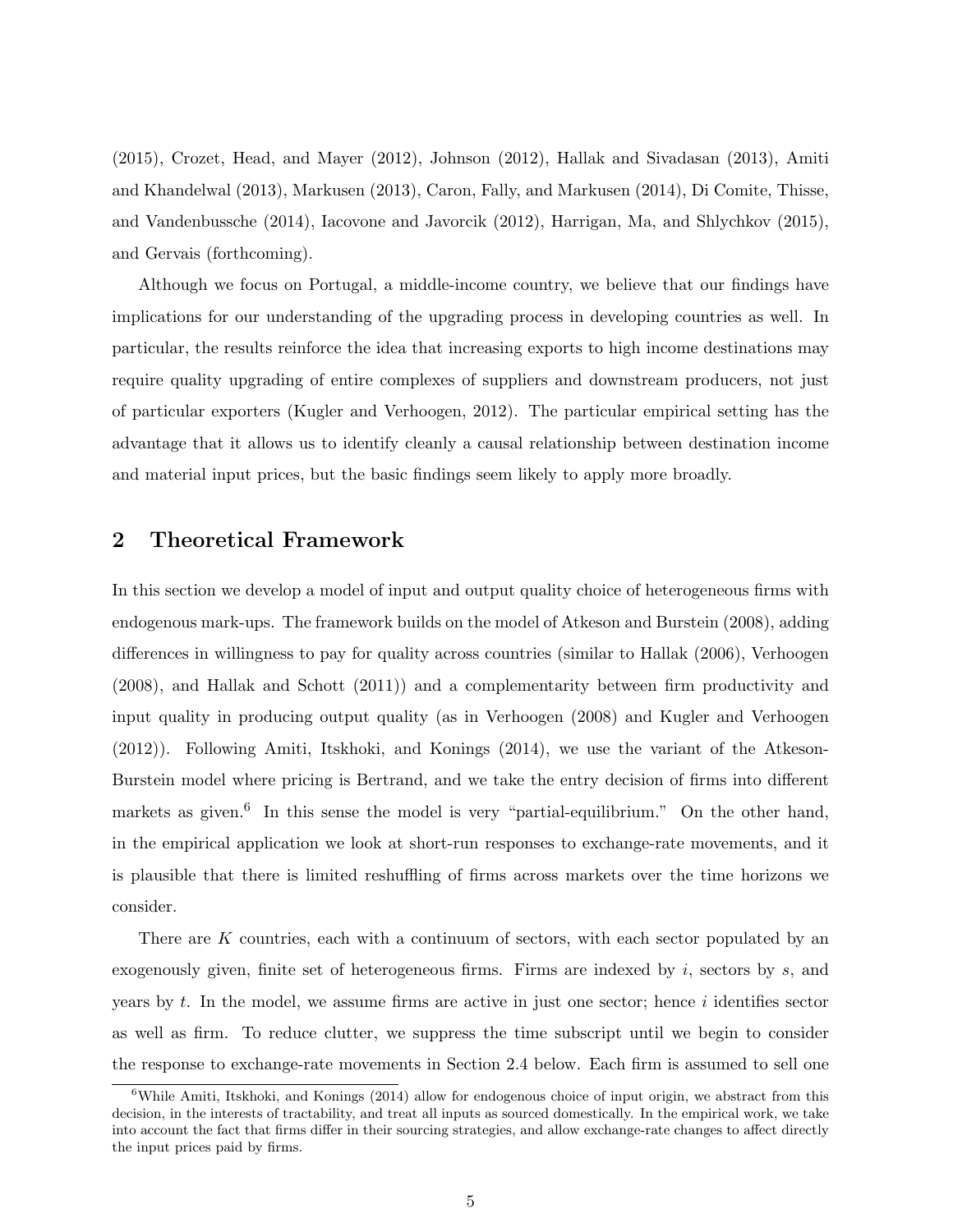product in each country. We use j to index production locations and  $k$  to index destination markets. We will be focusing on producers in one country, call it home, and will suppress the index for location when the meaning is clear. Let  $\epsilon_{jk}$  be the nominal exchange rate between the production location j and destination market k, defined as units of j currency over units of k currency.

### 2.1 Demand

In each country, there is a representative consumer with nested constant-elasticity-of-substitution (CES) preferences. The upper nest is given by:

$$
U_k = \left[ \int_{s \in S_k} \left( X_{sk} \right)^{\frac{\eta - 1}{\eta}} ds \right]^{\frac{\eta}{\eta - 1}} \tag{1}
$$

where  $X_{sk}$  is a sector-level aggregate that depends in part on product quality:

$$
X_{sk} = \left[ \sum_{i \in I_{sk}} \left( q_{ik}^{\zeta(y_k)} x_{ik} \right)^{\frac{\rho - 1}{\rho}} \right]^{\frac{\rho}{\rho - 1}} \tag{2}
$$

Here  $I_{sk}$  is the set of firms selling in sector s in country k;  $q_{ik}$  is product quality;  $x_{ik}$  is consumption;  $\zeta(y_k)$  captures the representative consumer's valuation of quality, which we assume is strictly increasing in the country's income level,  $y_k$ , which we take as exogenous. To reduce clutter, we will write  $\zeta_k = \zeta(y_k)$ . We assume that  $\zeta_k > \frac{1}{2}$  $\frac{1}{2}$  for all k, which will ensure an interior solution for the choice of quality. Following [Atkeson and Burstein](#page-29-7) [\(2008\)](#page-29-7), we assume that goods are more substitutable within sectors than across sectors, and that both are greater than one:  $\rho > \eta > 1$ .

We adopt the convention of reporting monetary values principally in destination-market currency; values in producer currency are indicated by an asterisk. The aggregate price index in market  $k$  is:

$$
P_k = \left[ \int_{s \in S_k} (P_{sk})^{1-\eta} ds \right]^{\frac{1}{1-\eta}}
$$
\n
$$
\tag{3}
$$

where  $P_{sk}$  is a sector-level quality-adjusted price index:

$$
P_{sk} = \left[ \sum_{i \in I_{sk}} \left( \frac{p_{ik}}{q_{ik} \zeta_k} \right)^{1-\rho} \right]^{\frac{1}{1-\rho}}
$$
\n
$$
\tag{4}
$$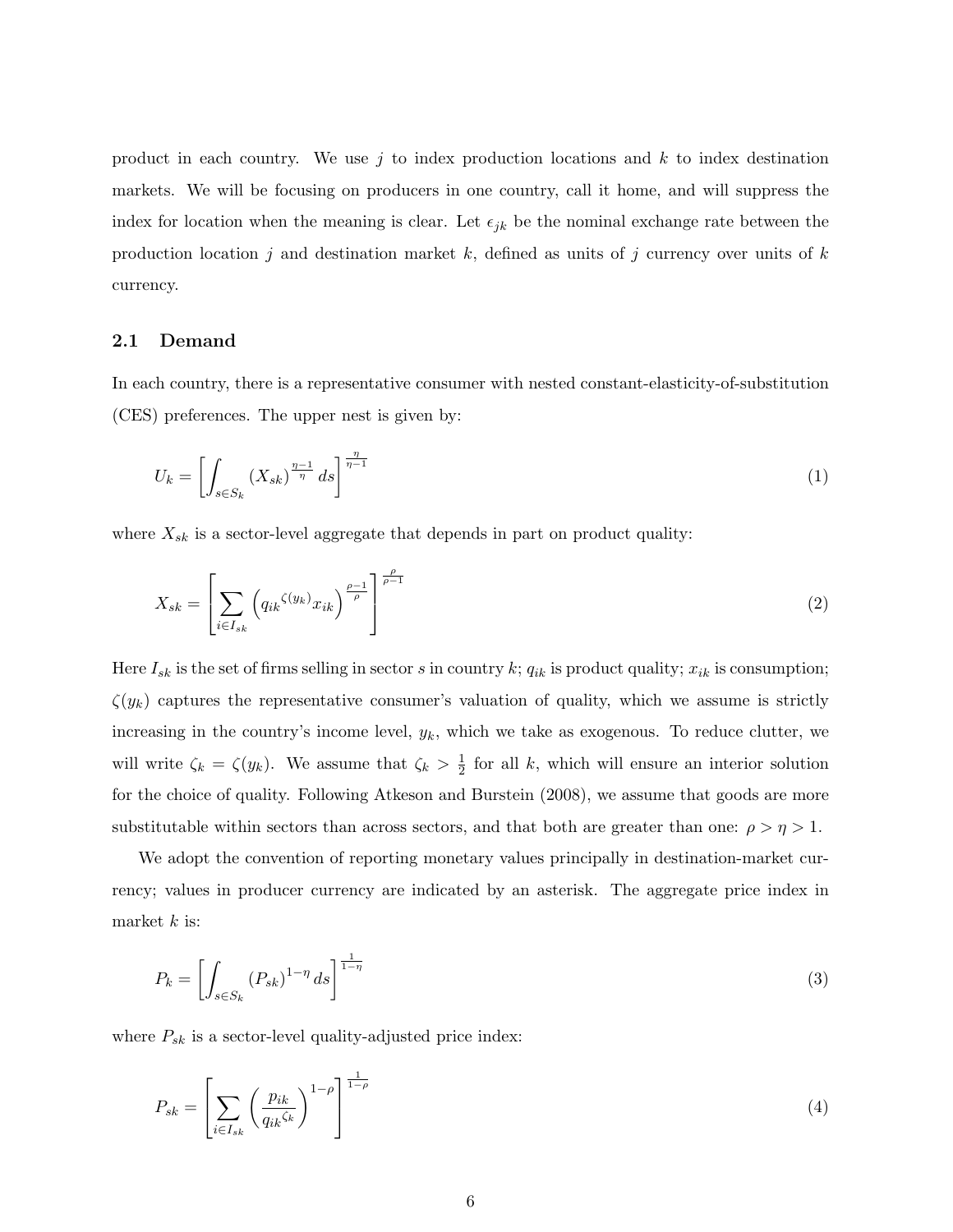where  $p_{ik}$  is the output price charged by firm i in market k.

Given the preferences of the representative consumer, demand for the output of firm  $i$  in sector  $s$  in market  $k$  can be written:

<span id="page-7-3"></span><span id="page-7-0"></span>
$$
x_{ik} = (U_k P_k^{\ \eta}) P_{sk}^{\ \rho - \eta} p_{ik}^{\ \ \rho - \rho} q_{ik}^{\ \ \zeta_k(\rho - 1)} \tag{5}
$$

The corresponding market share is:

$$
S_{ik} \equiv \frac{p_{ik}x_{ik}}{\sum_{i' \in I_{sk}} p_{i'k}x_{i'k}} = \left[\frac{\left(\frac{p_{ik}}{q_{ik}\zeta_k}\right)}{P_{sk}}\right]^{1-\rho}
$$
(6)

The price elasticity of demand is:

<span id="page-7-2"></span>
$$
\sigma_{ik} \equiv -\frac{p_{ik}}{x_{ik}} \frac{dx_{ik}}{dp_{ik}} = \rho (1 - S_{ik}) + \eta S_{ik}
$$
\n<sup>(7)</sup>

A key difference between this Atkeson-Burstein-type framework and the [Melitz](#page-31-18) [\(2003\)](#page-31-18) model is that firms are not assumed to be vanishingly small relative to their sector. The greater a firm's market share in a sector, the greater is the weight is placed on the between-sector elasticity of demand,  $\eta$ , as opposed to the within-sector elasticity,  $\rho$ . Since  $\rho > \eta$  by assumption, firms with greater market share face a lower elasticity of demand. Each sector is small relative to the economy as a whole, and firms will ignore the effect of their pricing decisions on the economy-level aggregate  $U_k P_k^{\eta}$  in [\(5\)](#page-7-0).

## 2.2 Production

As in [Kugler and Verhoogen](#page-31-9) [\(2012\)](#page-31-9), we assume that there is a perfectly competitive constantreturns-to-scale intermediate-input sector with quality differences. The intermediate sector trans-forms homogeneous units of labor into intermediate inputs of different qualities.<sup>[7](#page-7-1)</sup> The production function in this sector (in all countries) is assumed to be simply:

$$
F(\ell, c) = \frac{\ell}{c}
$$

<span id="page-7-1"></span> $7$ The intermediate-inputs sector can also be thought of an education sector, which transforms homogeneous unskilled labor into skilled labor.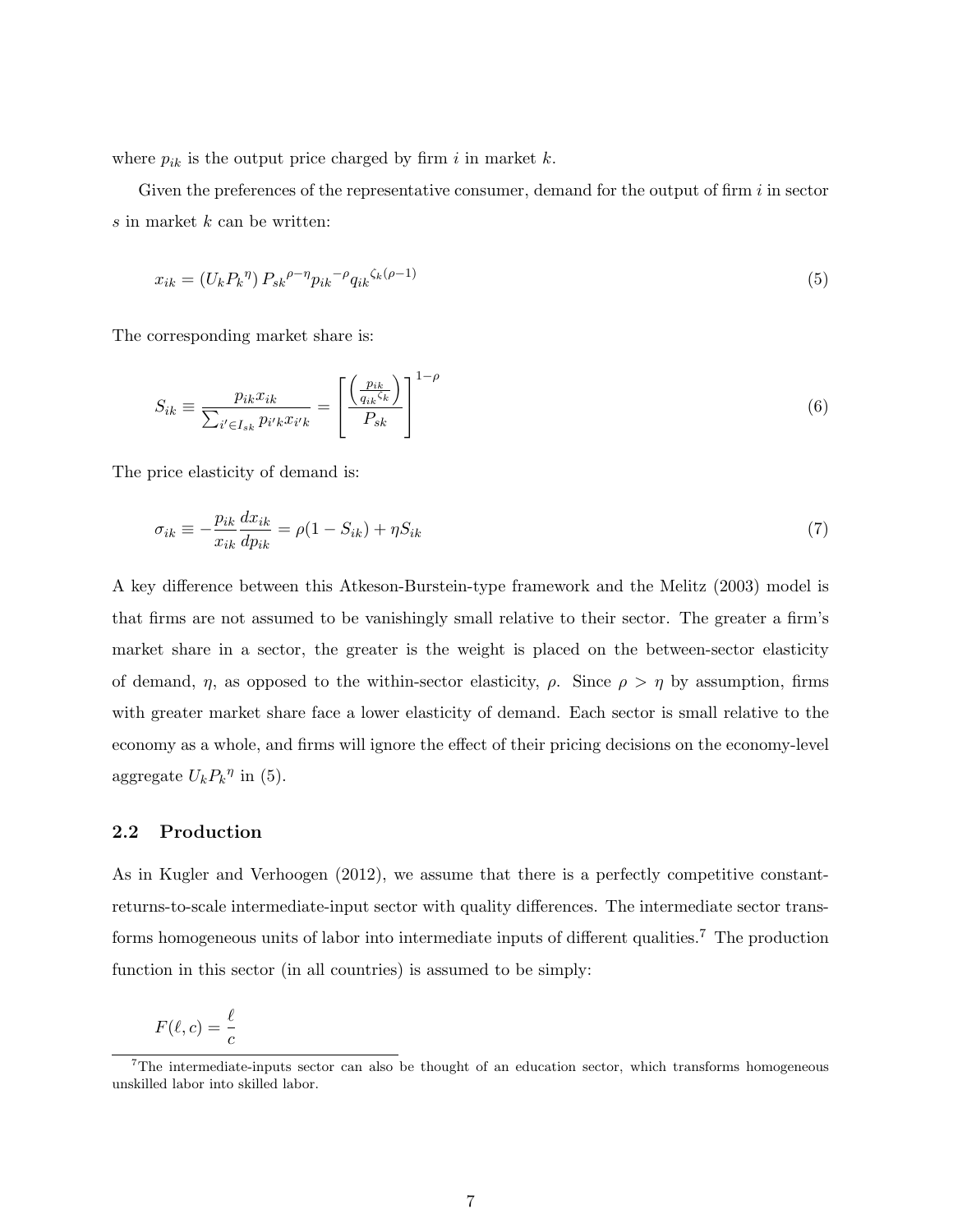where c is the quality of the input produced and  $\ell$  is units of labor. Let the wage level be  $w_j^*$ in production location  $j$ , denominated in units of producer currency (indicated by the asterisk). The production cost of an intermediate input of quality c in country j will then be  $w_j^*c$ .

It is convenient to think of firms as producing on a separate production line for each destination, indexed by ik. (Here we are focusing on firms in "home" and dropping the index for production location.) Output price (in destination currency) on the ik production line is  $p_{ik}$ ; input quality is  $c_{ik}$ . Let  $v_{ik}^*$  be the price paid for inputs on the ik production line, in destination currency. Given perfect competition in the intermediate-input sector, the input price will be equal to the cost of producing the input:  $v_{ik}^* = w_j^* c_{ik}$ . Given the definition of the nominal exchange rate,  $\epsilon_{jk}$ ,  $w_j = \frac{w_j^*}{\epsilon_{jk}}$  and  $v_{ik} = \frac{v_{ik}^*}{\epsilon_{jk}} = \frac{w_j^* c_{ik}}{\epsilon_{jk}}$  $\frac{d_j C_{ik}}{\epsilon_{jk}} = w_j c_{ik}.$ 

Final-good producers have a "capability"  $\lambda_i$ .<sup>[8](#page-8-0)</sup> Here we do not model how firms draw  $\lambda_i$ ; we take it as given, along with entry decisions. There is a fixed cost every period to sell in any destination market,  $f_{ik}$ <sup>[9](#page-8-1)</sup>. There is an iceberg trade cost for shipping to another country:  $\tau_{jk} > 1$ for  $j \neq k$  and  $\tau_{jj} = 1$ . In each country, production of physical units in the final-good sector is given by  $F(n) = n\lambda_i^a$ , where *n* is the number of units of inputs used and  $a > 0$  is a parameter reflecting the extent to which capability lowers unit costs. The marginal cost of each unit of output delivered to the destination (in destination currency) is then:  $mc_{ik} = \frac{v_{ik}\tau_{jk}}{\lambda_i^a}$  $\frac{ik^Tjk}{\lambda_i^a}$ .

Following the first variant of [Kugler and Verhoogen](#page-31-9) [\(2012\)](#page-31-9), the production of quality in the final-good sector is assumed to be governed by a CES combination of firm capability and input quality:[10](#page-8-2)

$$
q_{ik} = \left[\frac{1}{2}\left(\lambda_i^{\ b}\right)^{\theta} + \frac{1}{2}\left(c_{ik}^{\ 2}\right)^{\theta}\right]^{\frac{1}{\theta}}
$$
\n
$$
\tag{8}
$$

We assume  $\theta < 0$ , which guarantees that firm capability,  $\lambda$ , and input quality, c, are complements in generating output quality. The parameter  $b$  can be interpreted as capturing the technological potential for improving quality with increased capability, which we refer to as the scope for quality differentiation. We assume that producing quality does not require fixed investments.

<span id="page-8-0"></span><sup>8</sup>Following [Sutton](#page-32-4) [\(2007\)](#page-32-4) and [Kugler and Verhoogen](#page-31-9) [\(2012\)](#page-31-9), we use the term "capability" to refer to the Melitz productivity draw in order to avoid confusion below, where we allow the parameter to affect both production costs and quality.

<span id="page-8-1"></span><sup>9</sup>We think of the fixed cost of selling in the firm's home market as including any fixed cost of being in business at all; we assume that all firms enter the domestic market.

<span id="page-8-2"></span><sup>&</sup>lt;sup>10</sup>The multiplicative factor  $\frac{1}{2}$  and the 2 in the exponent on c are convenient but not crucial. See [Kugler and](#page-31-9) [Verhoogen](#page-31-9) [\(2012,](#page-31-9) fn 30).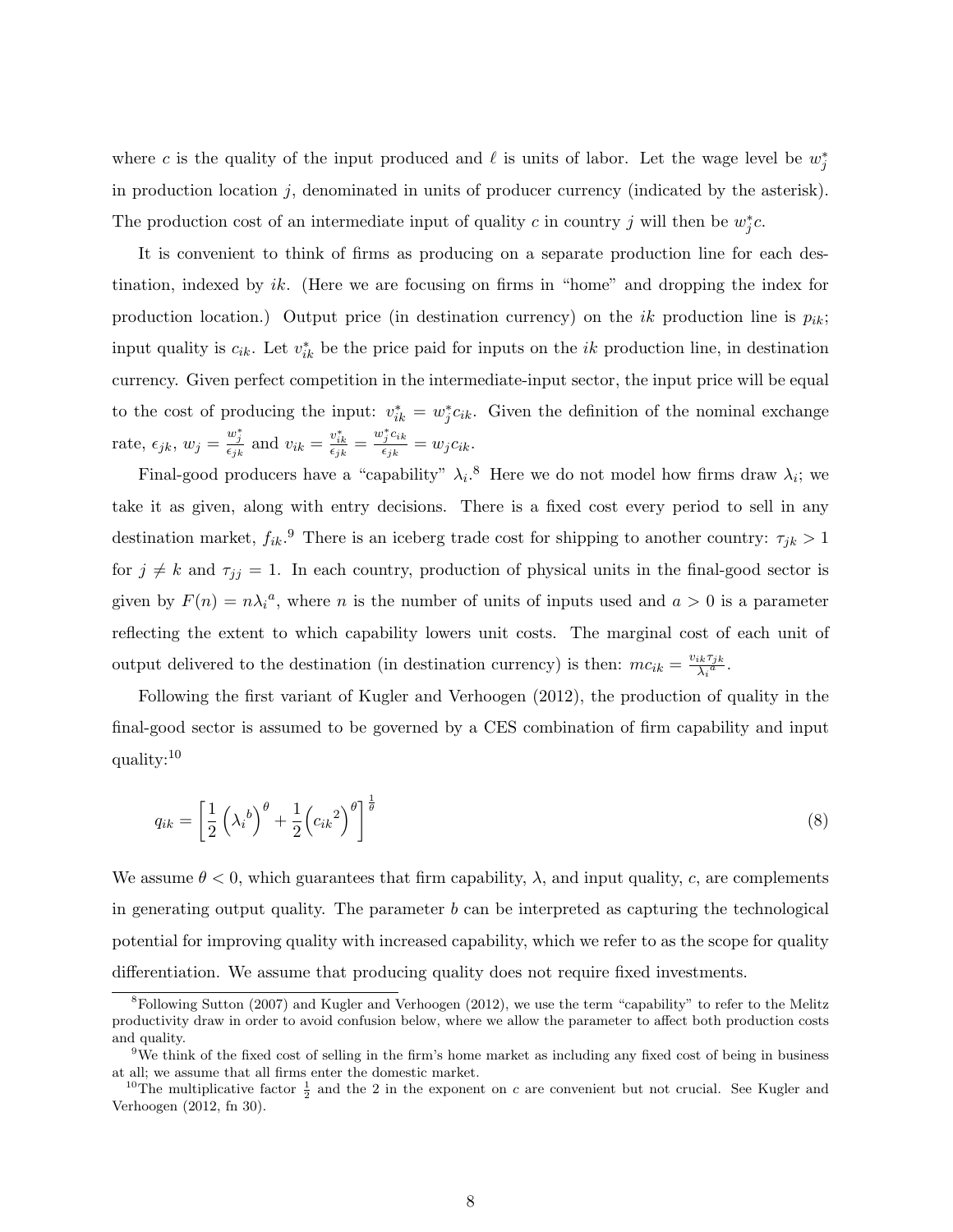### 2.3 Firms' Optimization

A firm's profit on a given production line can be written as:

$$
\pi_{ik}(p_{ik}, c_{ik}; \lambda_i) = \left(p_{ik} - \frac{w_j c_{ik} \tau_{jk}}{\lambda_i^a}\right) \epsilon_{jk} x_{ik} - f_{ik}
$$
\n(9)

Optimizing over the choice of  $p_{ik}$  and  $c_{ik}$  on each line, we have:

<span id="page-9-0"></span>
$$
c_{ik} = (2\zeta_k - 1)^{-\frac{1}{2\theta}} \lambda_i^{\frac{b}{2}} \tag{10a}
$$

$$
v_{ik} = w_j (2\zeta_k - 1)^{-\frac{1}{2\theta}} \lambda_i^{\frac{b}{2}} \tag{10b}
$$

$$
q_{ik} = \left(2 - \frac{1}{\zeta_k}\right)^{-\frac{1}{\theta}} \lambda_i^b \tag{10c}
$$

$$
\mu_{ik} = \frac{\sigma_{ik}}{\sigma_{ik} - 1} \tag{10d}
$$

$$
p_{ik} = \mu_{ik} m c_{ik} = \mu_{ik} w_j \tau_{jk} (2\zeta_k - 1)^{-\frac{1}{2\theta}} \lambda_i^{\frac{b}{2} - a}
$$
(10e)

$$
x_{ik} = \Gamma_k P_{sk}^{\rho - \eta} (2\zeta_k - 1)^{\frac{1}{2\theta}} \left( \mu_{ik} w_j \tau_{jk} \right)^{-\rho} \lambda_i^{(\rho - 1)} \left[ b(\zeta_k - \frac{1}{2}) + a \right] - \left( \frac{b}{2} - a \right) \tag{10f}
$$

$$
r_{ik} = p_{ik}x_{ik} = \Gamma_k P_{sk}^{\rho - \eta} \left( \mu_{ik} w_j \tau_{jk} \right)^{1 - \rho} \lambda_i^{(\rho - 1)} \left[ b \left( \zeta_k - \frac{1}{2} \right) + a \right] \tag{10g}
$$

where  $\mu_{ik}$  is the (multiplicative) mark-up;  $\sigma_{ik}$  is the firm-specific elasticity of demand, defined in [\(7\)](#page-7-2);  $mc_{ik}$  is marginal cost, defined above;  $r_{ik}$  is revenues; and  $\Gamma_k \equiv U_k P_k^{\eta}$  $\int_k^{\eta} \zeta_k^{\frac{\zeta_k(\rho-1)}{\theta}} (2\zeta_k 1)^{-\frac{(2\zeta_k-1)(\rho-1)}{2\theta}}$ , which varies only at the destination level.

Consider first how these choices vary in cross-section, among firms from a given production location selling in destination market k. It follows from  $(10a)-(10c)$  $(10a)-(10c)$  that more-capable firms purchase higher-quality inputs, pay higher input prices, and produce higher-quality outputs. Using [\(10d\)](#page-9-0) and [\(10g\)](#page-9-0), it is straightforward to show that revenues,  $r_{ik}$ , and mark-ups,  $\mu_{ik}$ , also increase in capability,  $\lambda$ .<sup>[11](#page-9-1)</sup> As in [Kugler and Verhoogen](#page-31-9) [\(2012\)](#page-31-9), whether output prices are increasing or decreasing in capability (or revenues) depends on the parameters characterizing how capability reduces costs per unit and increases product quality, a and b; if the scope-for-quality-differentiation parameter, b, is sufficiently large then output prices also increase in  $\lambda$ .

Now consider how the choices vary within firms, across production lines producing for different

<span id="page-9-2"></span>
$$
r_{ik}\mu^{\rho-1} = \Gamma_k P_{sk}^{\rho-\eta} (w_j \tau_{jk})^{1-\rho} \lambda_i^{(\rho-1)} [b(\zeta_k - \frac{1}{2}) + a] \tag{11}
$$

<span id="page-9-1"></span> $11$ To see this, rewrite  $(10g)$ :

Note from [\(7\)](#page-7-2) that  $\sigma_{ik}$  is decreasing in  $S_{ik}$  and hence  $r_{ik}$ . Hence, from [\(10d\)](#page-9-0),  $\mu_{ik}$  is increasing in  $r_{ik}$  and the left-hand side of [\(11\)](#page-9-2) is strictly increasing in  $r_{ik}$ . Since  $\zeta_k > \frac{1}{2}$  by assumption, the right-hand side of (11) is increasing in  $\lambda$ . It follows that  $r_{ik}$  and hence  $\mu_{ik}$  are increasing in  $\lambda$ .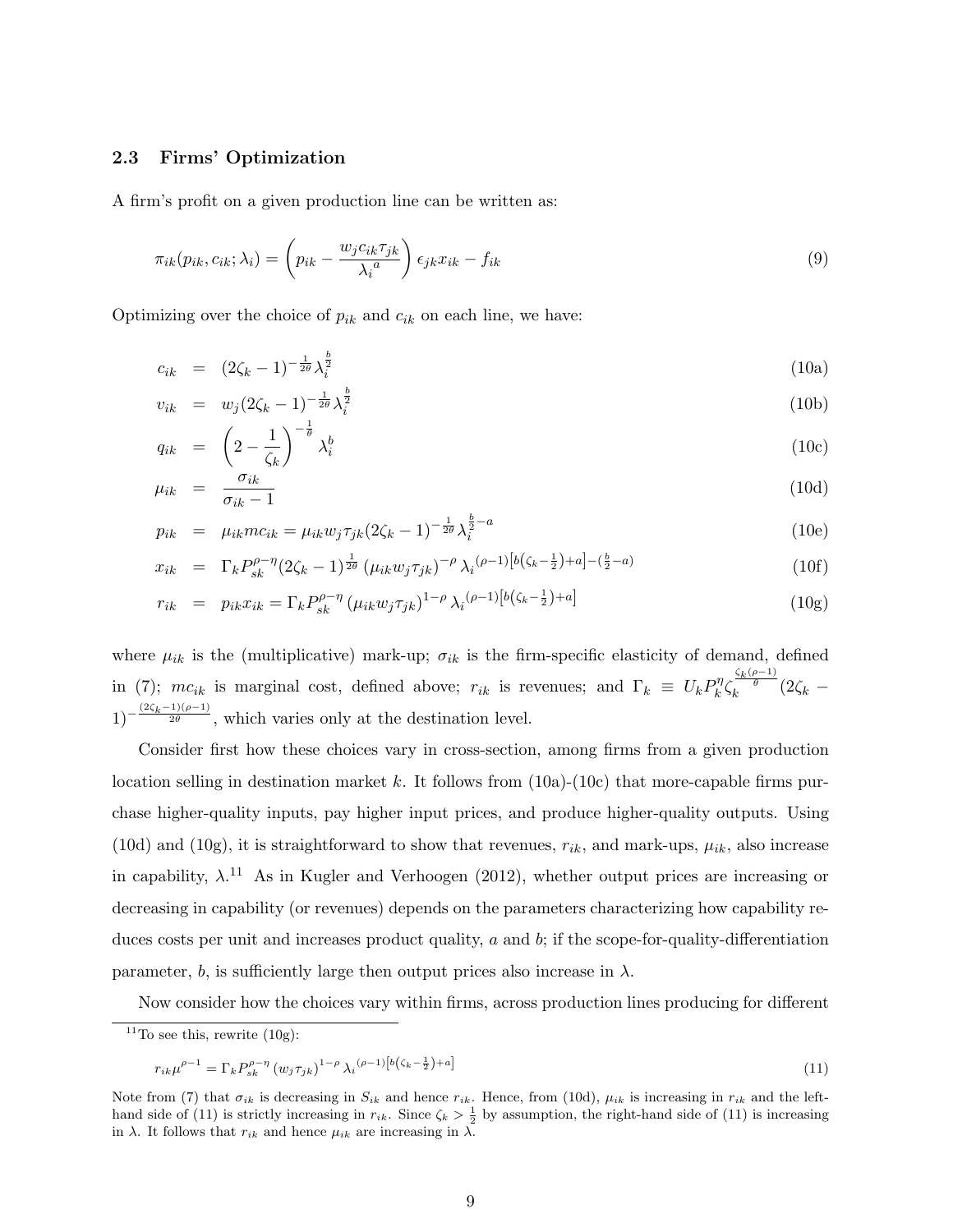markets. It follows from [\(10a\)](#page-9-0)-[\(10c\)](#page-9-0) (recalling that  $\theta < 0$ ) that firms use higher-quality inputs, pay higher input prices, and produce higher-quality outputs for goods destined for richer markets, with higher values of the willingness-to-pay parameter,  $\zeta_k$ . We have not taken a stand on which firms are active in which markets and hence we cannot draw conclusions about how market shares, mark-ups and output prices vary across destinations within firms. We can say, however, that in the limit as market shares go to zero  $(S_{ik} \to 0$  and hence  $\mu_{ik} \to \frac{\rho}{\rho-1}$  for all k) the model predicts that output prices are higher in richer markets (with higher  $\zeta_k$ ), holding trade costs  $(\tau_{jk})$  equal.

### <span id="page-10-0"></span>2.4 Production-Line Responses to Real-Exchange-Rate Movements

Now consider an increase in the nominal exchange rate,  $\epsilon_{hk}$ , holding wages in producer currency unchanged, where  $h$  indicates home. We re-introduce the time subscript. Define the real exchange rate (RER) between j and k as:

<span id="page-10-1"></span>
$$
RER_{jkt} = \frac{\epsilon_{jkt}}{w_{jt}^*/w_{kt}^*}
$$
\n<sup>(12)</sup>

An increase in  $\epsilon_{hkt}$ , holding  $w_{ht}^*$  and  $w_{kt}^*$  constant, generates an increase in the real exchange rate between home and destination k,  $RER_{hkt}$ , reflecting a real appreciation in country k relative to home.

What effect does this real-exchange-rate change have on prices and mark-ups on the production lines of home firms destined for k? Consider a production line in continuous operation before and after the RER change (i.e. no change on the extensive margin). Note that [\(10b\)](#page-9-0) implies  $v_{ikt}^* = \epsilon_{hkt}v_{ikt} = \epsilon_{hkt}w_{jt}(2\zeta_k - 1)^{-\frac{1}{2\theta}}\lambda_i^{\frac{b}{2}} = w_{jt}^*(2\zeta_k - 1)^{-\frac{1}{2\theta}}\lambda_i^{\frac{b}{2}}$  and hence that, conditional on  $w_{ht}^*$ , the nominal exchange rate does not enter the producer-currency input price. That is, conditional on the domestic wage level (which is constant across firms in a given location), the producercurrency input price on a given production line,  $v_{ikt}^*$ , is unaffected by the RER movement.

In contrast, we see in [\(10e\)](#page-9-0) that the producer-currency output price,  $p_{ikt}^*$ , is affected through the mark-up term,  $\mu_{ikt}$ . Using [\(6\)](#page-7-3) and [\(7\)](#page-7-2), we can derive the elasticities of the mark-up and prices with respect to the nominal exchange-rate change (holding wage rates constant in producer currency terms). Following [Amiti, Itskhoki, and Konings](#page-29-8) [\(2014\)](#page-29-8), we hold the sector-level price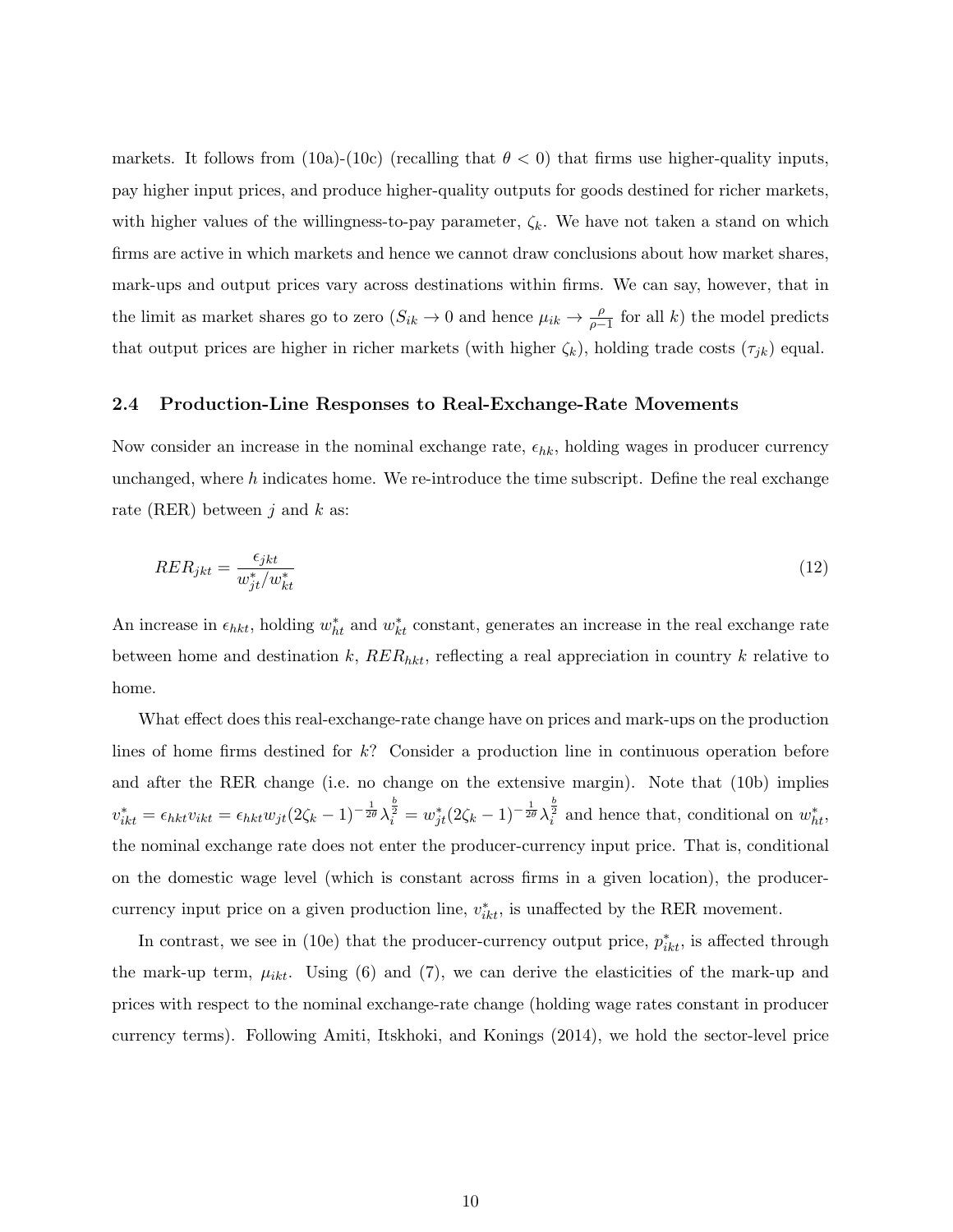indices,  $P_{sk}$ , constant when calculating these elasticities.<sup>[12](#page-11-0)</sup> Under this assumption,

<span id="page-11-1"></span>
$$
\frac{d\ln p_{ikt}^*}{d\ln \epsilon_{hkt}} = \frac{d\ln \mu_{ikt}}{d\ln \epsilon_{hkt}} = \frac{S_{ikt}}{\left(\frac{\rho}{\rho - \eta} - S_{ikt}\right) \left(1 - \frac{\rho - \eta}{\rho - 1} S_{ikt}\right) + S_{ikt}}\tag{13a}
$$

$$
\frac{d \ln p_{ikt}}{d \ln \epsilon_{hkt}} = -\frac{\left(\frac{\rho}{\rho - \eta} - S_{ikt}\right) \left(1 - \frac{\rho - \eta}{\rho - 1} S_{ikt}\right)}{\left(\frac{\rho}{\rho - \eta} - S_{ikt}\right) \left(1 - \frac{\rho - \eta}{\rho - 1} S_{ikt}\right) + S_{ikt}}\n\tag{13b}
$$

where the first equality in [\(13a\)](#page-11-1) follows from the facts that  $p_{ikt}^* = \mu_{ikt} v_{ikt}^*$  and that  $v_{ikt}^*$  is unaffected by  $\epsilon_{hkt}$ . Note that  $0 < \frac{d \ln p_{ikt}^*}{d \ln \epsilon_{hkt}} = \frac{d \ln \mu_{ikt}}{d \ln \epsilon_{hkt}}$  $\frac{d \ln \mu_{ikt}}{d \ln \epsilon_{hkt}} < 1$  and that  $-1 < \frac{d \ln p_{ikt}}{d \ln \epsilon_{jkt}}$  $\frac{d \ln p_{ikt}}{d \ln \epsilon_{jkt}} < 0$  for positive market shares. The mark-up rises and in producer-currency terms the price rises but by proportionally less than the RER appreciation in the destination. In destination-currency terms, the producer-country wage falls but pass-through is incomplete.<sup>[13](#page-11-2)</sup>

### 2.5 Implications for Firm-level Average Prices

Although it is convenient to think in terms of destination-specific production lines, we do not observe input prices at the production-line level, even in the uncommonly detailed Portuguese data. What we can observe is an output-weighted average of input prices across all product lines. In the model, the output-weighted average input price in producer-currency terms can be expressed as:

$$
\overline{v}_{it}^* = \sum_{k \in K} \omega_{ikt} v_{ikt}^* \tag{14}
$$

where the weights are defined as  $\omega_{ikt} = \frac{x_{ikt}}{\sum_{k \in K} x_{ikt}}$ . Plugging in [\(10b\)](#page-9-0), recalling that  $v_{ikt} = \frac{v_{ikt}^*}{\epsilon_{hkt}}$ and  $\zeta_k = \zeta(y_k)$ , and letting  $g(y_k) = [2\zeta(y_k) - 1]^{-\frac{1}{2\theta}}$ , we have:

<span id="page-11-3"></span>
$$
\overline{v}_{it}^* = w_{ht}^* \lambda_i^{\frac{b}{2}} \sum_{k \in K} \omega_{ikt} g(y_k)
$$
\n
$$
(15)
$$

<span id="page-11-0"></span> $12\text{As}$  in [Amiti, Itskhoki, and Konings](#page-29-8) [\(2014\)](#page-29-8), these partial elasticities are the empirically relevant measures, since our empirical estimates are based on comparisons within sectors of firms facing the same set of sector-level elasticities across destination markets. See footnote 11 of [Amiti, Itskhoki, and Konings](#page-29-8) [\(2014\)](#page-29-8).

<span id="page-11-2"></span><sup>&</sup>lt;sup>13</sup>Note in addition that as  $S_{ikt} \rightarrow 0$ ,  $\frac{d \ln p_{ikt}^*}{d \ln \epsilon_{hkt}}$  and  $\frac{d \ln \mu_{ikt}}{d \ln \epsilon_{hkt}}$  approach zero, and  $\frac{d \ln p_{ikt}}{d \ln \epsilon_{hkt}}$  approaches -1. That is, in the limit as market shares go to zero, mark-ups are constant and pass-through is complete (as it would be, for instance, in the standard [Melitz](#page-31-18) [\(2003\)](#page-31-18) setting). Note also from [\(13a\)](#page-11-1) that  $\frac{d \ln p_{ikt}^*}{d \ln \epsilon_{hkt}}$  and  $\frac{d \ln \mu_{ikt}}{d \ln \epsilon_{hkt}}$  are increasing in  $S_{ikt}$  and hence that product prices (in producer currency) and mark-ups respond more to a given RER change for product lines with greater market share. This is consistent with the findings of [Berman, Martin, and Mayer](#page-29-9) [\(2012\)](#page-29-9) that higher-performance firms raise mark-ups more than lower-performance ones in response to a domestic real depreciation, and of [Chatterjee, Dix-Carneiro, and Vichyanond](#page-30-12) [\(2013\)](#page-30-12) that, within multi-product firms, firms do the same for products closer to the their core competence.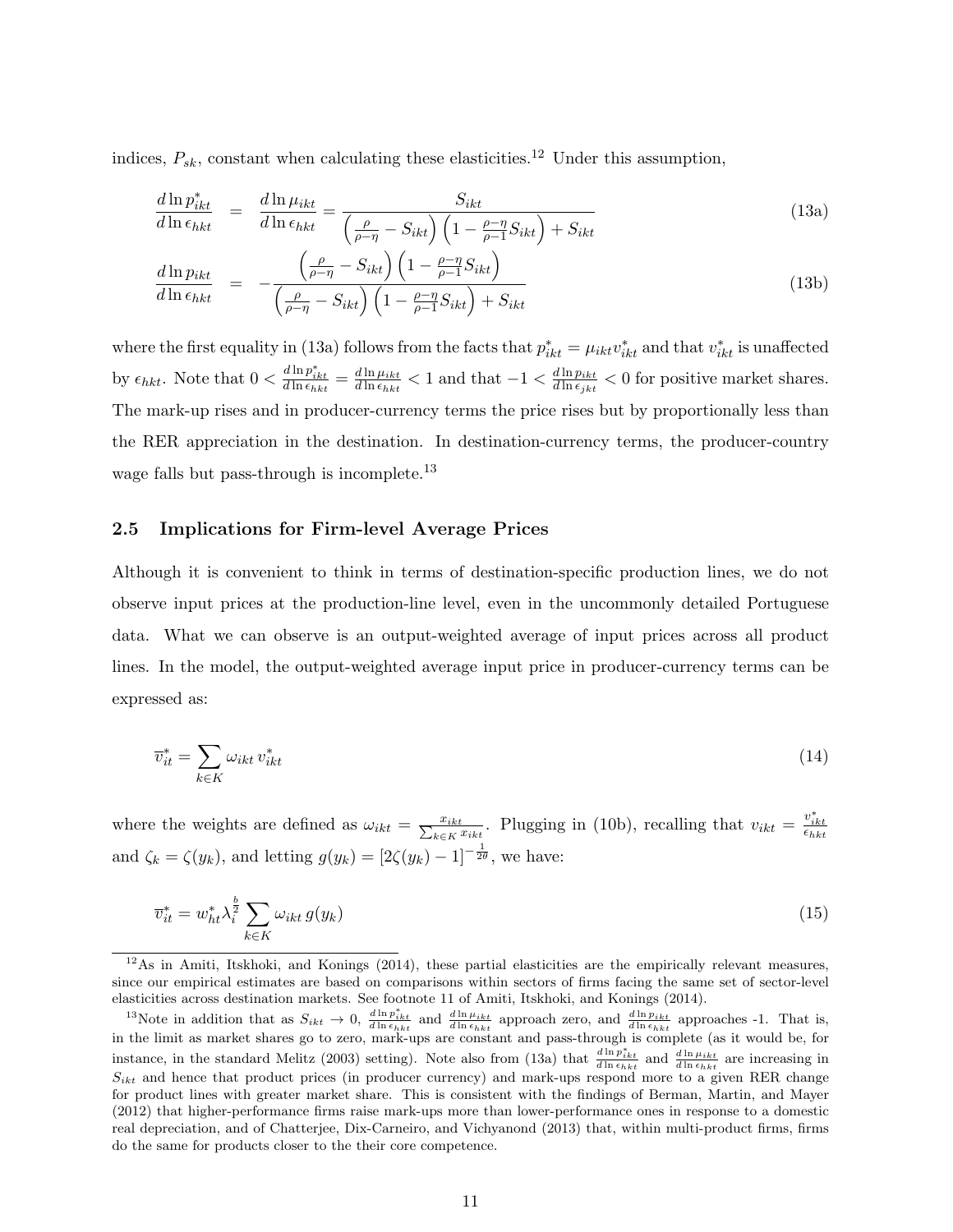Note that  $g(y_k)$  is monotonically increasing in  $\zeta(y_k)$ , which we have assumed is monotonically increasing in  $y_k$ . Hence average input prices vary with the domestic wage level (which does not vary across firms), firm capability (which does not vary over time), and a firm-specific weighted average of a monotonic non-linear transformation of destination income. Importantly, conditional on the domestic wage level, firm capability, and the average  $g(y_k)$  term, average input prices do not depend on a firm's mark-up in any market. Nor do they depend on trade costs. The only mechanism linking RER changes and input prices in our model is shifts among production lines producing different quality products for different destinations. Equation [\(15\)](#page-11-3) implies that, in response to a real-exchange-rate change, average input prices will move, to a first-order approximation, proportionally to the average income of its destination markets. If we were to "turn off" the income-based quality channel in our model — if, for instance, we set  $\zeta_k = \zeta$  for all k, regardless of income — then there would be no systematic relationship between destination income and input prices.

In Section [2.4](#page-10-0) above, we focused on production lines assumed to be in continuous operation. But here the insight that average input prices should move approximately in the same way as average destination income allows for changes on the extensive margin as well. A shift toward richer destinations on average, whether because of intensive-margin or extensive-margin shifts, generates an increase in average input price.

Although in the Portuguese customs data we observe output prices at the firm-destination level, in many cases output prices are not available separately by destination market. A firm's output-weighted average output price is a function of mark-ups, destination income, and trade costs. Using [\(10e\)](#page-9-0):

<span id="page-12-0"></span>
$$
\overline{p}_{it}^* = \sum_{k \in K} \omega_{ikt} \, p_{ikt}^* = w_{ht}^* \lambda_i^{\frac{b}{2} - a} \sum_{k \in K} \left[ \omega_{ikt} \mu_{ikt} \tau_{hk} g(y_k) \right] \tag{16}
$$

where  $\omega_{ikt}$  and  $g(y_k)$  are as defined above. Equation [\(16\)](#page-12-0) highlights the difficulties of drawing inferences about product quality from firm-level output prices. There are a number of channels through which an exchange-rate change of the sort we have considered will affect average output prices. The mark-up,  $\mu_{ikt}$ , will change within destination, as discussed in Section [2.4](#page-10-0) above. In addition, the weights,  $\omega_{ikt}$  will shift across destination markets with different levels of mark-ups, transport costs,  $\tau_{hk}$ , and incomes (and hence valuation of quality),  $y_k$ . If we observe a movement in average output prices, we cannot attribute the movement to only one of these channels.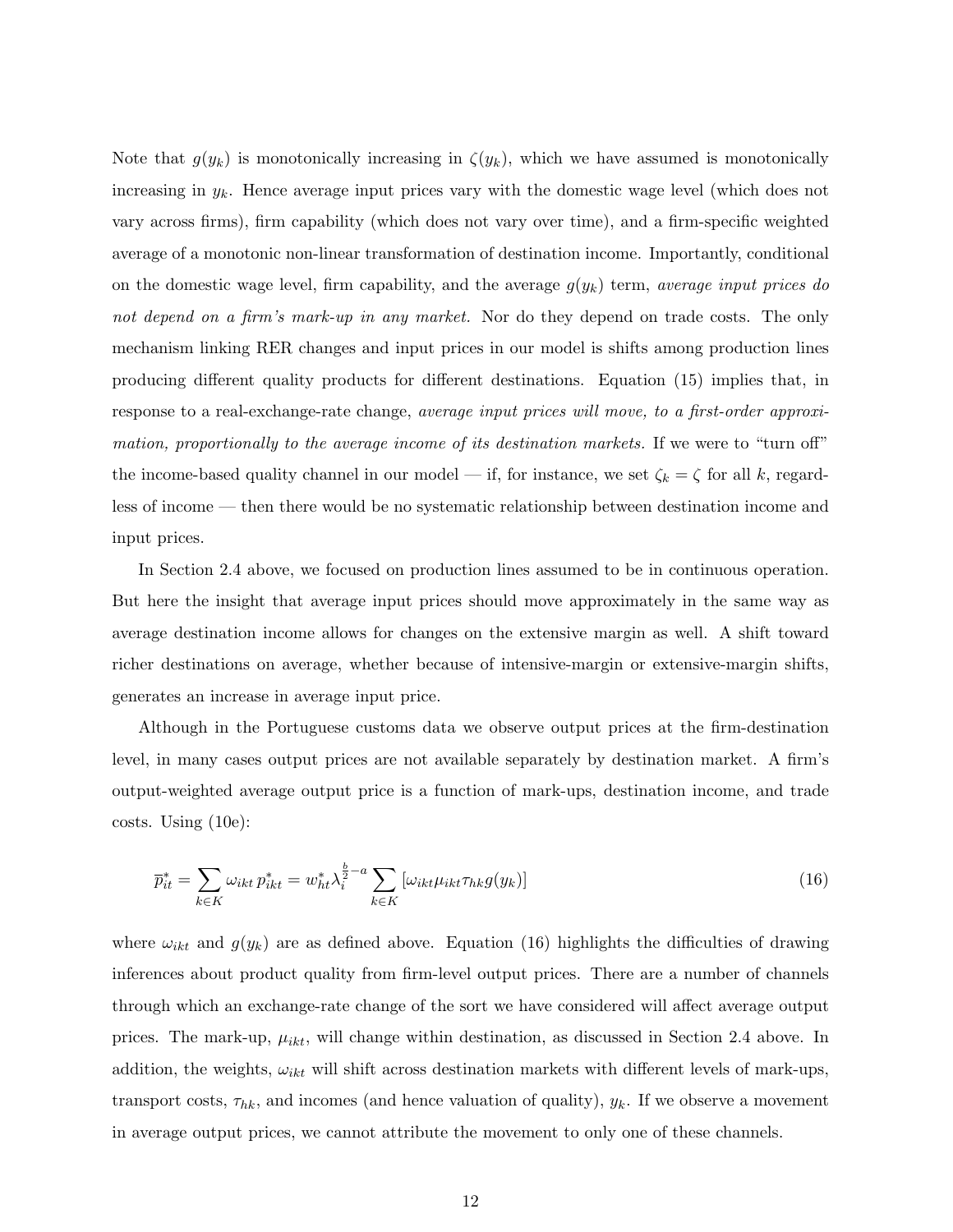### <span id="page-13-2"></span>2.6 Discussion

The theoretical framework developed in this section formalizes the claim that while variable markups may confound attempts to draw inferences about product quality from output prices, they do not confound inferences based on *input* prices in the same way. Clearly, our model has imposed a number of restrictive assumptions, on preferences, production functions, and the nature of competition. But we believe that the basic insight that endogenous mark-ups influence output prices but not input prices would hold under a wide variety of models with different demand systems and different production functions, as long as they share the (in our view, natural) feature that producing higher-quality outputs requires higher-quality inputs.

A potential concern with our argument is that firms or their suppliers may enjoy market power in input markets. For instance, [Halpern and Koren](#page-31-19) [\(2007\)](#page-31-19) develop a model in which suppliers charge higher mark-ups to firms that face lower elasticities of demand (and themselves charge higher mark-ups), a phenomenon they call "pricing to firm". Another possibility is that downstream firms have monopsony power in input markets and face upward-sloping supply curves for inputs. While developing a formal model with these features is beyond the scope of the current paper, we consider these possibilities at some length in the empirical analysis below.

# <span id="page-13-1"></span>3 Data

The analysis in this paper draws on two main datasets, both collected by *Instituto Nacional de*  $Estatística$  (INE), the Portuguese national statistical agency:

- 1. Customs data on firm-level international trade transactions, which are collected separately for European Union (EU) partner countries (*Estatísticas Correntes do Comércio Intracomu*nitário [Current Statistics on Intra-community Trade]) and non-EU partners (*Estatísticas* Correntes do Comércio Extracomunitário [Current Statistics on Extra-community Trade]).<sup>[14](#page-13-0)</sup>
- 2. Inquérito Anual à Produção Industrial (IAPI) [Annual Survey of Industrial Production], a special survey that solicits information on values and physical quantities of outputs, material inputs, and energy sources of firms. The product-level information is reported using a

<span id="page-13-0"></span><sup>&</sup>lt;sup>14</sup>The extra-community trade statistics capture the universe of external trade transactions. The intra-community statistics capture shipments from firms registered in the value-added tax system whose value of annual shipments exceed a cut-off that has changed over time. In 2005, for instance, the cut-off was 85,000 Euros. See [Bastos and](#page-29-5) [Silva](#page-29-5) [\(2010\)](#page-29-5) for further details.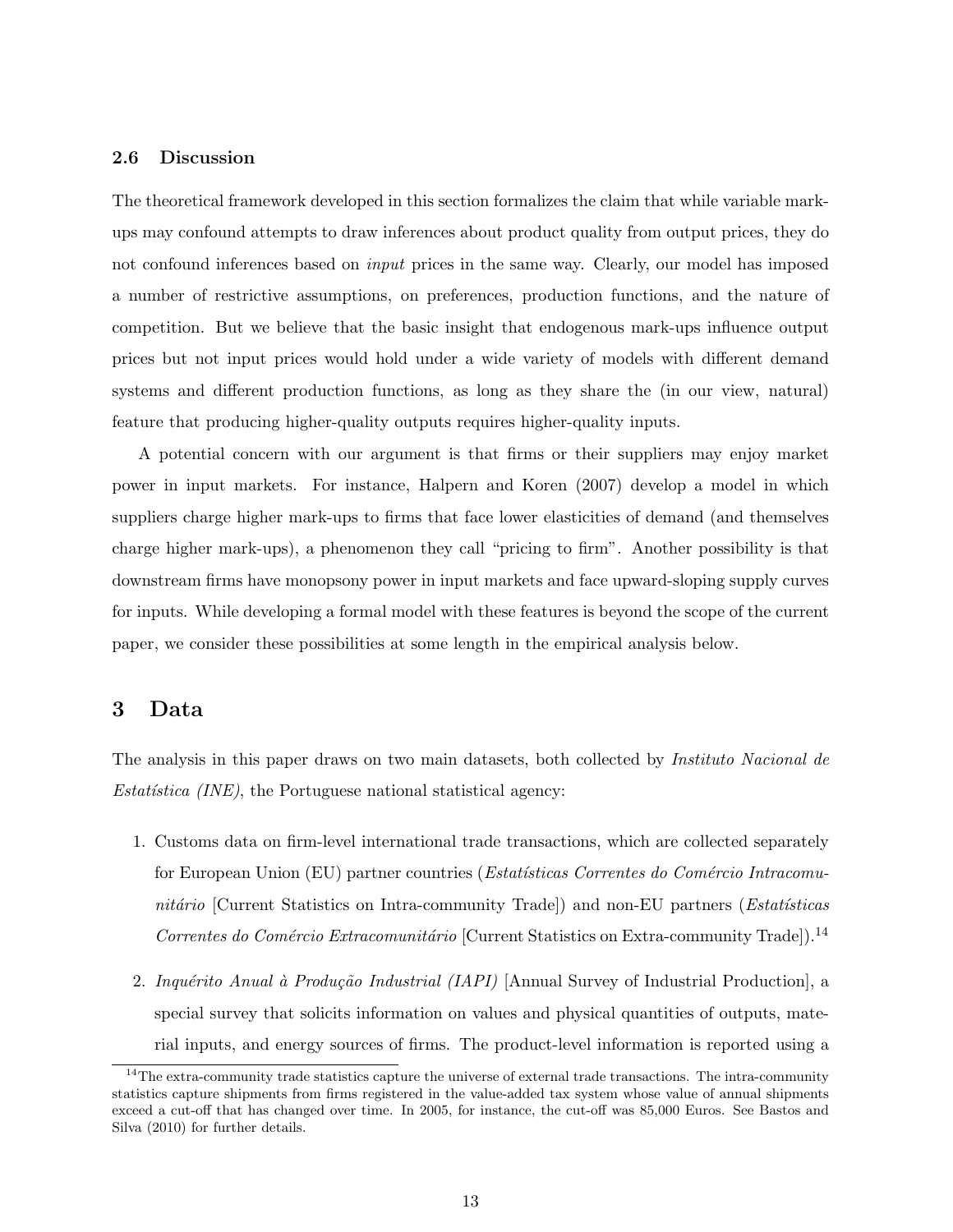12-digit PRODCOM classification, with approximately 5,300 different products, 3,300 different material inputs, and 17 different energy sources appearing in the data. The IAPI data are available for the period 1997-2005, with 6,800-8,300 manufacturing firms covered during 1997-2001 and a reduced number (2,300-3,900 manufacturing firms) covered in 2002- 2005.[15](#page-14-0),[16](#page-14-1)

We supplement these data with additional information on manufacturing firms' attributes from the Sistema de Contas Integradas das Empresas (SCIE) [Enterprise Integrated Accounts System], a census of firms in 2005, and with information on country characteristics from the World Bank's World Development Indicators, as well as with CPI and nominal exchange rate information from the IMF's International Financial Statistics.

Our firm-level baseline estimation sample consists of manufacturing firms in the IAPI survey with information on input purchases and quantities and output sales and quantities at the product level. If a firm appears in the IAPI survey but not in the export or import customs data, we assume that it had zero exports or imports. Table [1](#page-33-0) reports summary statistics on our estimation sample and the full set of exporters and importers in the customs data in 1997. Firms in our estimation sample tend to have larger export revenues per year, serve more destinations, export in more different product categories, source inputs from more countries, and source more different types of inputs than firms in the full customs data set. Table [2](#page-34-0) displays further descriptive statistics on our estimation sample for 2005 and the census of firms for the same year. We see that firms in our estimation sample tend to be larger, older and pay higher average wages than the typical manufacturing firm. They are also considerably more likely to be an exporter or importer. Our empirical analysis is therefore best suited to shed light on the behavior of large manufacturing firms, which typically account for the bulk of trade flows in each country [\(Bernard and Jensen,](#page-29-0) [1999;](#page-29-0) [Bernard, Jensen, Redding, and Schott,](#page-29-13) [2007;](#page-29-13) [Freund and Pierola,](#page-30-22) [2015\)](#page-30-22).

<span id="page-14-0"></span><sup>&</sup>lt;sup>15</sup>From 1997-2001, the IAPI sampling procedure ranked firms in descending order of sales and included them until 90% of total sales were covered, with some minor qualifications: all firms with 20 or more employees were included, all firms in sectors with fewer than 5 firms were included, and once included in the sample firms were followed in subsequent years. In 2002-2005, for budgetary reasons, the set of sectors covered by the survey was reduced. These sampling procedures make it difficult to make cross-sectional comparisons by firm size (in contrast to [Kugler and Verhoogen](#page-31-9) [\(2012\)](#page-31-9) who had access to data with wider and more consistent coverage). Our main focus in this paper is on within-firm changes over time, conditional on a firm being sampled.

<span id="page-14-1"></span><sup>&</sup>lt;sup>16</sup>To reduce the influence of outliers in the IAPI unit values data, we followed a suggestion of [Angrist and Krueger](#page-29-14) [\(1999\)](#page-29-14) and "winsorized" the unit values within product category, pooling across years, mapping observations below the 1<sup>st</sup> percentile of the distribution of real unit values to the 1<sup>st</sup> percentile and observations above the 99<sup>th</sup> percentile to the  $99^{th}$ . The results reported below are robust to not winsorizing, or winsorizing by product-year.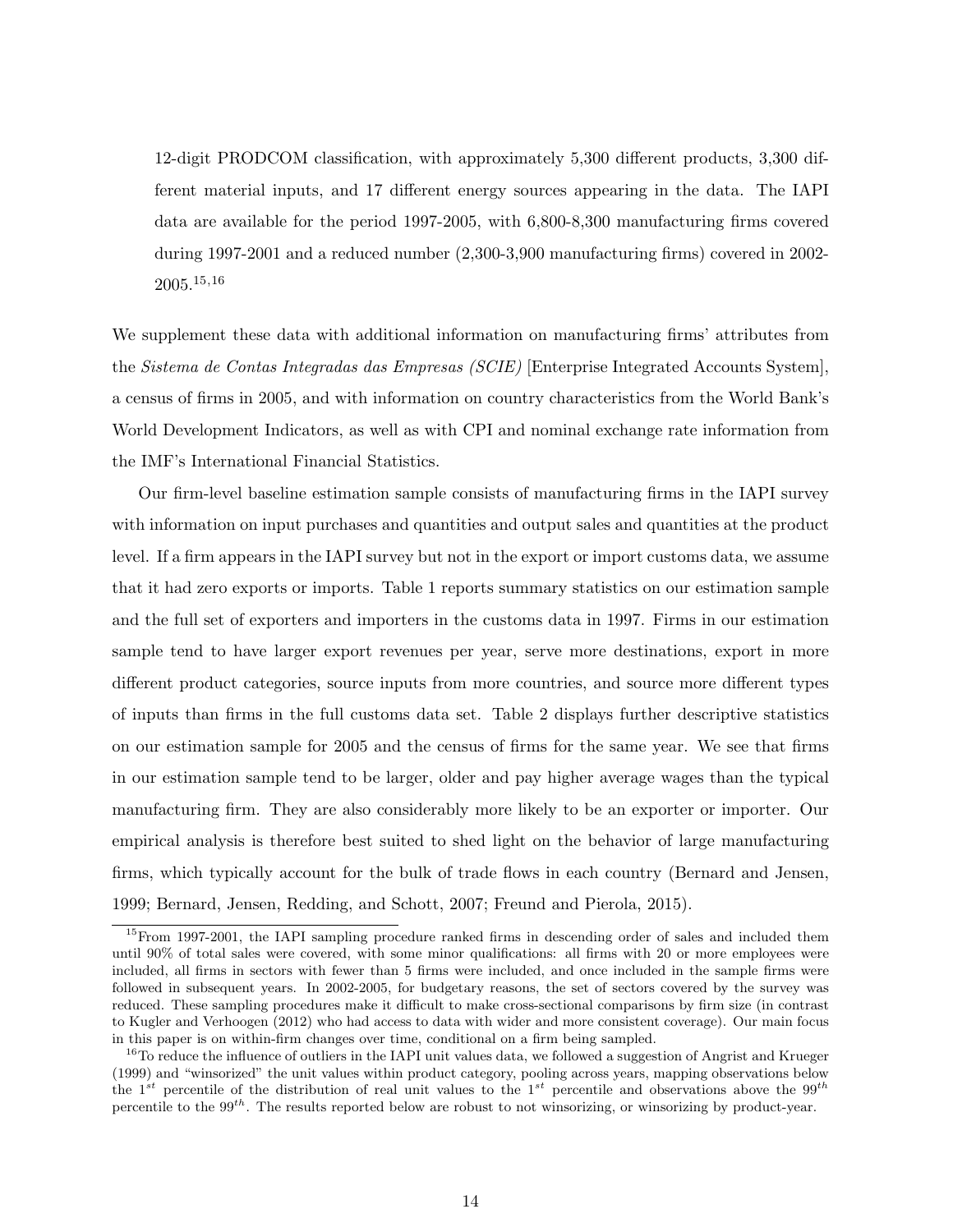Appendix Table [A1](#page-33-0) presents descriptive statistics on export destinations and source markets for input purchases of Portuguese firms in 1997, both in the full customs data and in our estimation sample, excluding petroleum trade. The leading destinations and source countries include several richer nations that adopted the Euro during our study period (Germany, Spain, France, Netherlands, Belgium and Italy) but also include non-Euro-zone countries such as the UK, US, Sweden, and Switzerland.<sup>[17](#page-15-0)</sup> Among the main destination and source countries are several lower income nations such as Angola, Brazil, Cape Verde, Turkey, Morocco and Russia. We see that, for the vast majority of export destinations and source countries, bilateral export and import shares in the estimation sample are relatively similar to those in the full customs data. Appendix Table [A2](#page-34-0) provides summary statistics on firms in the estimation sample for each year of the period under analysis. We see that, for most indicators of interest, averages across firms remain fairly stable over time, despite the reduction in sample size observed after 2001.

## <span id="page-15-2"></span>4 Empirical Methodology

We are interested in examining the effect of the income level of export destinations on input prices. Although the Portuguese data are among the most detailed available in the world, we do not observe input prices at the production-line level (corresponding to firm-destination-products or firm-destinations). Our strategy instead is to relate average input prices at the firm level to average destination income at the firm level. We describe the steps we follow to calculate average input prices at the firm level at the end of this section. Motivated by the theoretical relationship in equation [\(15\)](#page-11-3), we are interested in estimating a model of the following form:

<span id="page-15-1"></span>
$$
\ln \overline{v}_{it} = \log(\text{inc}_{it})\beta + A_i + B_t + X_{it}\alpha + \varepsilon_{it} \tag{17}
$$

where i and t index firms and years, respectively;  $p_{it}$  is a firm-level average input price; inc<sub>it</sub> is the average GDP per capita of firm *i*'s export destinations in year  $t$ ;  $A_i$  is a firm fixed effect;  $B_t$  is a year effect;  $X_{it}$  are other time-varying firm characteristics, including export share of sales, log average destination distance, and log total sales; and  $\varepsilon_{it}$  is a conditional-mean-zero error term.

<span id="page-15-0"></span><sup>&</sup>lt;sup>17</sup>The currencies of the initial set of countries in the Euro-zone were fixed in relation to one another on Jan. 1, 1999, and the Euro bills and coins were introduced on Jan. 1, 2002. The original members of the Euro-zone are France, Belgium, Luxembourg, Netherlands, Germany, Italy, Ireland, Spain, Finland, and Austria. Greece and Denmark joined the European Exchange Rate Mechanism (ERM II) in 1999, and Greece adopted the Euro in 2001. The Danish Krone remained pegged to the Euro thereafter. We treat Greece and Denmark as part of the Euro-zone for our purposes. We also include several smaller countries (or administrative regions) that use the Euro as their currency: Andorra, Malta, San Marino, Slovenia, R´eunion, Mayotte, Guadalupe, and Guyana.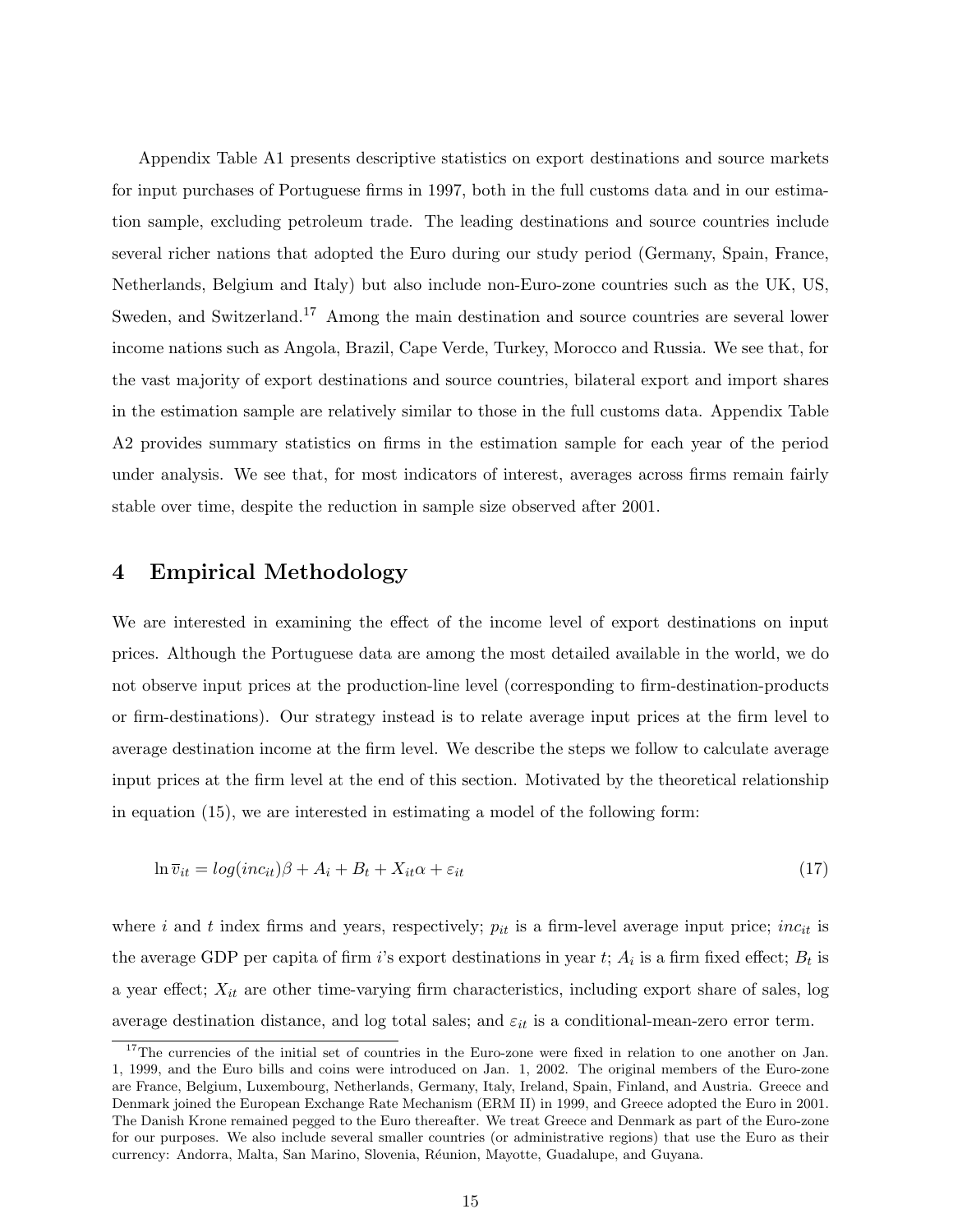A general concern with estimating [\(17\)](#page-15-1) by OLS is that there may be unobserved differences among firms that affect both the composition of export destinations and input prices at the firm level. One relevant possibility is input-cost shocks at the firm level. As suggested by our theoretical model, we would expect firms to pass increases in input costs at least partly into increases in output prices.<sup>[18](#page-16-0)</sup> The direction of bias in the OLS estimates of  $\beta$  would then depend on how demand in the destination countries responds to the increase in output prices. In our theoretical model, the price elasticity of demand in a given destination depends on a firm's market share in that destination (refer to  $(7)$ ), which we have not specified. It could be that price elasticities are higher in richer destinations, with the result that a positive shock to input prices and hence output prices would generate a decline in average destination income and a negative correlation between  $log(inc_{it})$ and the error term in [\(17\)](#page-15-1), biasing the OLS estimate of  $\beta$  downward.<sup>[19](#page-16-1)</sup> The bias could also go the other way, if price elasticities for Portuguese firms are lower in richer countries. Other forms of bias are also possible.<sup>[20](#page-16-2)</sup> It is not clear theoretically whether we would expect the OLS estimates to be understated or overstated.

To deal with the omitted-variables concerns, we use real-exchange-rate movements to construct instruments for average destination income. A key challenge in constructing the instruments is to identify a source of variation at the firm level. Our strategy relies on the observation that a real-exchange-rate movement in a particular destination market does not matter equally for all Portuguese firms; it matters particularly for Portuguese firms that have already developed relationships with buyers in that destination. Motivated by this observation, we construct instruments by interacting the real exchange rate in a destination with an indicator for whether a firm had positive exports to the destination in the initial year of our sample.<sup>[21](#page-16-3)</sup>

<span id="page-16-0"></span><sup>18</sup>Such pass-through of input cost shocks is a reason to be cautious in interpreting cross-sectional correlations between input prices and output prices at the firm level as evidence that high-quality inputs are used to produce high-quality outputs, as in [Manova and Zhang](#page-31-5) [\(2012\)](#page-31-9). As [Khandelwal](#page-31-20) [\(2010\)](#page-31-20), [Kugler and Verhoogen](#page-31-9) (2012) and others have argued, one needs additional information on sales (and ideally measures of market power in input markets) to justify inferences about product quality in cross-sectional data.

<span id="page-16-1"></span><sup>&</sup>lt;sup>19</sup>In our model, such an effect might arise if Portuguese firms have smaller market shares in richer countries. Similarly, in the multi-sector model with additively separable utility recently explored by [Caron, Fally, and Markusen](#page-30-19) [\(2014\)](#page-30-19), price elasticities are higher for more income-elastic goods, and richer countries tend to consume more incomeelastic goods, which again would generate a negative bias in the OLS estimate of  $\beta$ .

<span id="page-16-2"></span><sup>&</sup>lt;sup>20</sup>There may also be responses on the extensive margin of products; these will depend on the fixed costs of selling to different markets, and it is not clear theoretically where the extensive-margin response to, for instance, a given cost shock will be greater. Measurement error in average destination income would be expected to lead to attenuation in OLS estimates for both output and input prices. Additionally, our theoretical model suggests that a positive productivity shock will lead firms to purchase higher-quality inputs, produce higher-quality outputs, and expand sales relatively more in richer countries. This in turn will generate a positive bias in  $\hat{\beta}_{OLS}$ .

<span id="page-16-3"></span> $21$ Similar instruments based on real exchange rates have been used at the sector level by [Revenga](#page-31-21) [\(1992\)](#page-31-21) and [Bertrand](#page-29-15) [\(2004\)](#page-29-15), and at the firm level by [Park, Yang, Shi, and Jiang](#page-31-22) [\(2010\)](#page-31-22), [Brambilla, Lederman, and Porto](#page-29-10) [\(2012\)](#page-29-10), and [Hummels, Jørgensen, Munch, and Xiang](#page-31-23) [\(2014\)](#page-31-23) among others.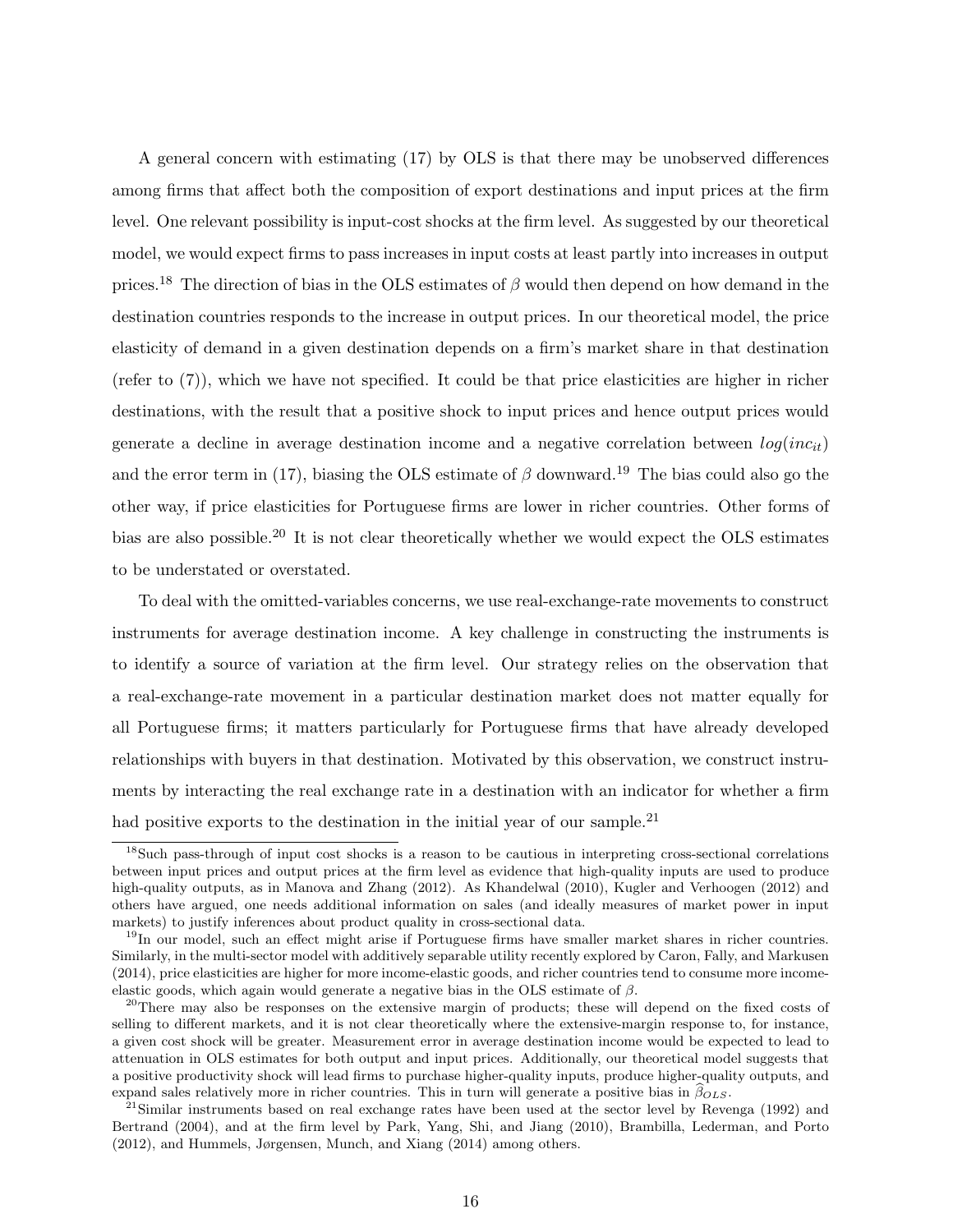As a first step in explaining the IV strategy, consider the following empirical model for sales of Portuguese firms in each destination:

<span id="page-17-1"></span>
$$
s_{ikt} = F_{ik} + \log(RER_{kt})\gamma_k + (\log(RER_{kt}) \cdot C_{ik,1997})\delta_k + u_{ikt}
$$
\n
$$
\tag{18}
$$

where i, k, and t index firms, destinations and years;  $s_{ikt}$  denotes the share of firm i's total sales in year t that are due to exports to destination  $k$ ;<sup>[22](#page-17-0)</sup>  $F_{ik}$  is a firm-destination fixed effect;  $C_{ik,1997}$  is an indicator for whether firm i had any exports to destination  $k$  in the initial year of our sample, 1997; and  $log(RER_{kt})$  is the log real exchange rate of destination k in year t, defined (following  $(12)$  as:

<span id="page-17-5"></span>
$$
log(RER_{kt}) = log\left[\frac{\epsilon_{hkt}}{CPI_{ht}/CPI_{kt}}\right]
$$
\n(19)

where h indicates Home (Portugal) and  $\epsilon_{hkt}$  is the nominal exchange rate, defined as units of home currency per unit of k currency. Note that, given this definition, a real appreciation of, for instance, the British pound will be reflected in an increase of  $log(RER_{kt})$  for the UK. Given this definition,  $\delta_k$  in [\(18\)](#page-17-1) is expected to be positive.

As a measure of the income level of each destination market, we use GDP per capita in the year prior to the beginning of our sample, 1996, to avoid possible endogeneity issues with contemporaneous income.<sup>[23](#page-17-2)</sup> Average destination income for firm i in year t can then be written:

<span id="page-17-4"></span>
$$
inc_{it} = \sum_{k \in K} s_{ikt} \cdot gdppc_{k,1996} \tag{20}
$$

where the set of all destinations, K, includes the home market.<sup>[24](#page-17-3)</sup> In principle, a valid IV strategy would be to estimate [\(18\)](#page-17-1), recover the predicted values  $\hat{s}_{ikt}$ , and plug them into the expression [\(20\)](#page-17-4) to generate predicted values of  $inc_{it}$  to use as an instrument for  $inc_{it}$ . But estimating [\(18\)](#page-17-1) by OLS would generate many negative values, especially given the large number of firm-destination pairs with zero exports, and the generated instrument would be a poor predictor of  $inc_{it}$ , exacerbating the weak-instrument problem we discuss below. Estimating a non-linear model such as a tobit would be challenging because of the presence of the large number of incidental parameters,  $F_{ik}$ .

<span id="page-17-0"></span> $22$ We use the share of the firm's total sales rather than log(sales) so that we do not lose destinations with zero exports.

<span id="page-17-2"></span> $^{23}$ In a small number of destinations, GDP per capita is not observed in 1996. In these cases, we use GDP per capita in the first subsequent year in which it is observed.

<span id="page-17-3"></span> $^{24}$ Domestic sales are not observed in the customs data, but we observe domestic sales in the IAPI data.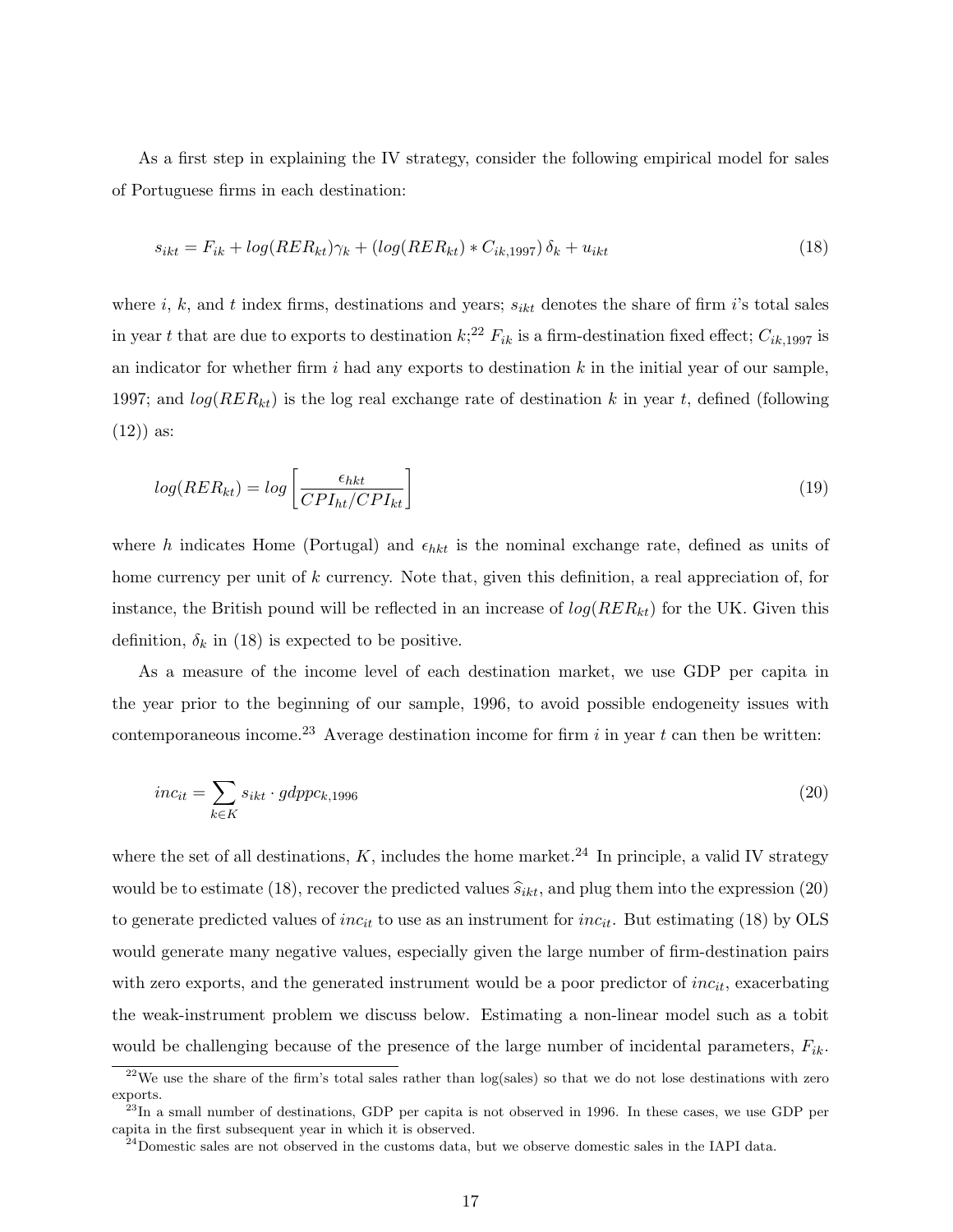Instead we take a more "reduced form" approach that avoids the need to estimate [\(18\)](#page-17-1) in a preliminary step. Combining [\(18\)](#page-17-1) and [\(20\)](#page-17-4), we can write:

<span id="page-18-0"></span>
$$
inc_{it} = G_t + H_i + \sum_{k \in K} (log(RER_{kt}) \cdot C_{ik, 1997}) \phi_k + v_{it}
$$
\n(21)

where  $G_t = \sum_{k \in K} log(RER_{kt}) gdppc_{k,1996}$ ,  $H_i = \sum_{k \in K} F_{ik} gdppc_{k,1996}$ ,  $\phi_k = \delta_k gdppc_{k,1996}$ , and  $v_{it} = \sum_{k \in K} u_{ikt} \, gdppc_{k,1996}.$ 

Equation [\(21\)](#page-18-0) suggests that the full set of RER interaction terms,  $log(RER_{kt}) \cdot C_{ik,1997}$ , could serve as instruments for *inc<sub>it</sub>* in an IV estimation of  $(17)$ . But it is important to note that the movements of real exchange rates may have an effect not only on the destination of exports of Portuguese firms but also on the prices that Portuguese firms pay for imported inputs.<sup>[25](#page-18-1)</sup> If such movements matter for input prices especially for firms that have initial *importing* relationships with the relevant *source* country, and initial importing relationships are correlated with initial exporting relationships, then the IV exclusion restriction for a model of the form of [\(17\)](#page-15-1) will be violated. To absorb these direct effects, we construct interactions of (the log of) real exchange rates with indicators for whether a firm has positive imports from a particular source country,  $log(RER_{kt})\cdot D_{ik,1997}$ , where  $D_{ik,1997} = 1$  if firm i has positive imports from country k in 1997, and equals zero otherwise. We include these RER-initial importer interactions directly as covariates in the main outcome equation. Thus our main estimating equation is:

<span id="page-18-4"></span><span id="page-18-3"></span><span id="page-18-2"></span>
$$
\overline{v}_{it} = \log(inc_{it})\beta + X_{it}\alpha + a_i + b_t + \sum_{k \in K} (\log(RER_{kt}) \cdot D_{ik, 1997}) \chi_k + \varepsilon_{it}
$$
\n(22)

where  $log(inc_{it})$  is instrumented by the terms  $log(RER_{kt}) * C_{ik,1997}$ . In the cases of firms that initially import from and export to the same set of countries, the effect of the RER movements will be captured by the RER-importer interactions. The coefficient on average destination income will be identified by differences between the initial sets of import sources and export destinations, and the differential response to RER movements that result from them. To be clear, the exclusion restriction we need for the model to be identified is that the interaction terms  $log(RER_{kt}) \cdot C_{ik,1997}$ are uncorrelated with the error term  $\varepsilon_{it}$  in [\(22\)](#page-18-2), conditional on the other covariates. Intuitively,

<span id="page-18-1"></span><sup>&</sup>lt;sup>25</sup>A large literature on exchange-rate pass-through investigates the relationship between exchange-rate-driven movements in input prices and output prices at the firm level. Although pass-through is typically found to be less than complete, it is also typically found to be greater than zero. See [Goldberg and Knetter](#page-30-8) [\(1997\)](#page-30-8) and more recent work by [Nakamura and Zerom](#page-31-11) [\(2010\)](#page-31-11), [Goldberg and Hellerstein](#page-30-9) [\(2008,](#page-30-9) [2013\)](#page-30-11) and [Amiti, Itskhoki, and Konings](#page-29-8) [\(2014\)](#page-29-8).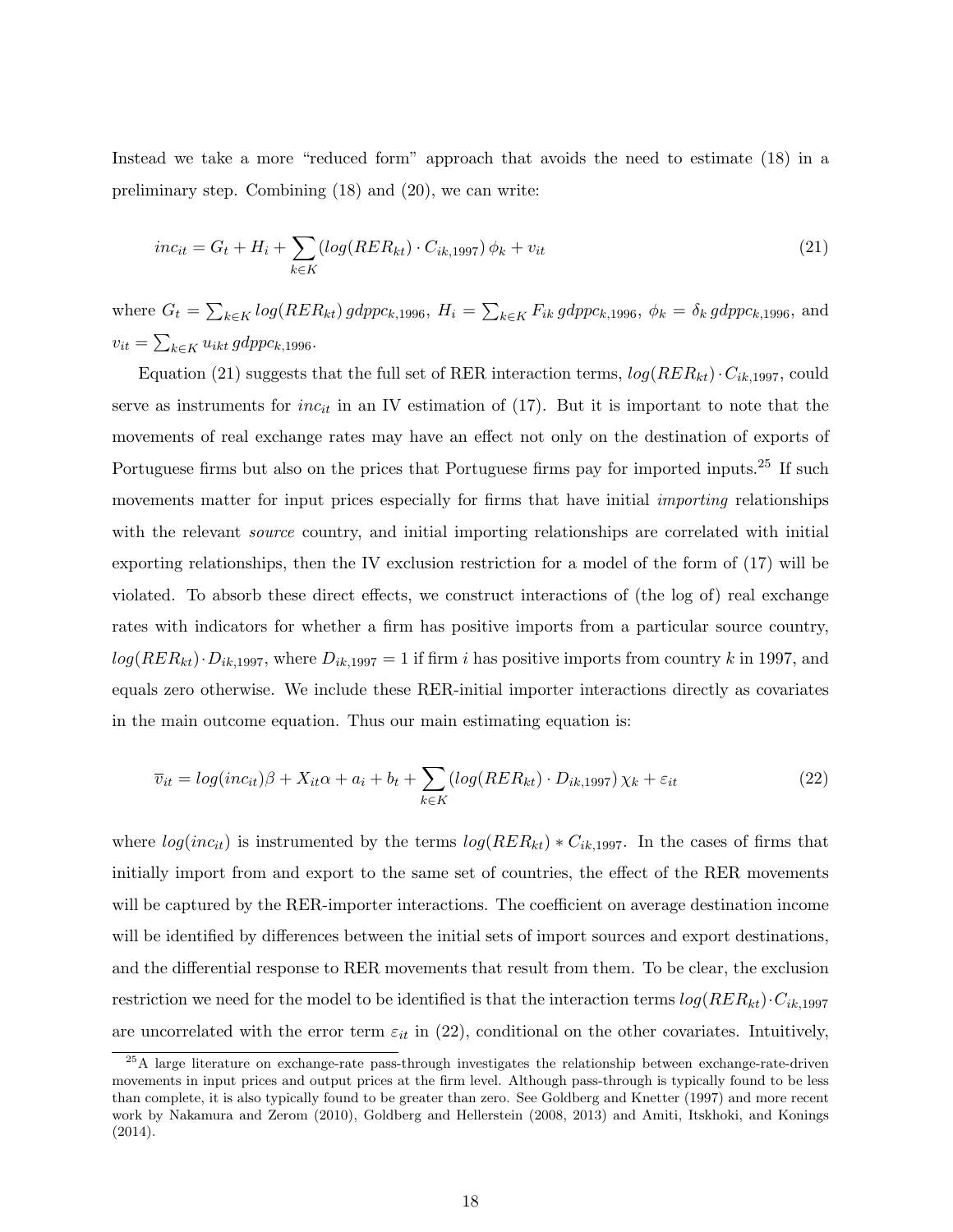the assumption is that the  $log(RER_{kt}) \cdot C_{ik,1997}$  term affect the input prices paid by Portuguese firms only through their effect on average destination income, captured by  $log(inc_{it})$ .

For completeness, we will also estimate a model similar to  $(22)$  with firm-level average *output* prices on the left-hand side. As noted above, however, any effects on output prices may reflect mark-ups as well as quality, and the estimates are more difficult to interpret.

In our baseline specification, we drop some destinations from the instrument set. Portugal is a member of the Euro-zone, and since 1999 has shared the Euro with a number of its main trading partners. For these partners, the only changes in the real exchange rate over the 1999-2005 period were due to differential rates of inflation. One might worry that omitted variables such as firm-level productivity shocks in Portuguese firms might contribute to inflation rates in the Euro-zone. For this reason, in our baseline specification we omit the Euro-zone states from our set of instruments. We also limit the number of countries in the instrument set to 100, by descending order of export share. (As mentioned below, the qualitative results are robust to including the Euro-zone countries in the instrument set and to including 50, 75 or 125 destinations instead of 100.)

As noted above, in the set of covariates represented by  $X_{it}$  we include the export share of sales at the firm level, log average destination distance (assigning a value of 1 km to domestic sales), and log total sales. One might worry that export share and average distance are also endogenous, for reasons similar to those discussed in connection to average destination income. Conveniently, the same set of RER interactions are also plausible instruments for these two covariates. That is, because the RER movements interacted with the initial export indicator affect sales to each destination, they also affect the export share of sales and average destination distance. Below we present IV specifications in which we treat these covariates as endogenous.

It remains to explain how we construct the firm-level average input prices, represented by  $\bar{v}_{it}$ in [\(17\)](#page-15-1) and [\(22\)](#page-18-2) (and the firm-level average output prices for when we run the output analogue of [\(22\)](#page-18-2).) We first run the following regression:

<span id="page-19-0"></span>
$$
log(w_{i\ell t}) = \theta_{it} + \kappa_{\ell t} + \xi_{i\ell t} \tag{23}
$$

where i indexes firms,  $\ell$  indexes products, t indexes years;  $uv_{i\ell t}$  is the unit value for product  $\ell$  in firm  $i$  in year  $t$ , calculated as total input purchases (or output sales) divided by units of physical quantity;  $\theta_{it}$  is a firm-year fixed effect;  $\kappa_{\ell t}$  is a product-year fixed effect; and  $\xi_{i\ell t}$  is a mean-zero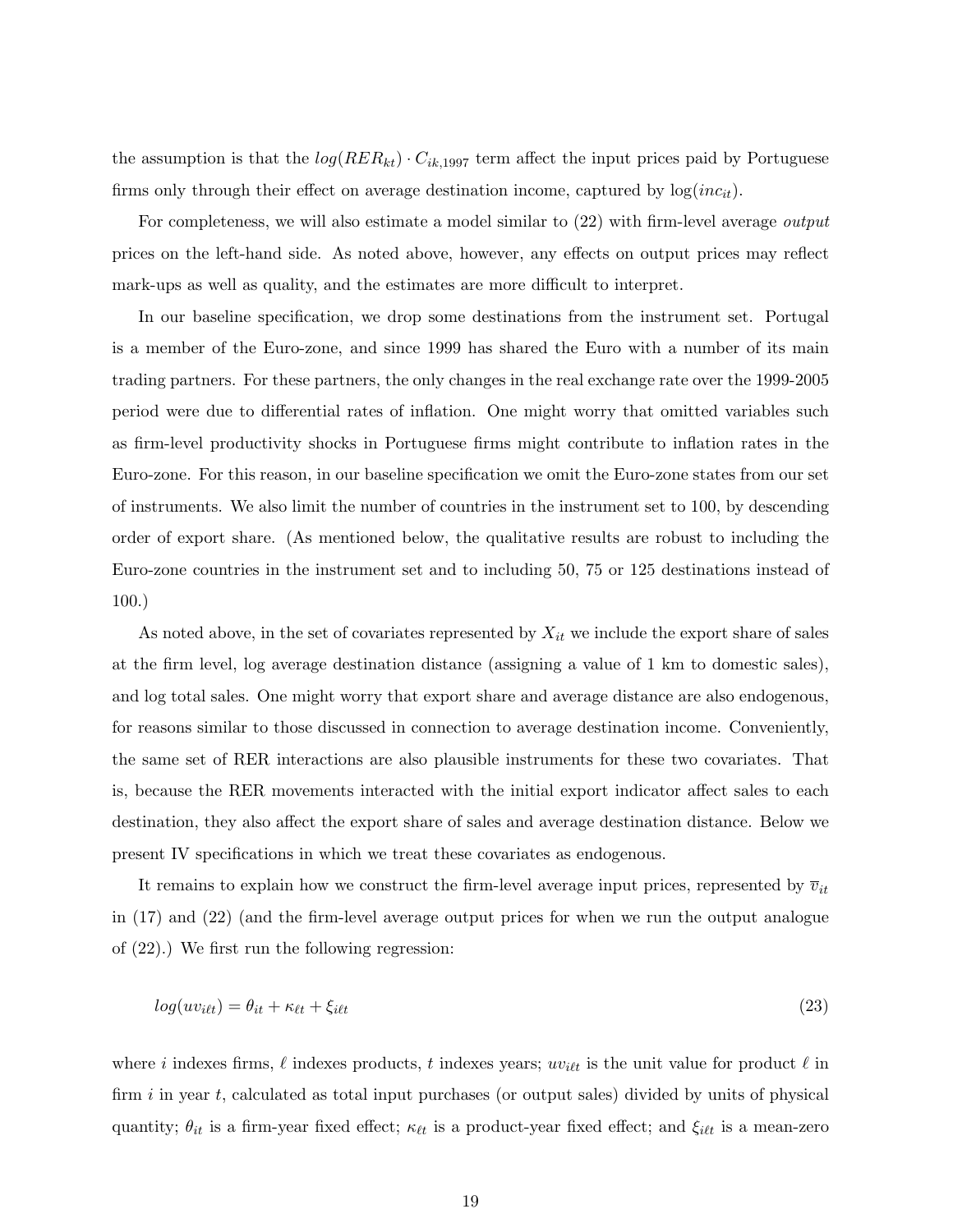error term. We use information only on manufactured outputs or inputs. Note that the productyear effects,  $\kappa_{\ell t}$ , capture all common factors that affect the price of a particular input across firms; the firm-year effects,  $\theta_{it}$ , are thus identified by comparisons with other firms producing the same product or purchasing the same input in the same year. The OLS estimates,  $\hat{\theta}_{it}$ , reflect average prices at the firm level purged of effects due to the composition of products. We define the firm-level average input prices to be equal to these OLS estimates (setting  $\overline{v}_{it} = \hat{\theta}_{it}$ ). We estimate the firm-level average output prices similarly.[26](#page-20-0)

# 5 Results

#### <span id="page-20-2"></span>5.1 Preliminaries

Before turning to our main estimates, we present a descriptive analysis of several key empirical relationships underlying our approach. We first confirm the cross-sectional finding from [Bastos](#page-29-5) [and Silva](#page-29-5) [\(2010\)](#page-29-5) that firms charge higher prices to richer destinations in the same narrow product category in the same year. Table [3](#page-35-0) presents regressions of log export unit values at the firmproduct level on indicators of destination income per capita and a number of other destination characteristics (standard in gravity regressions), for firms in our estimation sample in the initial year (1997). Consistent with [Bastos and Silva](#page-29-5) [\(2010\)](#page-29-5), the results indicate that individual firms charge higher prices in richer countries, on average, even controlling for firm-product fixed effects.[27](#page-20-1)

We now consider the effects of real exchange rate movements on sales of Portuguese firms. To provide a visual sense of the variation underlying the fluctuations in the firm-specific exchange rates, Appendix Figures [A1](#page-0-0) and [A2](#page-0-0) illustrate the movements in the real exchange rates of Portugal's principal non-Euro-zone trading partners, for countries richer and poorer than Portugal, respectively. At first blush, the swings in real exchange rates appear large enough to have been economically significant, especially in poorer countries such as Brazil, Angola, Turkey, and Russia, Portugal's 5th, 8th, 11st and 16th most important non-Euro-zone export destinations.

<span id="page-20-0"></span><sup>&</sup>lt;sup>26</sup>An alternative approach would be to regress the firm-product level output or input unit values ( $log(w_{ikt})$ ) in [\(23\)](#page-19-0)) directly on the covariates in [\(22\)](#page-18-2), using the same instruments as described above. Using a particular choice of weights, such a "one-step" approach would be numerically equivalent to the "two-step" approach that we employ (first estimating the  $\hat{\theta}_{it}$  from [\(23\)](#page-19-0) and then estimating [\(22\)](#page-18-2)) [\(Amemiya,](#page-29-16) [1978;](#page-29-16) [Donald and Lang,](#page-30-23) [2007\)](#page-30-23). Using different weights, [Kugler and Verhoogen](#page-31-9) [\(2012\)](#page-31-9) report both one-step and two-step estimates and show that they are similar. Here we focus on the two-step estimates to reduce the computational burden of the estimation.

<span id="page-20-1"></span> $27$ Appendix Table [A4](#page-36-0) shows that an analogous pattern holds for imports: within narrow product categories, imports from richer nations tend carry higher prices, in line with prior findings in the literature [\(Schott,](#page-31-12) [2004;](#page-31-12) [Hummels and Klenow,](#page-31-13) [2005;](#page-31-13) [Kugler and Verhoogen,](#page-31-24) [2009;](#page-31-24) [Hallak and Schott,](#page-30-14) [2011\)](#page-30-14).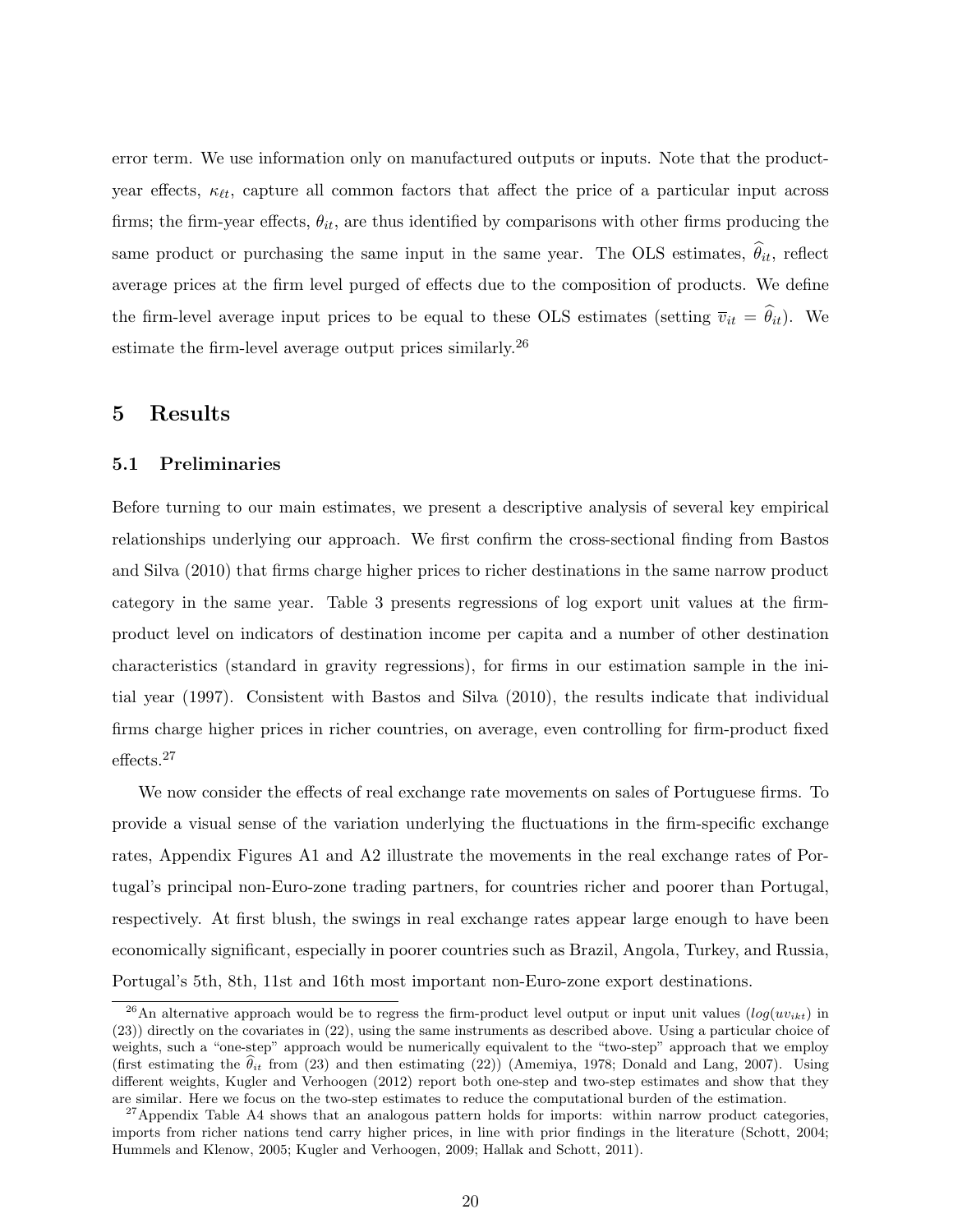Table [4](#page-36-0) analyzes the response of Portuguese firms' sales to the RER movements at the firmdestination-product or firm-destination level. In Panel A, we see that an increase in the real exchange rate in a destination is associated with an increase in the share of a firm's total sales for product sold in that destination, controlling for firm-destination-product fixed effects (Columns 2-4). Column 3 includes an interaction of the RER with an indicator for whether the firm had positive initial exports of the corresponding product to the destination. We see that the response to RER movements is much larger for firms with initial positive exports to the destination. The message is similar when we interact the RER movements with the firm's initial share of sales in the destination (Column 4). Panel B uses data aggregated to the firm-destination level, corresponding to equation [\(18\)](#page-17-1) constraining the  $\delta$  coefficient to be equal across destinations. The message is the same: although RER movements in destination countries potentially affect all firms, they especially affect firms with initial attachment to the destination.

As discussed in Section [4,](#page-15-2) our baseline IV specification (see equation [\(22\)](#page-18-2)) requires differences between the initial sets of import sources and export destinations at the firm level in order to identify the coefficients of interest. Considering firms in our estimation sample that export to one or more of the top 100 non-Euro-zone export destinations in 1997, the top panel of Appendix Figure [A3](#page-0-0) plots the average number of non-Euro-zone source countries (hollow bars) and the average number of non-Euro-zone source countries that are also destinations (gray bars) against the number of non-Euro-zone export destinations in 1997. The bottom panel presents a simple histogram of firms' number of non-Euro-zone destinations. The figure reveals that the overlap between destinations and source countries is modest. Averaging over all firms in 1997, 18 percent of export destinations were also source countries for imports. In short, the overlap between export destinations and import sources does not appear to be prohibitively large in our setting.

### 5.2 Main Results: Average Destination Income and Input Prices

We now turn to the relationship between average destination income and firm-level average input prices. Table [5](#page-37-0) presents simple OLS estimates of equation [\(22\)](#page-18-2), successively adding more covariates. There is a positive and significant relationship between destination income and input prices. As noted above, however, there are plausible reasons why the OLS coefficient on average destination income could be biased in either a positive or a negative direction.

Table [6](#page-38-0) presents IV estimates of equation [\(22\)](#page-18-2), using the interactions of RER movements and indicators for positive initial sales in a destination as excluded instruments. Columns 1-4 treat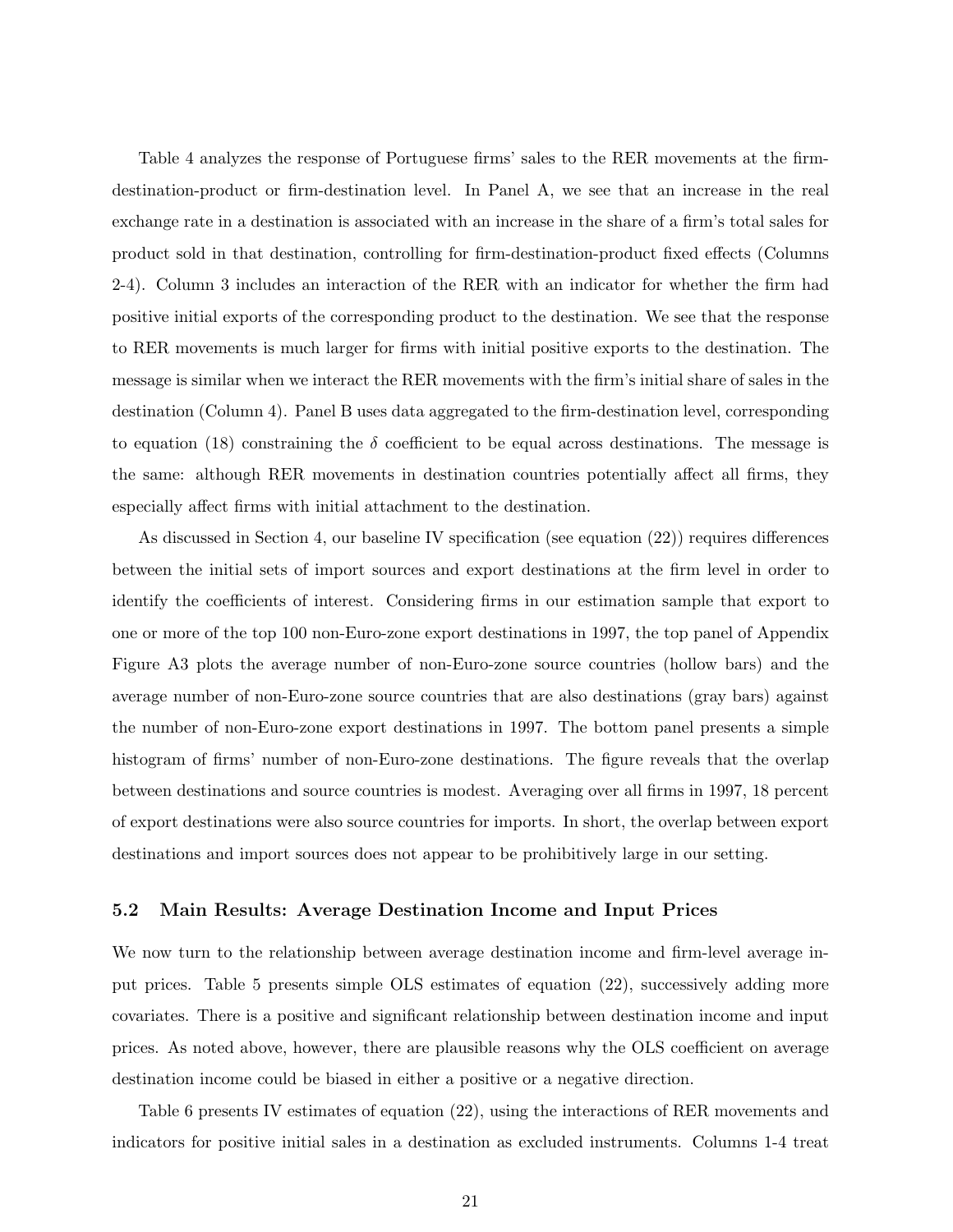only log average destination income as endogenous; Column 5 adds the share of sales from exports and Column 6 log average destination distance to the set of endogenous covariates.<sup>[28](#page-22-0)</sup> The first stage of the IV estimation is reported in Appendix Table [B1.](#page-33-0)<sup>[29](#page-22-1)</sup>

It is important to consider two possible concerns about the first stage of the IV estimation. First, although including the (initial exporter  $*$  log(RER)) interaction terms directly avoids the difficulties of estimating a non-linear relationship between sales share and real exchange rates discussed above, it also makes the first-stage coefficients more difficult to interpret. Based on the fact that increases in firm-level sales shares are on average positively associated with the interaction of the initial export indicator and RER for a destination (Table [4\)](#page-36-0), we would expect to see a positive effect of the instrument on average destination income for richer destinations and a negative effect for poorer destinations. The estimates largely conform to this pattern but there are many exceptions. These exceptions appear to be driven by the fact that in several destinations initial non-exporters reacted more to the RER movements than initial exporters, for apparently idiosyncratic reasons.

Second, there is reason to be concerned that the instruments are weakly correlated with average destination income and the other potentially endogenous covariates. Table [6](#page-38-0) reports a number of diagnostic statistics for the first stage. Because we have no particular reason to believe that errors are homoskedastic, we use the heteroskedasticity-robust [Kleibergen and Paap](#page-31-25) [\(2006\)](#page-31-25) test statistics for under-identification and weak instruments. The Kleibergen-Paap LM statistic indicates that we can reject the null hypothesis that the endogenous regressors are unidentified. This leaves open the possibility that the instruments are only weakly correlated with the endogenous regressors, however. [Stock and Yogo](#page-32-5) [\(2005\)](#page-32-5) tabulate critical values for the Cragg-Donald [\(1993\)](#page-30-24) F-statistic to use in testing the null that instruments are weak in the homoskedastic case. Because we are reluctant to assume homoskedasticity, we instead report the heteroskedasticity-robust Kleibergen-Paap [\(2006\)](#page-31-25) Wald rk F-statistic. Although the appropriate critical values in the heteroskedastic case have not been tabulated in the literature [\(Mikusheva,](#page-31-26) [2013\)](#page-31-26), common practice is to compare this statistic to the Stock-Yogo critical values. This comparison suggests that we cannot reject the null of weak instruments. For this reason, below we report weak-instrument-robust test statistics and consider further the consequences of weakness of the instruments.

Keeping these caveats in mind, we now turn back to the IV estimates in Table [6.](#page-38-0) The estimates

<span id="page-22-1"></span><span id="page-22-0"></span><sup>28</sup>Results are similar when log sales is also treated as an endogenous covariate.

 $^{29}$ Column 4 of Table [6](#page-38-0) corresponds to Column 1 of Appendix Table [B1;](#page-33-0) Column 5 to Columns 2 and 4; and Column 6 to Columns 3, 5, and 6.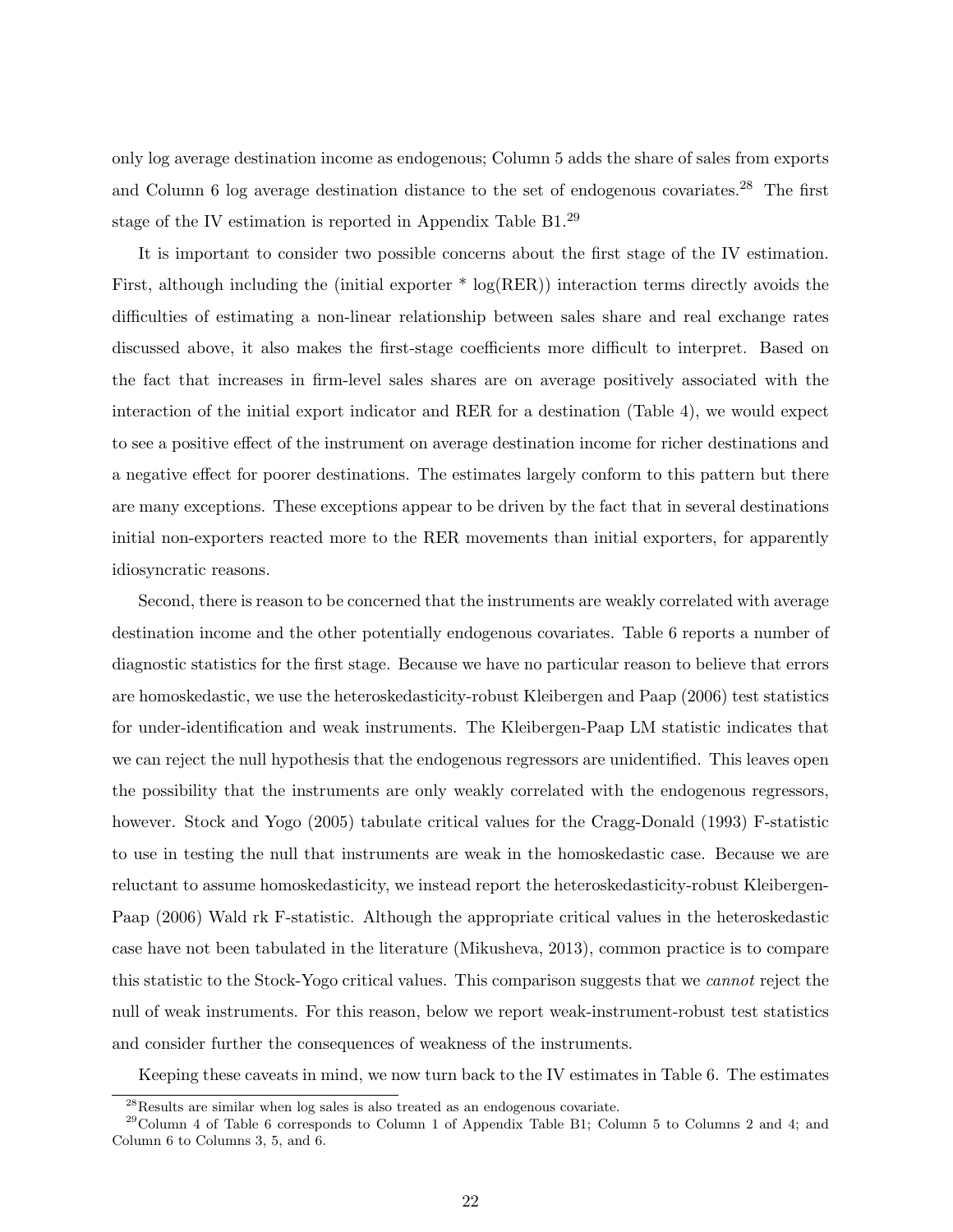of the coefficient on the destination-income term are significantly positive and significantly greater than the OLS estimates in Table [5.](#page-37-0) Because of the weak-instruments concern, we also report a Anderson-Rubin [\(1949\)](#page-29-17) Wald test, which is robust to weakness of the instruments. This is a test of the null that the coefficients on the excluded instruments are jointly zero when they are included in place of the endogenous covariates in the outcome equation. In the specifications of Columns 1 to 4, this is equivalent to a test of the hypothesis that the coefficient on the destination-income term is zero. The test decisively rejects the null. In Columns 5 and 6, where there are multiple endogenous covariates, the Anderson-Rubin test corresponds to the null hypothesis that the coefficients on the endogenous covariates are jointly zero. Tests for subsets of endogenous regressors in weakly identified IV models are a frontier of research in econometric theory [\(Mikusheva,](#page-31-26) [2013\)](#page-31-26), and the literature has not converged on a standard test in this setting. Here we satisfy ourselves with two simple observations. First, it is reassuring that the IV estimates of the destination-income coefficient are reasonably robust across specifications. Second, in settings with weak instruments, IV estimates are "biased towards" the corresponding OLS estimates (see e.g. [Angrist and Pischke](#page-29-18) [\(2009,](#page-29-18) ch. 4) for discussion). Given that the corresponding OLS estimate in Column 4 of Table [5](#page-37-0) is significantly smaller than than the IV estimates in Columns 4-6, this suggests that the IV estimates are likely to be *underestimates* of the true relationships. As an additional check, we also follow a suggestion of [Angrist and Pischke](#page-29-18) [\(2009,](#page-29-18) Section 4.6.4) and report limited-information maximum likelihood (LIML) estimates of the same model, since LIML estimates tend to be more robust to weakness of the instruments than IV. These appear in Appendix Table [A5.](#page-37-0) Reassuringly, the results are similar to those for IV, and are a bit larger, consistent with the idea that the IV estimates are more biased towards OLS than the LIML estimates.

Considering the results in Table [6,](#page-38-0) a number of points are worth noting. First, and most obviously, the positive significant IV coefficients for input prices are consistent with the hypothesis that exogenous shifts in exporting toward richer destinations lead to an increase in average output and input quality within firms. Second, the magnitudes appear to be economically significant: our baseline estimates in Column 4 of this table suggest that a 10% increase in average destination income leads to a 7% increase in average input prices. Third, although there is some evidence that exogenous increases in average distance are associated with higher average input prices (Column 6 of Table [6\)](#page-38-0), the relationships between within-firm changes in prices and within-firm changes in export share, average distance and total sales do not appear to be robust. This is not to argue that there is no relationship between these variables and firm-level prices; the standard errors are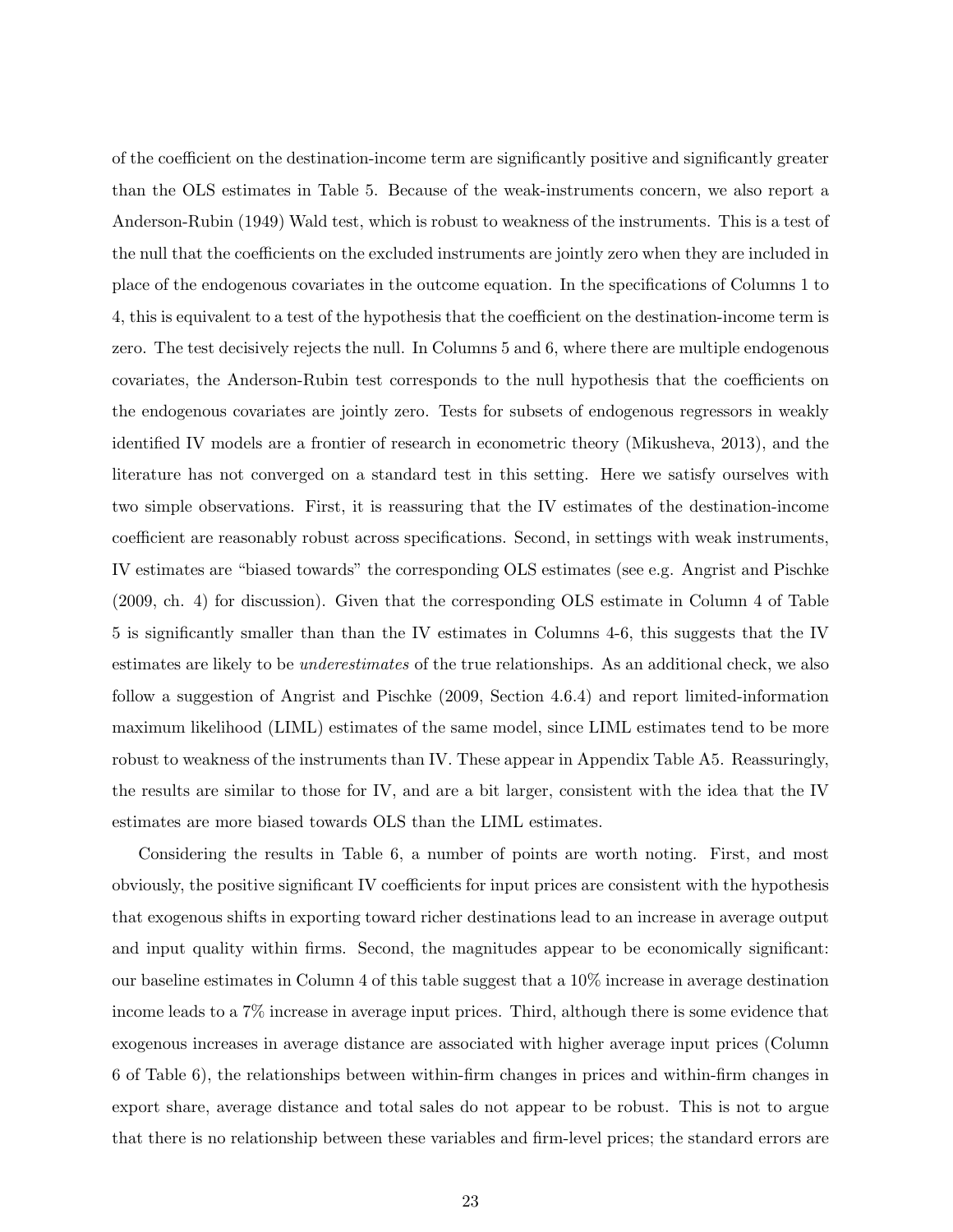large enough that it is not possible to rule out economically significant positive effects.

## 5.3 Average Destination Income and Output Prices

We now briefly turn to the relationship between average destination income and firm-level average output prices. As discussed above, this relationship, even if causal, is difficult to interpret, since output prices are expected to reflect mark-ups and distance as well as product quality. Table [7](#page-39-0) presents OLS estimates of equation [\(22\)](#page-18-2) for average output prices, analogous to Table [5.](#page-37-0) The OLS estimates indicate a positive but statistically insignificant relationship between destination income and average output price. Again, as discussed above, there are plausible reasons why the OLS coefficient on average destination income may be biased in either a positive or a negative direction.

Table [8](#page-40-0) reports the IV results for output prices, analogous to Table [6.](#page-38-0) Qualitatively the results are similar to the results for input prices: we see a significant, robust positive relationship between average destination income and average output prices at the firm level, and no robust relationship between either the export share of sales or average destination distance and average firm-level prices. In terms of magnitudes, the point estimates are significant larger, indicating that a 10% increase in average destination income is associated with a 17-21% increase in average output prices at the firm level. But once again it is important to recognize that the price response includes both changes in mark-ups and changes in product quality, and that we have no exogenous variation to use to separate these two effects.

#### 5.4 Robustness

In this subsection, we conduct a number of checks of the robustness of the IV estimates. Since each non-Euro-zone destination is entering the instrument set individually, our estimates might potentially be driven by RER movements in a relatively small subset of rich or poor destinations. To address this concern, Appendix Tables [A6](#page-38-0) and [A7](#page-39-0) examine the extent to which the estimates are sensitive to the exclusion from the instrument set of progressively larger subsets of the richest and poorest destinations, ranked on the basis of their income per capita in 1996. Reassuringly, the tables reveal that the magnitude and precision of the IV estimates are quite similar when excluding from the instrument set the richest 5, 10, 15, 20 or 25 non-Euro-zone export destinations or the the poorest 5, 10, 15, 20 or 25 non-Euro-zone export destinations.<sup>[30](#page-24-0)</sup>

<span id="page-24-0"></span><sup>&</sup>lt;sup>30</sup>The first-stage tables corresponding to each column of Appendix Tables [A6](#page-38-0) and [A7](#page-39-0) are available upon request.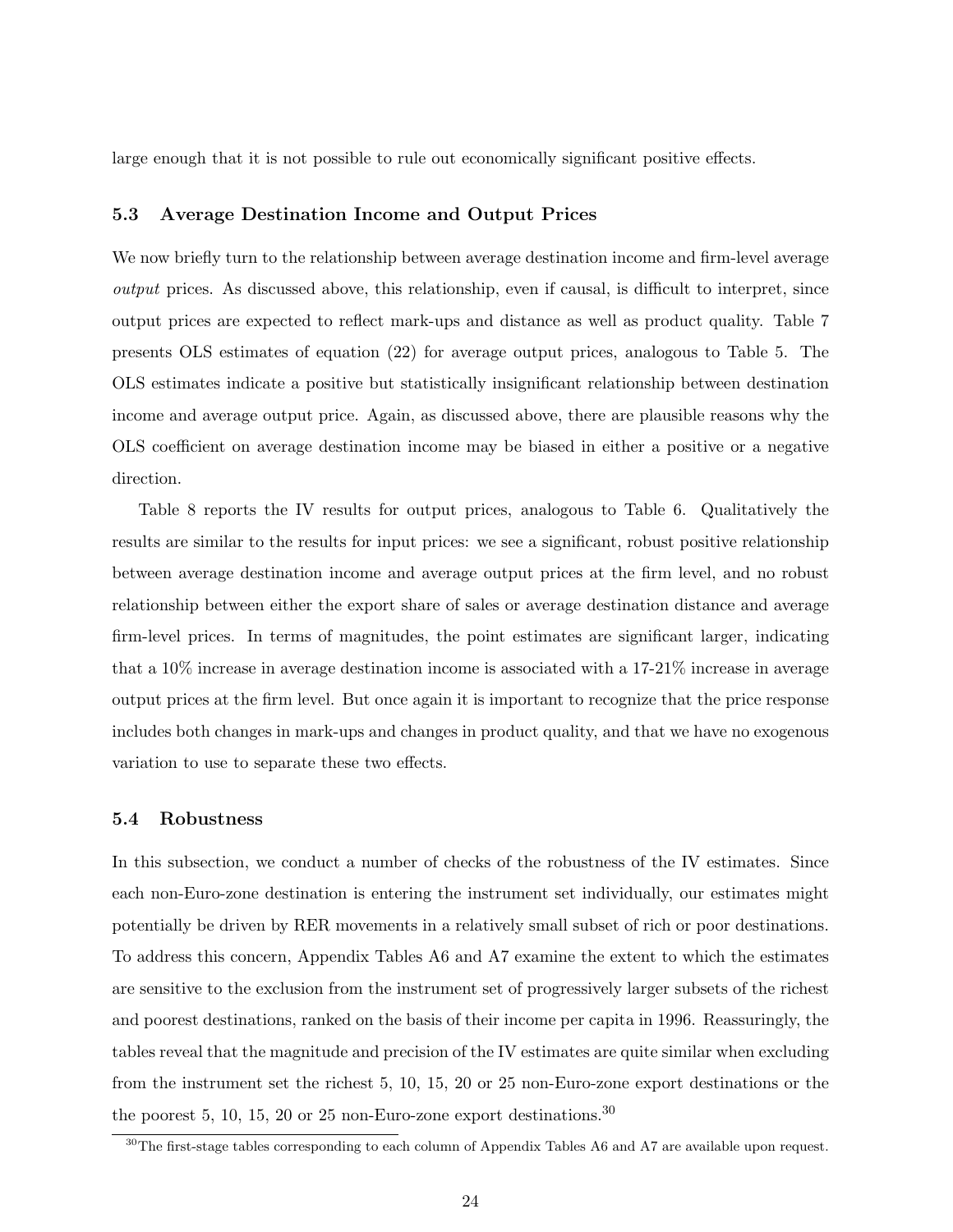Appendix Table [A8](#page-40-0) presents estimates of our IV model excluding the initial source interactions (the  $(log(RER_{kt}) \cdot D_{ik,1997})$  terms in [\(22\)](#page-18-2)) from the set of covariates. Consistent with our observation in Section [5.1](#page-20-2) above that there is relatively little overlap between initial export destinations and import sources, the point estimates on average destination income remain positive and significant and are of similar magnitude to those in Table [6.](#page-38-0)

Another potential concern about the IV estimates in Table [6](#page-38-0) is that the two-step estimation procedure we adopt might introduce or increase heteroskedasticity in the second step. To address this concern, in Appendix Table [A9](#page-41-0) we report estimates weighted for efficiency to correct for arbitrary heteroskedasticity, using a two-step feasible efficient GMM estimator (EGMM). The results remain qualitatively similar.

In unreported results (available from the authors), we have found that the basic patterns in Table [6](#page-38-0) survive a number of additional robustness checks: (1) using 50, 75 or 125 instruments instead of 100; (2) not winsorizing prices, or winsorizing by year; (3) including non-manufacturing inputs in the calculation of firm-level average prices; (4) including Euro-zone destinations in the instrument set; and (5) instrumenting for log sales as well as average destination income, export share and average destination distance.

#### <span id="page-25-0"></span>5.5 Alternative Explanations

Although the income-based quality-choice channel discussed in the introduction is, in our view, the most plausible explanation for the empirical results reported above, it is not the only possible one. As discussed in [Kugler and Verhoogen](#page-31-9) [\(2012\)](#page-31-9), models with imperfect competition in input markets offer plausible alternative mechanisms linking firm-level outcomes to input prices. First, real-exchange-rate movements leading to a shift in exports towards richer destinations may lower the price-elasticity of output demand (for instance because consumers in the richer countries are less price-sensitive, or because because a firm's market shares in its main export destinations increase) and this in turn may make producers less sensitive to input prices. To the extent that input suppliers have market power, they may optimally charge higher prices to firms facing a lower elasticity of demand, a phenomenon that [Halpern and Koren](#page-31-19) [\(2007\)](#page-31-19) call "pricing to firm." Second, and relatedly, if input suppliers have bargaining power and the real-exchange-rate movements lead firms to charge higher mark-ups, input suppliers may be able to bargain for higher input prices, capturing part of these increased mark-ups. Third, if a producer has monopsony power in input markets and faces upward sloping supply curves for inputs, any firm-specific positive demand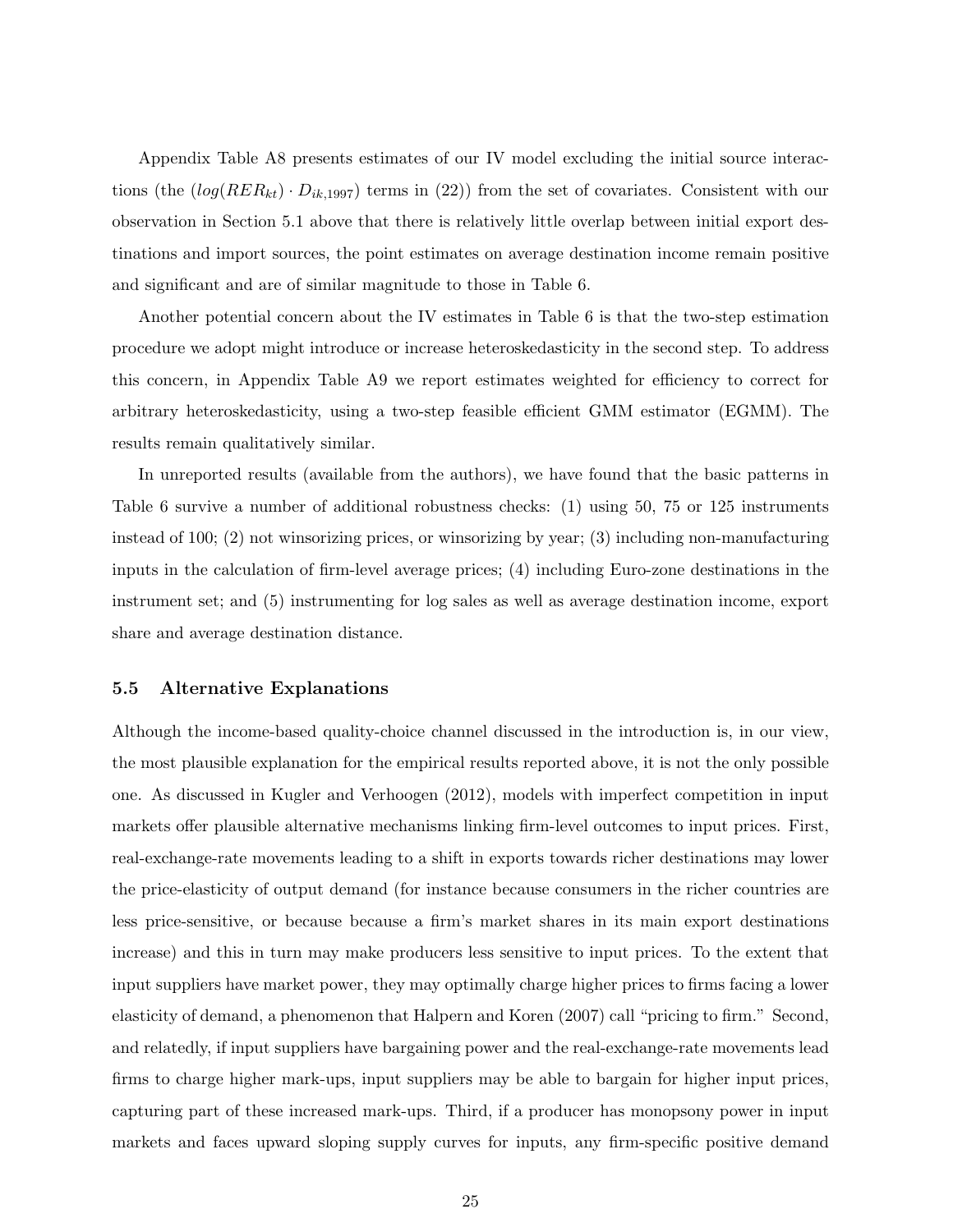shock will increase derived demand for inputs, which may in turn make firms move up in the supply curve and pay a higher input price.

Following a similar analysis in [Kugler and Verhoogen](#page-31-9) [\(2012\)](#page-31-9), we proceed by constructing measures of market power in intermediate-input markets, and examining the extent to which the relationship between average destination income on average input prices is stronger when input suppliers or purchasers have more market power. To measure market power of input suppliers, we construct a Herfindahl index for suppliers of each input category, defined as the sum of squared market shares of producers of the input. To account for potential monopsony power of downstream producers in input markets, we construct two measures: (1) a Herfindahl index for purchasers of each input category, defined as the sum of squares of expenditures on the input by downstream producers; and (2) the "purchaser share", defined as the share of each firm in total domestic expenditures on a given input. The Herfindahl indices are defined at the input-year level, while the purchaser share is defined at firm-input-year level. To construct firm-year averages of these measures, we run regressions analogous to that defined in equation [\(23\)](#page-19-0). Since the input mix used in production varies across firms and over time, the relevant concentration measures also vary across firms in each year and over time. The resulting firm-year averages can therefore be interpreted as time-varying measures of firm-specific exposure to market power in input markets.[31](#page-26-0)

In Table [9,](#page-41-0) we examine whether the correlation between average destination income and input prices is stronger among firms with greater values of these market-power measures. In Columns 1-3, we add to our baseline specification interactions of each of these measures with average destination income, using the RER-exporter interactions from above and their interaction with the market-power measures as instruments in the first stage. In Column 1, we observe that the interaction of the Herfindahl supplier index with average destination income is statistically insignificant, while the uninteracted coefficient on average destination income remains positive and significant. This suggests that the relationship of interest is not being driven by the market power of input suppliers. Columns 2 and 3 include interactions of average destination income with the measures of monopsony power of downstream producers. As in [Kugler and Verhoogen](#page-31-9) [\(2012\)](#page-31-9), there is some evidence that downstream firms with larger purchaser shares in input markets pay higher input prices on average (Column 3). But the interaction with the average destination income is negative (although insignificant in Column 3), suggesting that the monopsony story is unlikely to explain the positive relationship between destination income and input price. Including

<span id="page-26-0"></span><sup>&</sup>lt;sup>31</sup>Because some firms only use inputs for which no producers were sampled in the IAPI data, there are a few firms in our baseline estimation sample for which the firm-specific Herfindahl index for suppliers could not be constructed.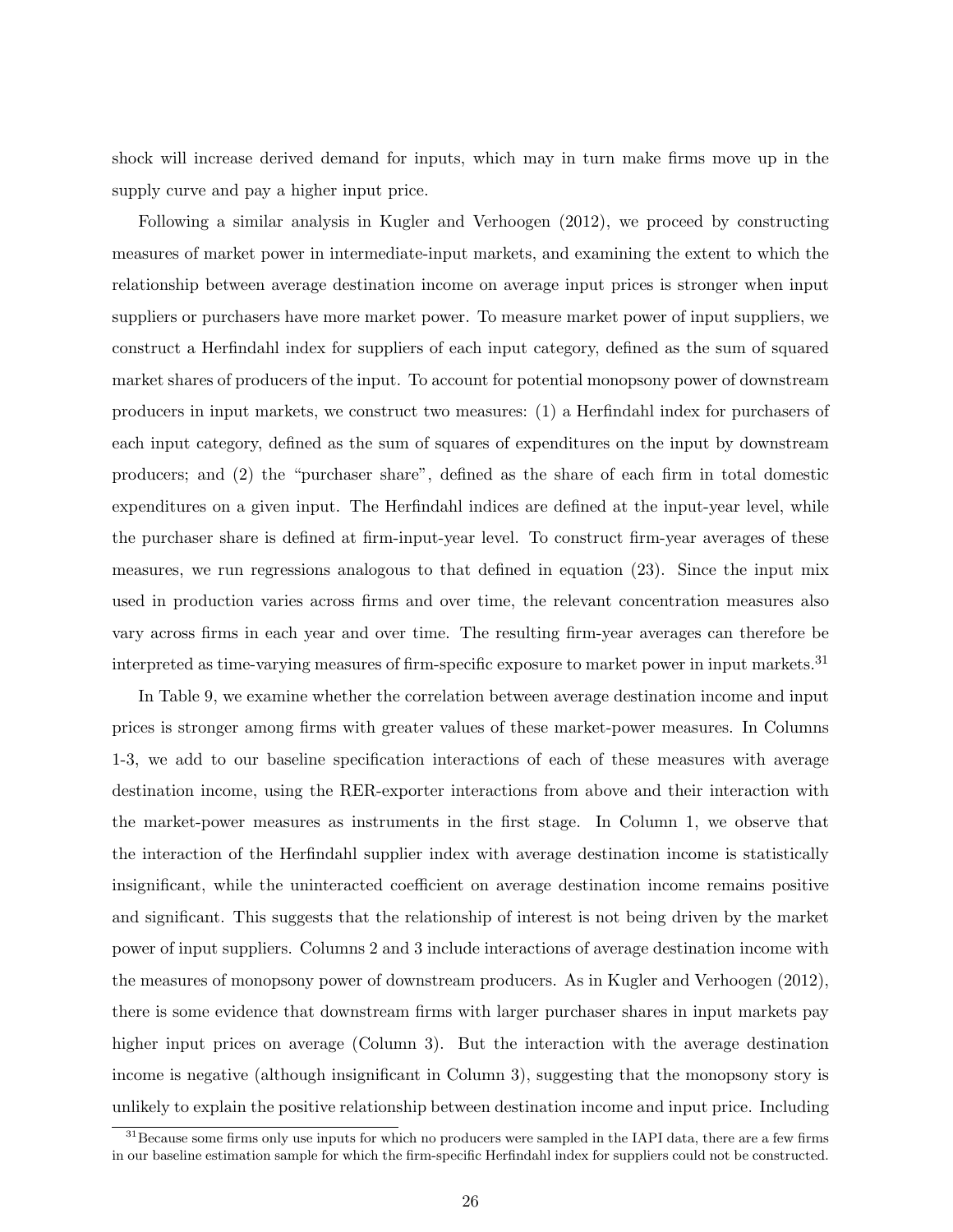all three interactions together in Column 4 yields similar results.<sup>[32](#page-27-0)</sup> Overall, we interpret these results as suggesting that the effect of average destination income on input prices is not driven by observable measures of market power in inputs markets.

To provide additional evidence for the income-based quality channel and against alternative hypotheses based on market power in input markets, we consider how the relationship between destination income and input prices varies across sectors with different scopes for quality differentiation. Following [Sutton](#page-32-6) [\(1998\)](#page-32-6) and [Kugler and Verhoogen](#page-31-9) [\(2012\)](#page-31-9), we use the ratio of industry-level R&D and advertising expenditures to sales as a proxy for the scope for vertical differentiation.<sup>[33](#page-27-1)</sup> In Table [10,](#page-42-0) we add to our baseline IV specification an interaction term between this measure and average destination income, using the RER-exporter terms and and their interaction with the R&D and advertising intensity measure as instruments in the first stage. We observe that the effect of average destination income on input prices is significantly greater among firms operating in industries with greater scope for quality differentiation, providing further support for the income-based quality-choice channel.

In the same spirit, we conduct a placebo test using a set of inputs for which we are confident that there is no scope for quality differentiation: energy inputs. There are 17 different energy inputs in the IAPI data, including categories such as electricity, fuel, natural gas, propane gas, charcoal, hydrogen and acetylene. In contrast to manufactured inputs, energy inputs do not exhibit meaningful quality differences, but their prices might plausibly reflect the alternative mechanisms discussed above, notably market power of input suppliers or monopsony power of downstream producers. A positive and significant effect of average destination income on energy input prices would suggest that forces other than quality differences would be driving this relationship. Table [11](#page-43-0) reports OLS and IV estimates on the effect of average destination income on average energy input prices. The estimate of the destination-income coefficient is statistically insignificant and close to zero, consistent with the hypothesis that in the absence of quality differences we would not observe a positive and significant effect of average destination income on

<span id="page-27-0"></span> $32$ In Appendix Table [A10](#page-42-0) we report results from analogous regressions using market power measures for input sectors that are averaged over the sample period. In this case, the Herfindahl indices are defined by input and the "purchaser share" is defined by firm-input, and do not vary over time. These alternative definitions seek to account for potential measurement error in these variables due to changes in sample coverage over time. As before, to construct firm-year averages of these measures, we run a regression analogous to that defined in equation [\(23\)](#page-19-0). Since the mix of inputs used in production varies across firms and over time, the relevant concentration measures also vary across firms in each year and over time. Reassuringly, we observe that the results in Table [9](#page-41-0) remain qualitatively similar when using these alternative measures.

<span id="page-27-1"></span><sup>&</sup>lt;sup>33</sup>These data come from the U.S. Federal Trade Commission (FTC) Line of Business Survey and have been widely used by researchers, including [Cohen and Klepper](#page-30-25) [\(1992\)](#page-30-25), [Brainard](#page-29-19) [\(1997\)](#page-29-19), Antràs [\(2003\)](#page-29-20) and [Kugler and](#page-31-9) [Verhoogen](#page-31-9) [\(2012\)](#page-31-9), in addition to [Sutton](#page-32-6) [\(1998\)](#page-32-6)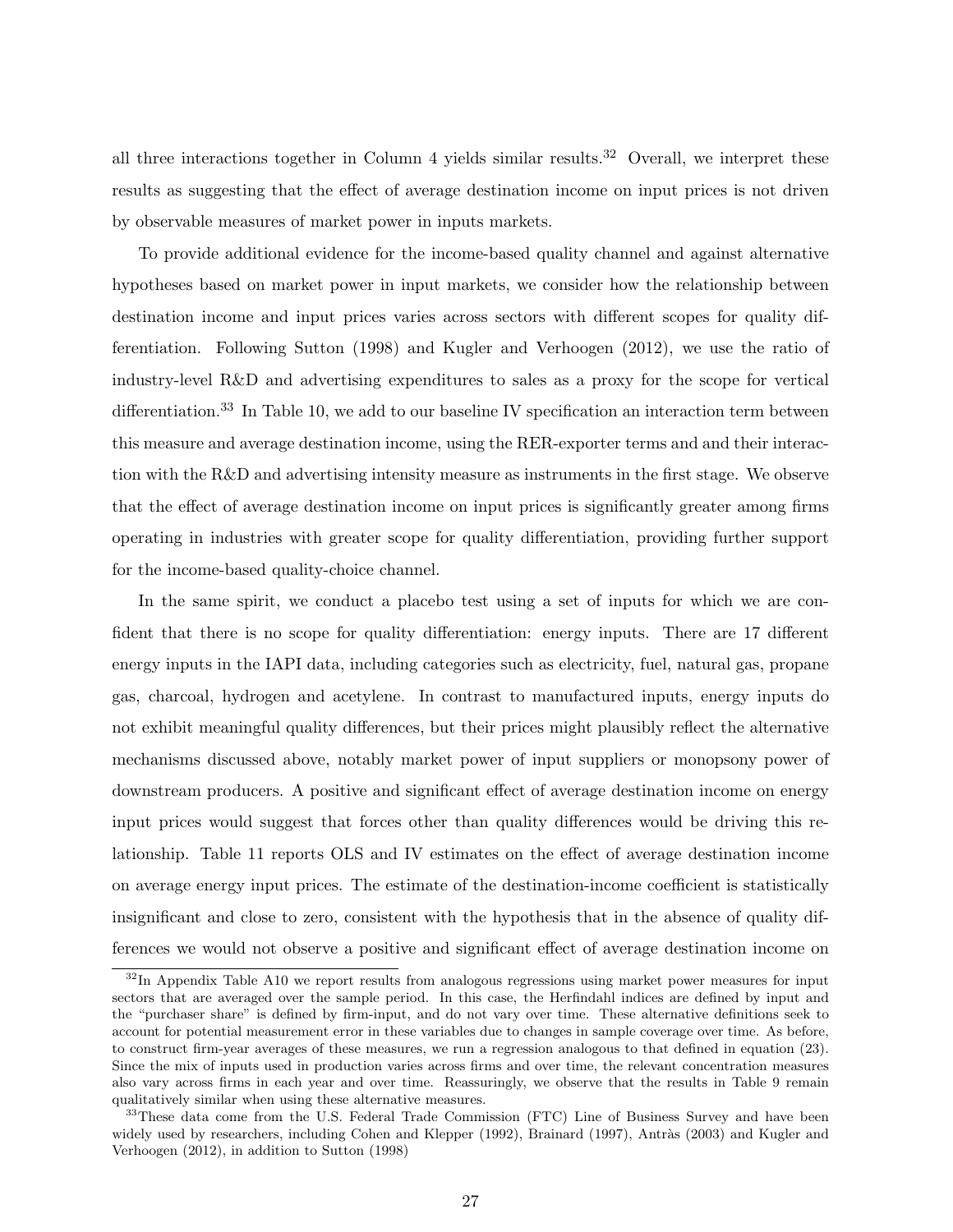input prices paid by firms.

# 6 Conclusion

This paper has developed an approach to estimating the importance of the income-based qualitychoice channel — the idea that firms sell higher-quality products to richer consumers, and that doing so requires purchasing higher-quality inputs — in shaping firms' behavior in the international economy. Direct measures of product quality are not available, and following a growing literature we seek to draw inferences about product quality from information about prices. But such inferences are confounded by the well-known fact that prices may reflect mark-ups as well as product quality. Our proposed solution to this problem is to focus on how input prices paid at the firm level respond to exogenous variation in the income level of a firm's export destinations. While output prices may clearly reflect various forms of pricing-to-market, input prices arguably do not.

Using this insight, and detailed customs and firm-product-level data from Portugal, we have examined the effects of export shocks to different destinations on the input prices paid by Portuguese manufacturing firms. We have used real-exchange-rate movements, interacted with indicators for firms' initial export presence in particular destinations, as instruments for the average income of destination markets (and other endogenous covariates) at the firm level. Weak-instrumentrobust statistical tests indicate that there is a positive, robust, statistically and economically significant relationship between average destination income and input prices within firms. The destination income-input price relationship holds when controlling for the export share of sales, average destination distance, and total sales at the firm level.

Alternative candidate explanations of the effects of exporting on firm behavior are difficult to reconcile with the observed patterns. Models based on scale effects suggest that destination income should not matter once we have controlled for the scale of exports and total sales. Models of the "Washington apples" effect suggest that destination income should not matter once we have controlled for distance. We have considered alternative possible explanations for the input-price results based on market power in input markets, but have found little evidence to support them.

Overall, we interpret our findings as supportive of the hypothesis that firms choose to sell higher-quality products in richer countries, that doing so requires purchasing higher-quality inputs, and that this mechanism is part of the explanation for the effects of exporting on firm behavior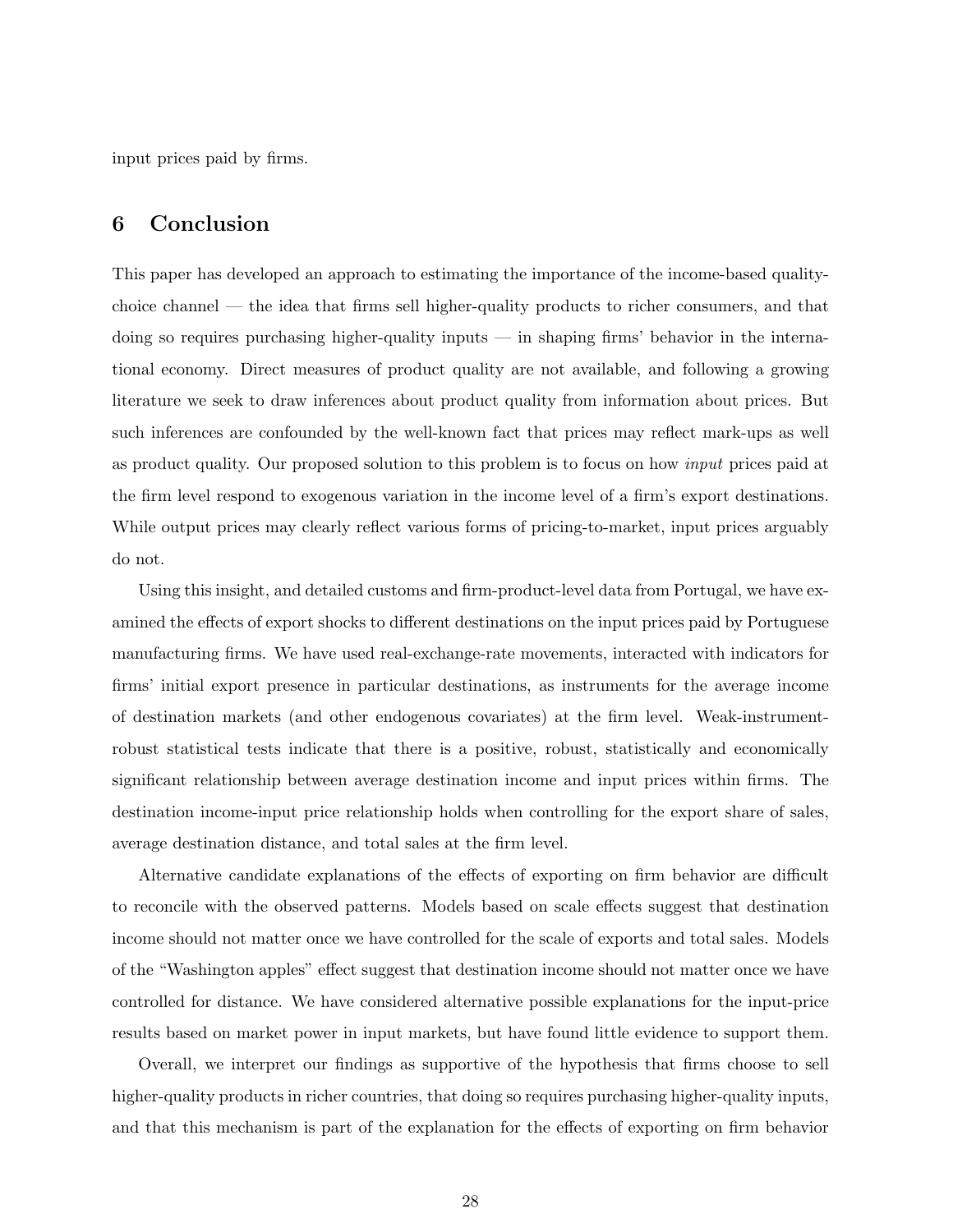that have been documented by a number of authors. Although we do not observe quality directly, and caution needs to be exercised in interpreting the results, the empirical patterns documented here add to the accumulation of evidence in the literature that quality choice of both outputs and inputs is an important component of firms' behavior in the international economy.

# References

- <span id="page-29-3"></span>Alchian, A. A., and W. R. Allen (1964): University Economics. Wadsworth, Belmont, CA.
- <span id="page-29-6"></span>Alessandria, G., and J. P. Kaboski (2011): "Pricing-to-Market and the Failure of Absolute PPP," American Economic Journal: Macroeconomics, 3(1), 91–127.
- <span id="page-29-1"></span>ALVAREZ, R., AND R. A. LÓPEZ (2005): "Exporting and Performance: Evidence from Chilean Plants," Canadian Journal of Economics, 38(4).
- <span id="page-29-16"></span>AMEMIYA, T. (1978): "A Note on a Random Coefficients Model," *International Economic Review*, 19(3), pp. 793–796.
- <span id="page-29-8"></span>AMITI, M., O. ITSKHOKI, AND J. KONINGS (2014): "Importers, Exporters, and Exchange Rate Disconnect," American Economic Review, 104(7), 1942–1978.
- <span id="page-29-12"></span>AMITI, M., AND A. KHANDELWAL (2013): "Import Competition and Quality Upgrading," Review of Economics and Statistics, 95(2), 476–490.
- <span id="page-29-17"></span>Anderson, T. W., and H. Rubin (1949): "Estimation of the Parameters of a Single Equation in a Complete System of Stochastic Equations," The Annals of Mathematical Statistics, 20(1), 46–63.
- <span id="page-29-14"></span>ANGRIST, J. D., AND A. B. KRUEGER (1999): "Empirical Strategies in Labor Economics," in Handbook of Labor Economics, ed. by O. C. Ashenfelter, and D. Card, vol. 3A. Elsevier Science.
- <span id="page-29-18"></span>ANGRIST, J. D., AND J. PISCHKE (2009): Mostly Harmless Econometrics: An Empiricist's Companion. Princeton University Press.
- <span id="page-29-20"></span>ANTRAS, P. (2003): "Firms, Contracts, and Trade Structure," Quarterly Journal of Economics, 4(118), 1375–1418.
- <span id="page-29-7"></span>Atkeson, A., and A. Burstein (2008): "Pricing-to-Market, Trade Costs, and International Relative Prices," American Economic Review, 98(5), 1998–2031.
- <span id="page-29-2"></span>Atkin, D., A. K. Khandelwal, and A. Osman (2014): "Exporting and Firm Performance: Evidence from a Randomized Trial," NBER working paper no. 20690.
- <span id="page-29-11"></span>BALDWIN, R., AND J. HARRIGAN (2011): "Zeros, Quality and Space: Trade Theory and Trade Evidence," American Economic Journal: Microeconomics, 3(2), 60–88.
- <span id="page-29-4"></span>Bastos, P., and J. Silva (2008): "The Quality of a Firm's Exports: Where You Export to Matters," GEP Research Paper 2008/18, University of Nottingham.
- <span id="page-29-5"></span>(2010): "The Quality of a Firm's Exports: Where You Export to Matters," Journal of International Economics, 82(2), 99–111.
- <span id="page-29-9"></span>Berman, N., P. Martin, and T. Mayer (2012): "How Do Different Exporters React to Exchange Rate Changes?.," Quarterly Journal of Economics,  $127(1)$ ,  $437 - 492$ .
- <span id="page-29-0"></span>Bernard, A. B., and J. B. Jensen (1999): "Exceptional Exporter Performance: Cause, Effect, or Both?," Journal of International Economics, 47, 1–25.
- <span id="page-29-13"></span>BERNARD, A. B., J. B. JENSEN, S. J. REDDING, AND P. K. SCHOTT (2007): "Firms in International Trade," Journal of Economic Perspectives, 21(3), 105–130.
- <span id="page-29-15"></span>BERTRAND, M. (2004): "From the Invisible Handshake to the Invisible Hand? How Import Competition-Changes the Employment Relationship," Journal of Labor Economics, 22(4), 723–765.
- <span id="page-29-19"></span>BRAINARD, S. L. (1997): "An Empirical Assessment of the Proximity-Concentration Trade-off between Multinational Sales and Trade," American Economic Review, 4(87), 520–544.
- <span id="page-29-10"></span>BRAMBILLA, I., D. LEDERMAN, AND G. PORTO (2012): "Exports, Export Destinations and Skills," American Economic Review, 102(7), 3406–3488.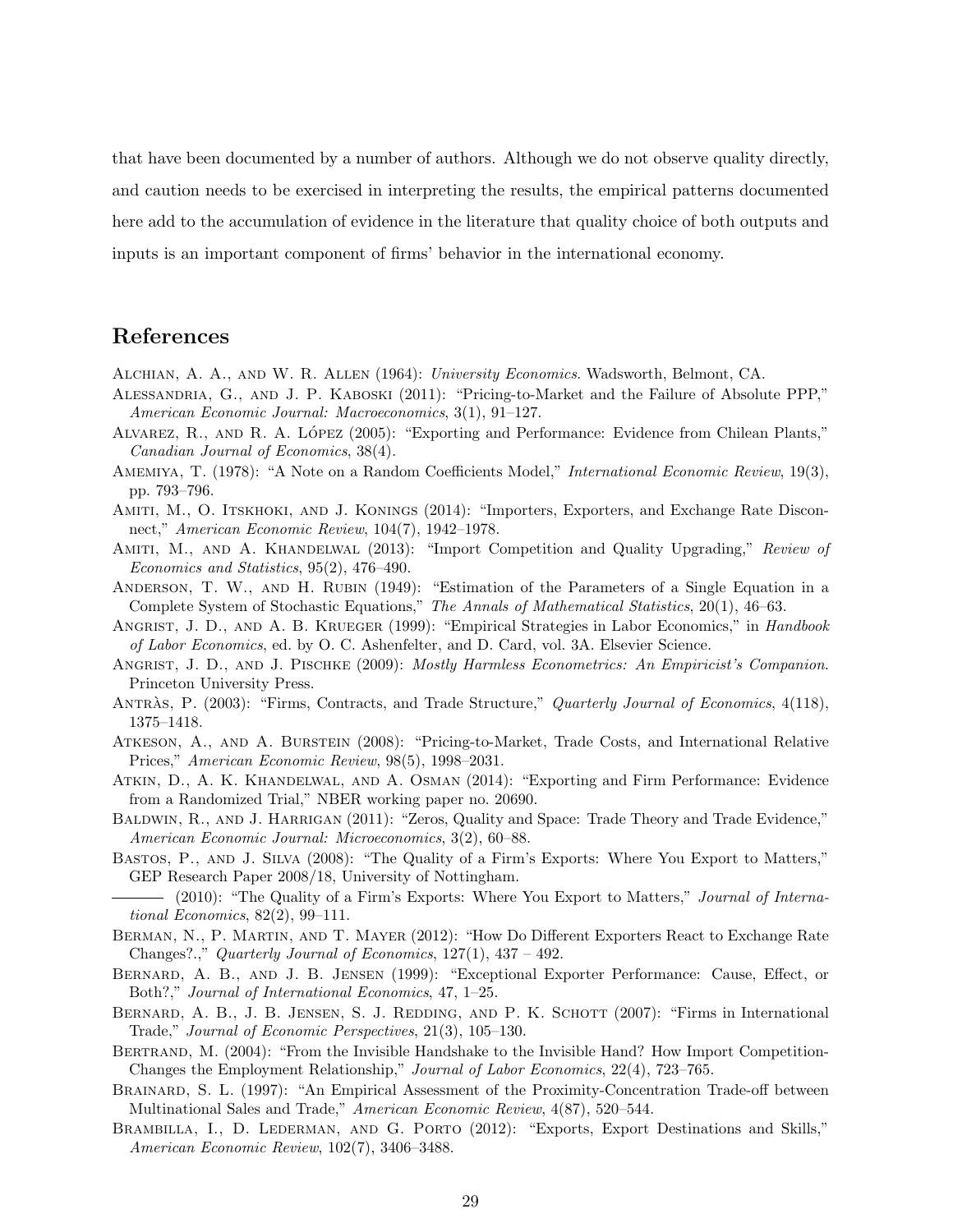- <span id="page-30-2"></span>Bustos, P. (2011): "Trade Liberalization, Exports and Technology Upgrading: Evidence on the Impact of MERCOSUR on Argentinian Firms," American Economic Review, 101(1), 304–340.
- <span id="page-30-19"></span>Caron, J., T. Fally, and J. R. Markusen (2014): "International Trade Puzzles: A Solution Linking Production and Preferences," Quarterly Journal of Economics, 3(129), 1501 – 1552.
- <span id="page-30-12"></span>CHATTERJEE, A., R. DIX-CARNEIRO, AND J. VICHYANOND (2013): "Multi-product Firms and Exchange Rate Fluctuations.," American Economic Journal: Economic Policy,  $5(2)$ ,  $77 - 110$ .
- <span id="page-30-13"></span>Choi, Y. C., D. Hummels, and C. Xiang (2009): "Explaining Import Quality: The Role of the Income Distribution," Journal of International Economics, 77(2), 265 – 275.
- <span id="page-30-0"></span>Clerides, S., S. Lach, and J. Tybout (1998): "Is Learning by Exporting Important? Micro-Dynamic Evidence from Colombia, Mexico and Morocco," Quarterly Journal of Economics, 113, 903–947.
- <span id="page-30-25"></span>Cohen, W. M., and S. Klepper (1992): "An Anatomy of Industry R&D Intensity Distributions," American Economic Review, 4(82), 773–799.
- <span id="page-30-24"></span>CRAGG, J. G., AND S. G. DONALD (1993): "Testing Identifiability and Specification in Instrumental Variable Models," Econometric Theory, 9(2), 222–240.
- <span id="page-30-17"></span>Crozet, M., K. Head, and T. Mayer (2012): "Quality Sorting and Trade: Firm-Level Evidence for French Wine," Review of Economic Studies, 79, 609–644.
- <span id="page-30-1"></span>DE LOECKER, J. (2007): "Do Exports Generate Higher Productivity? Evidence from Slovenia," Journal of International Economics, 73, 69–98.
- <span id="page-30-20"></span>DI COMITE, F., J.-F. THISSE, AND H. VANDENBUSSCHE (2014): "Verti-zontal Differentiation in Export Markets," Journal of International Economics, 93, 50–66.
- <span id="page-30-23"></span>DONALD, S. G., AND K. LANG (2007): "Inference with Difference-in-Differences and Other Panel Data," Review of Economics and Statistics, 89(2), 221–233.
- <span id="page-30-16"></span>Eckel, C., L. Iacovone, B. Javorcik, and J. P. Neary (2015): "Multi-Product Firms at Home and Away: Cost versus Quality-Based Competence," Journal of International Economics, 95(2), 216–232.
- <span id="page-30-15"></span>Fajgelbaum, P., G. Grossman, and E. Helpman (2011): "Income Distribution, Product Quality, and International Trade," Journal of Political Economy, 119(4), 721–765.
- <span id="page-30-3"></span>Feenstra, R. C. (1988): "Quality Change under Trade Restraints in Japanese Autos," Quarterly Journal of Economics, 103(1), 131–146.
- <span id="page-30-4"></span>FEENSTRA, R. C., AND J. ROMALIS (2014): "International Prices and Endogenous Quality," Quarterly Journal of Economics, 129(2), 477–527.
- <span id="page-30-10"></span>Fitzgerald, D., and S. Haller (2013): "Pricing-to-Market: Evidence from Plant-Level Prices," Review of Economic Studies, 81(2), 761–786.
- <span id="page-30-5"></span>Flam, H., and E. Helpman (1987): "Vertical Product Differentiation and North-South Trade," American Economic Review, 77(5), 810–822.
- <span id="page-30-22"></span>FREUND, C., AND M. D. PIEROLA (2015): "Export Superstars," Review of Economics and Statistics, 97(5), 1023–1032.
- <span id="page-30-21"></span>Gervais, A. (forthcoming): "Product Quality and Firm Heterogeneity in International Trade," Forthcoming, Canadian Journal of Economics.
- <span id="page-30-9"></span>GOLDBERG, P. K., AND R. HELLERSTEIN (2008): "A Structural Approach to Explaining Incomplete Exchange-Rate Pass-Through and Pricing-to-Market," American Economic Review, 98(2), 423 – 429.

<span id="page-30-11"></span>(2013): "A Structural Approach to Identifying the Sources of Local Currency Price Stability," Review of Economic Studies, 80(1), 175–210.

- <span id="page-30-8"></span>GOLDBERG, P. K., AND M. M. KNETTER (1997): "Goods Prices and Exchange Rates: What Have We Learned?," Journal of Economic Literature, 35(3), 1243–1272.
- <span id="page-30-7"></span>GÖRG, H., L. HALPERN, AND B. MURAKÖZY (2010): "Why Do Within Firm-Product Export Prices Differ Across Markets?," Kiel Institute for the World Economy working paper no. 1596.
- <span id="page-30-6"></span>HALLAK, J. C. (2006): "Product Quality and the Direction of Trade," Journal of International Economics, 68, 238–265.
- <span id="page-30-14"></span>HALLAK, J. C., AND P. SCHOTT (2011): "Estimating Cross-Country Differences in Product Quality," Quarterly Journal of Economics, 126(1), 417–474.
- <span id="page-30-18"></span>HALLAK, J. C., AND J. SIVADASAN (2013): "Product and Process Productivity: Implications for Quality Choice and Conditional Exporter Premia," Journal of International Economics, 91, 53–67.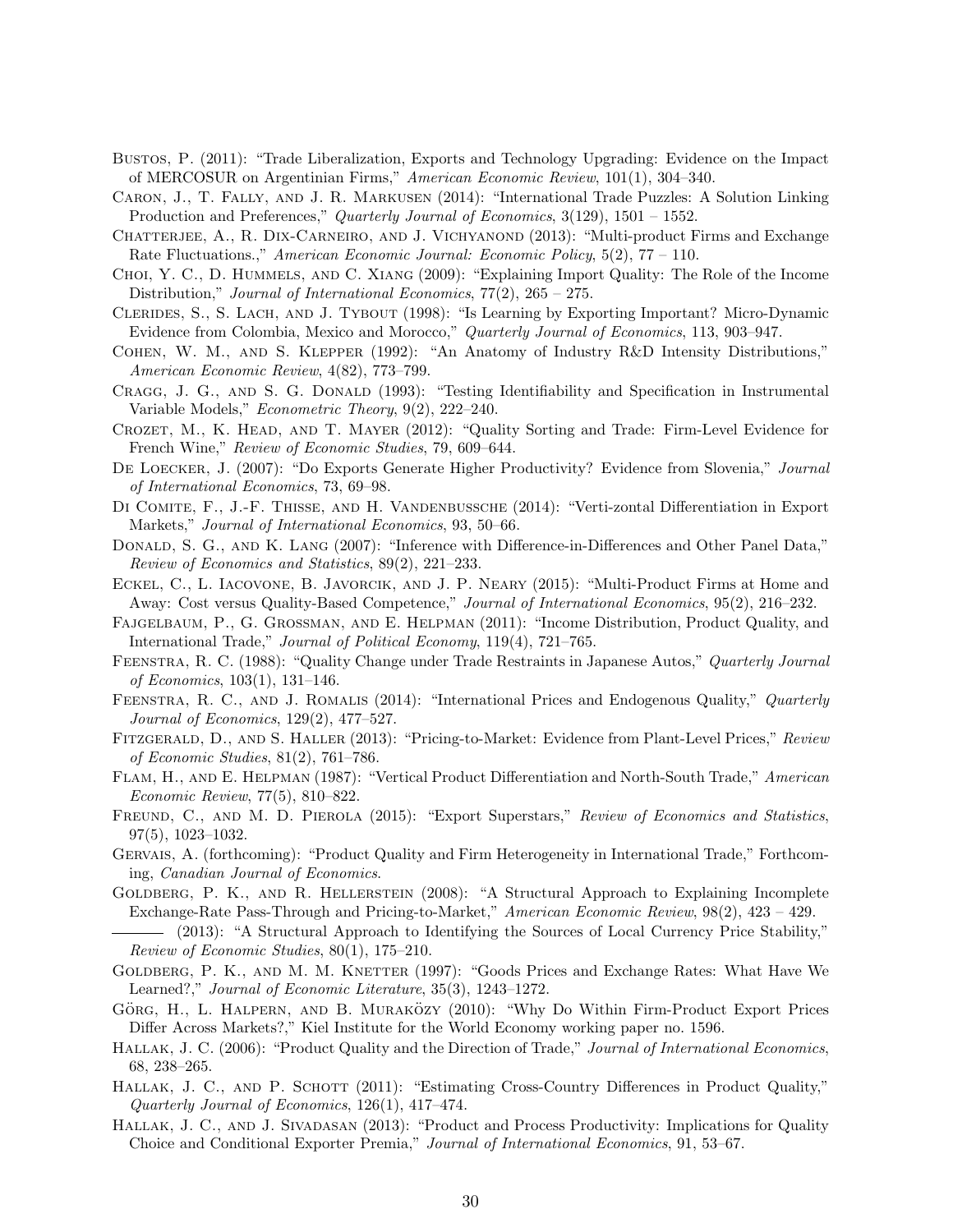- <span id="page-31-19"></span>Halpern, L., and M. Koren (2007): "Pricing to Firm: An Analysis of Firm- and Product-Level Import Prices," Review of International Economics, 3(15), 574–591.
- <span id="page-31-17"></span>HARRIGAN, J., X. MA, AND V. SHLYCHKOV (2015): "Export Prices of U.S. Firms," Journal of International Economics, 97.
- <span id="page-31-1"></span>HELPMAN, E., O. ITSKHOKI, AND S. REDDING (2010): "Inequality and Unemployment in a Global Economy," Econometrica, 78(4), 1239–1283.
- <span id="page-31-23"></span>HUMMELS, D., R. JØRGENSEN, J. R. MUNCH, AND C. XIANG (2014): "The Wage Effects of Offshoring: Evidence from Danish Matched Worker-Firm Data," American Economic Review, 104(6), 1597–1629.
- <span id="page-31-13"></span>Hummels, D., and P. J. Klenow (2005): "The Variety and Quality of a Nation's Exports," American Economic Review, 95(3), 704–723.
- <span id="page-31-2"></span>Hummels, D., and A. Skiba (2004): "Shipping the Good Apples Out? An Empirical Confirmation of the Alchian-Allen Conjecture," Journal of Political Economy, 112(6), 1384–1402.
- <span id="page-31-16"></span>Iacovone, L., and B. Javorcik (2012): "Getting Ready: Preparing to Export," CEPR discussion paper no. 8926.
- <span id="page-31-14"></span>JOHNSON, R. C. (2012): "Trade and Prices with Heterogeneous Firms," Journal of International Economics, 86(1).
- <span id="page-31-20"></span>KHANDELWAL, A. (2010): "The Long and Short (of) Quality Ladders," Review of Economic Studies, 77(4), 1450–1476.
- <span id="page-31-25"></span>Kleibergen, F., and R. Paap (2006): "Generalized Reduced Rank Tests using the Singular Value Decomposition," Journal of Econometrics, 133(1), 97 – 126.
- <span id="page-31-7"></span>Krugman, P. (1987): "Pricing to Market when the Exchange Rate Changes," in Real Financial Linkages Among Open Economies, ed. by S. Arndt, and J. D. Richardson, pp. 49–70. Cambridge, MA: MIT Press.
- <span id="page-31-24"></span>Kugler, M., and E. Verhoogen (2009): "Plants and Imported Inputs: New Facts and an Interpretation," American Economic Review Papers and Proceedings, 99(2), 501–507.

<span id="page-31-9"></span> $-$  (2012): "Prices, Plant Size and Product Quality," Review of Economic Studies, 79(1), 307–339.

- <span id="page-31-0"></span>Lileeva, A., and D. Trefler (2010): "Improved Access to Foreign Markets Raises Plant-Level Productivity ... For Some Plants," Quarterly Journal of Economics, 125(3), 1051–1099.
- <span id="page-31-3"></span>LINDER, S. B. (1961): An Essay on Trade and Transformation. Wiley & Sons, New York NY.
- <span id="page-31-5"></span>MANOVA, K., AND Z. ZHANG (2012): "Export Prices Across Firms and Destinations," Quarterly Journal of Economics, 127(1), 379–436.
- <span id="page-31-4"></span>Markusen, J. (1986): "Explaining the Volume of Trade: An Eclectic Approach," American Economic Review, 76(5),  $1002-1011$ .
- <span id="page-31-15"></span>MARKUSEN, J. R. (2013): "Putting Per-Capita Income Back into Trade Theory," Journal of International Economics, 90, 255–265.
- <span id="page-31-6"></span>Martin, J. (2012): "Mark-Ups, Quality and Transport Costs," European Economic Review, 56(4), 777 – 791.
- <span id="page-31-10"></span>Matsuyama, K. (2007): "Beyond Icebergs: Towards a Theory of Biased Globalization," Review of Economic Studies, 74(1), 23753.
- <span id="page-31-18"></span>Melitz, M. J. (2003): "The Impact of Trade on Intra-Industry Reallocations and Aggregate Industry Productivity," Econometrica, 71(6), 1695–1725.
- <span id="page-31-26"></span>Mikusheva, A. (2013): "Survey on Statistical Inferences in Weakly Identified Instrumental Variable Models," Applied Econometrics, 29(1), 117–131.
- <span id="page-31-11"></span>NAKAMURA, E., AND D. ZEROM (2010): "Accounting for Incomplete Pass-Through," Review of Economic Studies, 77, 1192–1230.
- <span id="page-31-22"></span>PARK, A., D. YANG, X. SHI, AND Y. JIANG (2010): "Exporting and Firm Performance: Chinese Exporters and the Asian Financial Crisis," Review of Economics and Statistics, 92(4), 822–842.
- <span id="page-31-21"></span>Revenga, A. (1992): "Exporting Jobs? The Impact of Import Competition on Employment and Wages in U.S. Manufacturing," Quarterly Journal of Economics, 107, 255–284.
- <span id="page-31-12"></span>SCHOTT, P. (2004): "Across-Product versus Within-Product Specialization in International Trade," Quarterly Journal of Economics, 119(2), 647–678.
- <span id="page-31-8"></span>Simonovska, I. (2015): "Income Differences and Prices of Tradables: Insights from an Online Retailer," Review of Economic Studies, 82(4), 1612–1656.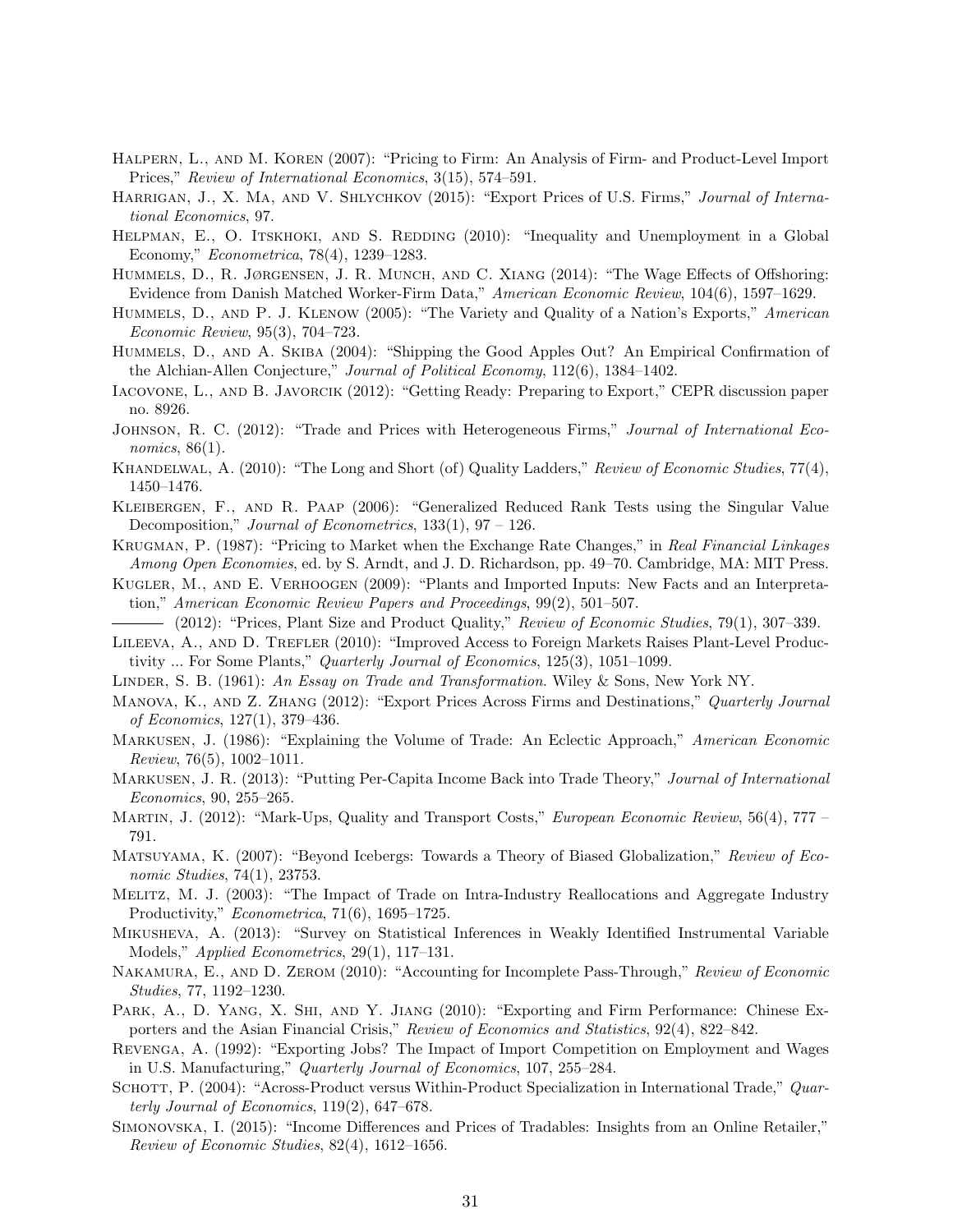- <span id="page-32-5"></span>Stock, J. H., and M. Yogo (2005): "Testing for Weak Instruments in Linear IV Regression," in Identification and Inference for Econometric Models: A Festschrift in Honor of Thomas J. Rothenberg. Cambridge UK: Cambridge University Press.
- <span id="page-32-6"></span><span id="page-32-4"></span>SUTTON, J. (1998): Technology and Market Structure: Theory and History. MIT Press, Cambridge.

- <span id="page-32-2"></span>Tanaka, M. (2015): "Exporting Sweatshops? Evidence from Myanmar," Unpub. paper, Stanford University, Dec.
- <span id="page-32-0"></span>VAN BIESEBROECK, J. (2005): "Exporting Raises Productivity in Sub-Saharan African Manufacturing Firms," Journal of International Economics, 67(2), 373–391.
- <span id="page-32-1"></span>Verhoogen, E. (2008): "Trade, Quality Upgrading and Wage Inequality in the Mexican Manufacturing Sector," Quarterly Journal of Economics, 123(2), 489–530.
- <span id="page-32-3"></span>YEAPLE, S. R. (2005): "A Simple Model of Firm Heterogeneity, International Trade, and Wages," Journal of International Economics, 65(1), 1–20.

<sup>(2007): &</sup>quot;Quality, Trade and the Moving Window: The Globalization Process," Economic Journal, 117, F469–F498.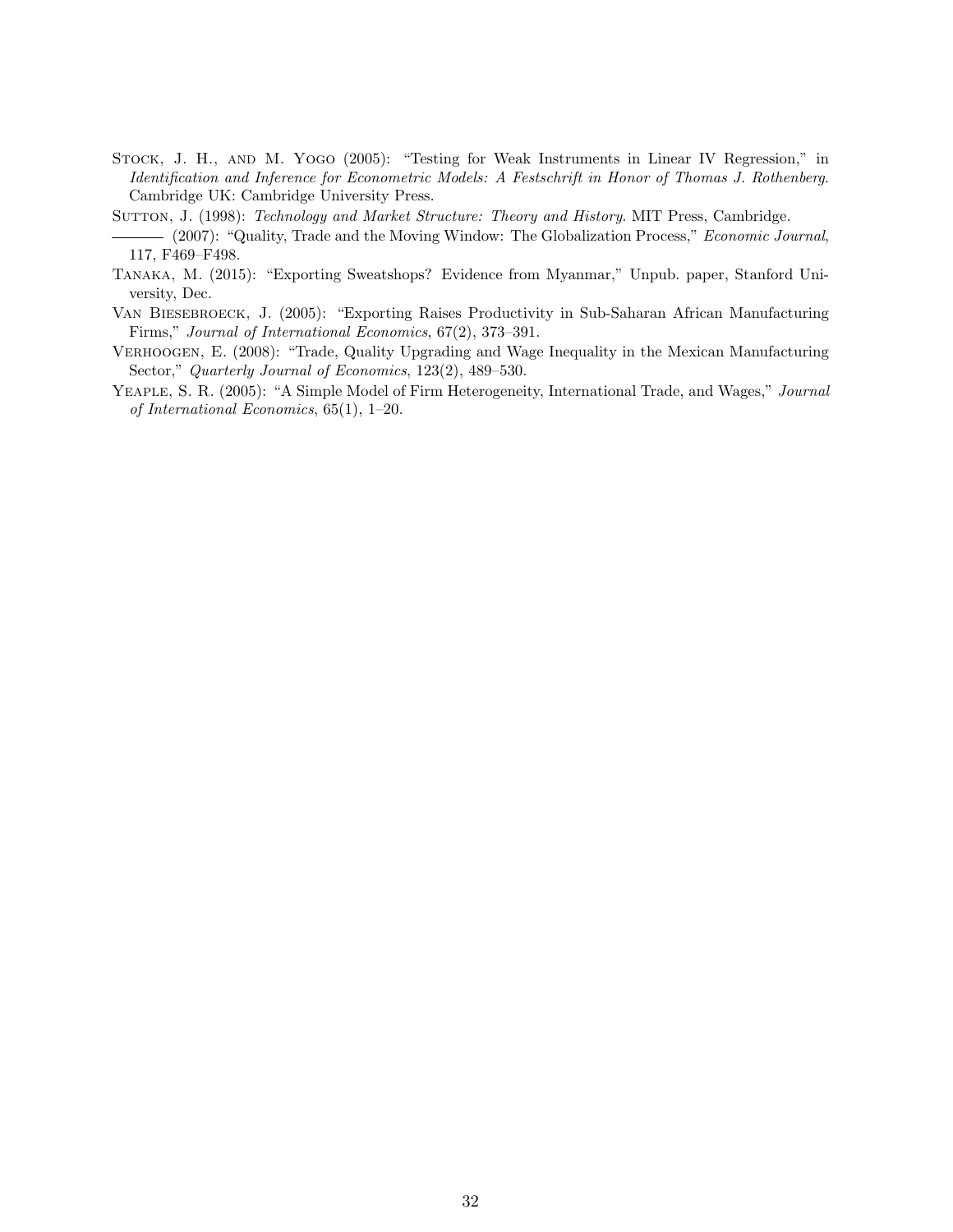<span id="page-33-1"></span>

|                                      | all       | all       | estimation |
|--------------------------------------|-----------|-----------|------------|
|                                      | exporters | importers | sample     |
|                                      | (1)       | (2)       | (3)        |
| exports per firm                     | 1.34      |           | 5.06       |
|                                      | (0.13)    |           | (0.72)     |
| share of exports to richer nations   | 0.61      |           | 0.79       |
|                                      | (0.00)    |           | (0.01)     |
| number of export destinations        | 3.78      |           | 7.71       |
|                                      | (0.05)    |           | (0.15)     |
| number of export categories          | 8.47      |           | 10.03      |
|                                      | (0.19)    |           | (0.28)     |
| imports per firm                     |           | 1.29      | 3.44       |
|                                      |           | (0.06)    | (0.37)     |
| share of imports from richer nations |           | 0.88      | 0.90       |
|                                      |           | (0.00)    | (0.00)     |
| number of import source countries    |           | 3.66      | 5.63       |
|                                      |           | (0.02)    | (0.08)     |
| number of import categories          |           | 16.92     | 21.74      |
|                                      |           | (0.23)    | (0.65)     |
| fraction exporter                    |           |           | 0.45       |
| fraction importer                    |           |           | 0.49       |
| fraction exporter and importer       |           |           | 0.35       |
| $N$ (firms)                          | 12660     | 20280     | 6585       |

## <span id="page-33-0"></span>Table 1. Summary statistics, international transactions, firm level, 1997

Notes: Table reports averages across firms using customs data from 1997, weighting firms equally. First four rows are conditional on being an exporter (i.e. having positive exports), and next four rows are conditional on being an importer (i.e. having positive imports). Values of exports and imports in millions of 2000 Euros. Petroleum exports and imports excluded in calculations. Standard errors of means in parentheses.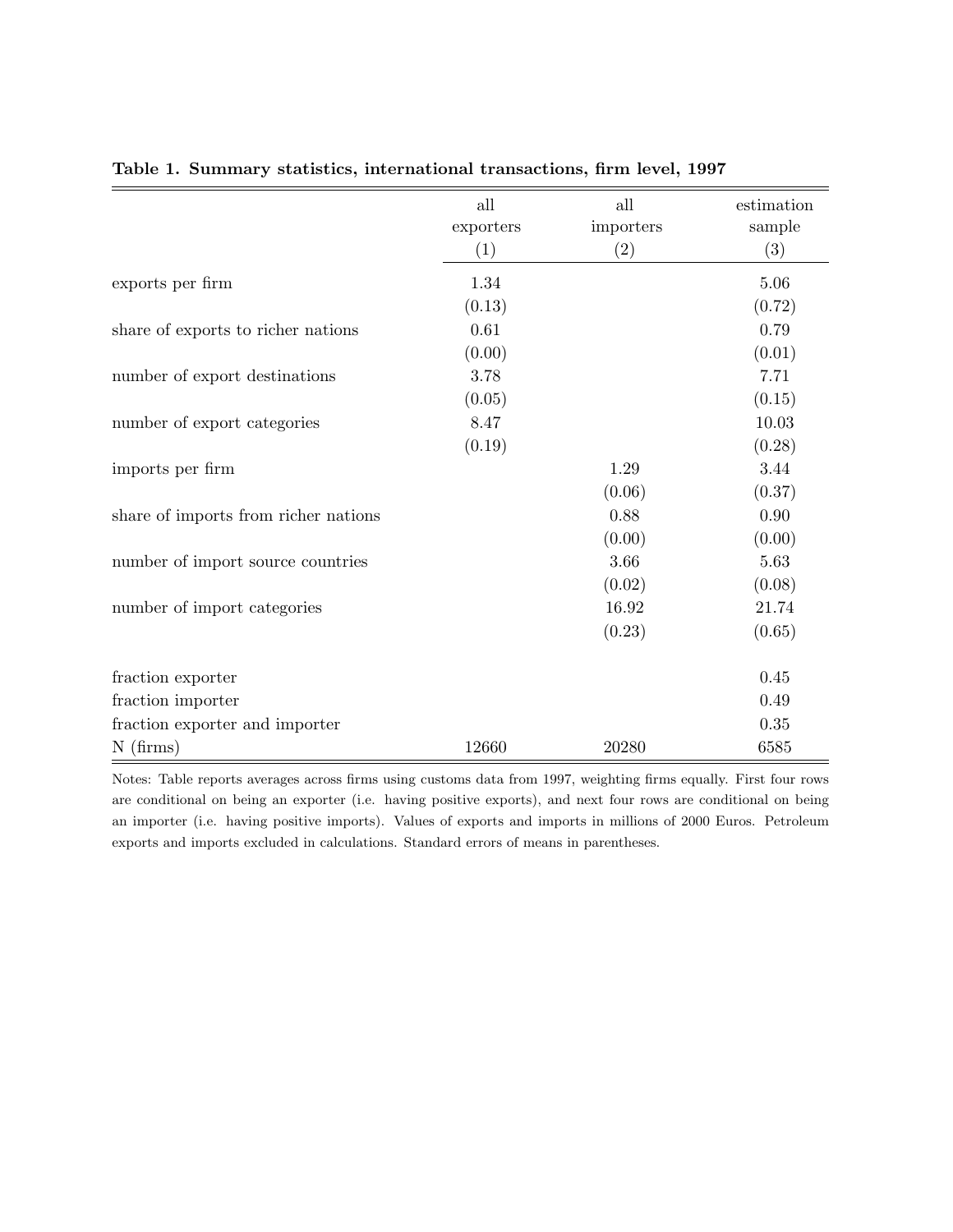|                                      | all<br>manufacturing<br>(1) | estimation<br>sample<br>(2) |
|--------------------------------------|-----------------------------|-----------------------------|
| revenues                             | 1.36                        | 13.32                       |
|                                      | (0.15)                      | (1.27)                      |
| avg. annual earnings/worker          | 7.06                        | 10.01                       |
|                                      | (0.14)                      | (0.09)                      |
| employment                           | 17.38                       | 108.59                      |
|                                      | (0.29)                      | (7.51)                      |
| age of firm                          | 15.74                       | 25.08                       |
|                                      | (0.32)                      | (0.86)                      |
| number of establishments in Portugal | 1.17                        | 1.83                        |
|                                      | (0.01)                      | (0.11)                      |
| fraction exporter                    | 0.15                        | 0.62                        |
| fraction importer                    | 0.14                        | 0.61                        |
| $N$ (firms)                          | 45031                       | 2522                        |

### <span id="page-34-0"></span>Table 2. Summary statistics, firm level, 2005

Notes: Table reports averages across firms using the 2005 economic census (SCIE), weighting firms equally. Values of revenues (sales plus income from provision of subcontracting and other services) are in millions of 2000 Euros. Average annual earnings per worker are in thousands of 2000 Euros. Standard errors of means in parentheses. The estimation sample contains 2639 firms in 2005; a small number of firms could not be linked to the manufacturing census, and these are omitted in Column 2.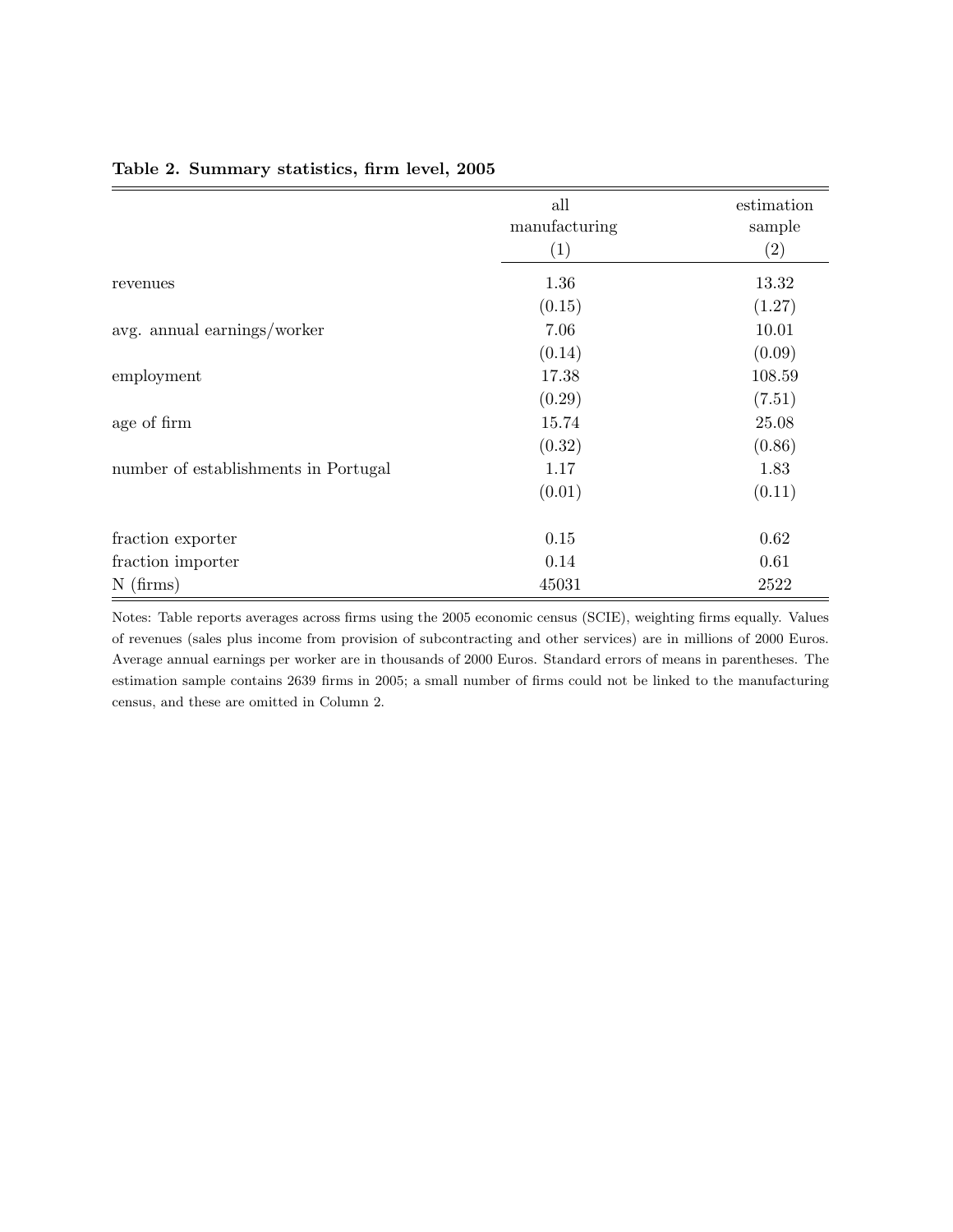|                      | dep. var.: firm-product log export price |           |           |             |  |  |
|----------------------|------------------------------------------|-----------|-----------|-------------|--|--|
|                      | (1)                                      | (2)       | (3)       | (4)         |  |  |
| richer than Portugal | $0.09***$                                | $0.09***$ |           |             |  |  |
|                      | (0.03)                                   | (0.03)    |           |             |  |  |
| $log$ GDP/cap.       |                                          |           | $0.03***$ | $0.03***$   |  |  |
|                      |                                          |           | (0.01)    | (0.01)      |  |  |
| $log$ GDP            | $0.01*$                                  | 0.00      | 0.01      | 0.00        |  |  |
|                      | (0.00)                                   | (0.01)    | (0.01)    | (0.01)      |  |  |
| European Union       | $0.05*$                                  | 0.02      | $0.06**$  | 0.03        |  |  |
|                      | (0.03)                                   | (0.02)    | (0.03)    | (0.02)      |  |  |
| landlocked           | 0.02                                     | 0.03      | 0.01      | 0.02        |  |  |
|                      | (0.03)                                   | (0.02)    | (0.03)    | (0.02)      |  |  |
| log distance         | $0.07***$                                | $0.06***$ | $0.07***$ | $0.06***$   |  |  |
|                      | (0.01)                                   | (0.01)    | (0.01)    | (0.01)      |  |  |
| product effects      | Y                                        | N         | Y         | $\mathbf N$ |  |  |
| firm-product effects | $\mathbf N$                              | Y         | N         | Y           |  |  |
| R <sub>2</sub>       | 0.75                                     | 0.93      | 0.75      | 0.93        |  |  |
| $\mathbf N$          | 71519                                    | 71519     | 71519     | 71519       |  |  |

<span id="page-35-0"></span>Table 3. Destination characteristics and export prices in cross section, 1997

Notes: Sample is all firm-product-destination observations in 1997 for firms in estimation sample, inluding Euro-zone destinations, excluding petroleum exports. Results when including Euro-zone destinations are similar (see Appendix Table [A3\)](#page-35-0). "Richer than Portugal" defined using 1996 GDP/capita, consistent with our use of 1996 values elsewhere; log GDP/cap. variable is from 1997. Robust standard errors, clustered by destination, in parentheses. \*10% level, \*\*5% level, \*\*\*1% level.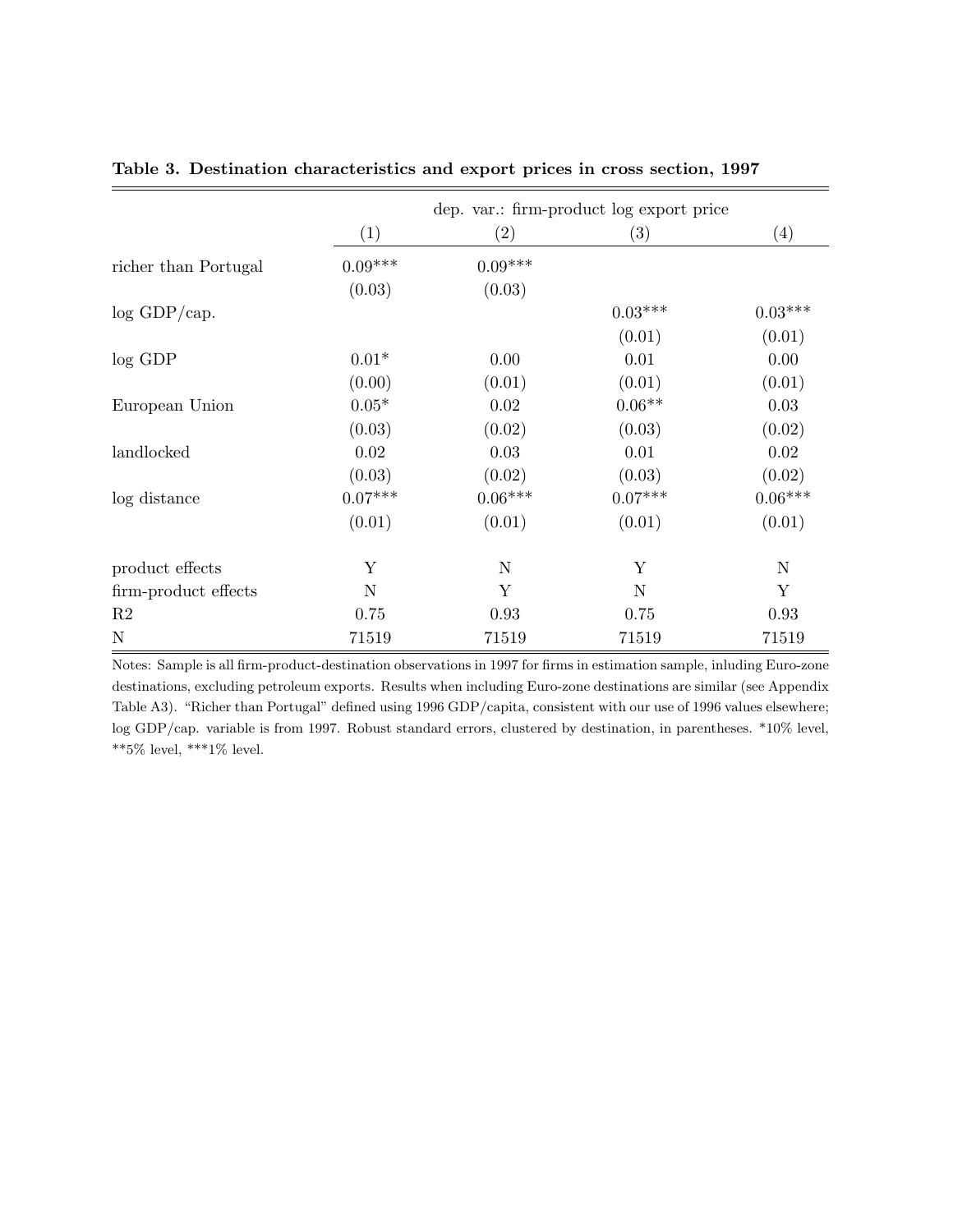|                                                |             | dep. var.: $%$ firm's sales |                       |             |  |  |
|------------------------------------------------|-------------|-----------------------------|-----------------------|-------------|--|--|
|                                                | (1)         | (2)                         | (3)                   | (4)         |  |  |
| A. Data at firm-destination-product-year level |             |                             |                       |             |  |  |
|                                                | $0.092***$  | $0.100***$                  | $0.022**$             | $0.031***$  |  |  |
| log(RER)                                       | (0.012)     | (0.010)                     |                       |             |  |  |
|                                                |             |                             | (0.010)<br>$0.430***$ | (0.012)     |  |  |
| $log(RER)*1(any exports in 1997)$              |             |                             | (0.041)               |             |  |  |
|                                                |             |                             |                       | $0.353***$  |  |  |
| $log(RER)*$ (sales share in 1997)              |             |                             |                       | (0.057)     |  |  |
|                                                |             |                             |                       |             |  |  |
| firm effects                                   | Y           |                             |                       |             |  |  |
| destination effects                            | Y           |                             |                       |             |  |  |
| firm-product-destination effects               | $\mathbf N$ | Y                           | Y                     | Y           |  |  |
| year effects                                   | Y           | Y                           | Y                     | Y           |  |  |
| $\mathbf{R}2$                                  | 0.15        | 0.70                        | 0.70                  | 0.70        |  |  |
| ${\rm N}$                                      | 954025      | 954025                      | 954025                | 954025      |  |  |
|                                                |             |                             |                       |             |  |  |
| B. Data at firm-destination-year level         |             |                             |                       |             |  |  |
| log(RER)                                       | $0.563***$  | $0.579***$                  | $0.236***$            | $0.298***$  |  |  |
|                                                | (0.076)     | (0.056)                     | (0.055)               | (0.054)     |  |  |
| $log(RER)*1(any exports in 1997)$              |             |                             | $1.134***$            |             |  |  |
|                                                |             |                             | (0.134)               |             |  |  |
| $log(RER)*$ (sales share in 1997)              |             |                             |                       | $0.289***$  |  |  |
|                                                |             |                             |                       | (0.050)     |  |  |
| firm effects                                   | Y           |                             |                       |             |  |  |
| destination effects                            | Y           |                             |                       |             |  |  |
| firm-destination effects                       | $\mathbf N$ | Y                           | Y                     | Y           |  |  |
| year effects                                   | Y           | Y                           | Y                     | $\mathbf Y$ |  |  |
| $\mathbf{R}2$                                  | 0.32        | 0.80                        | 0.80                  | 0.80        |  |  |
| ${\bf N}$                                      | 191793      | 191793                      | 191793                | 191793      |  |  |

## <span id="page-36-0"></span>Table 4. Sales response to real-exchange-rate movements

Notes: log real exchange rate (log(RER)) defined as in [\(19\)](#page-17-5) in text. Variables 1(any exports in 1997) and sales share in 1997 defined at firm-destination-product level in Panel A and firm-destination level in Panel B. Robust standard errors, clustered at firm-year level, in parentheses. \*10% level, \*\*5% level, \*\*\*1% level.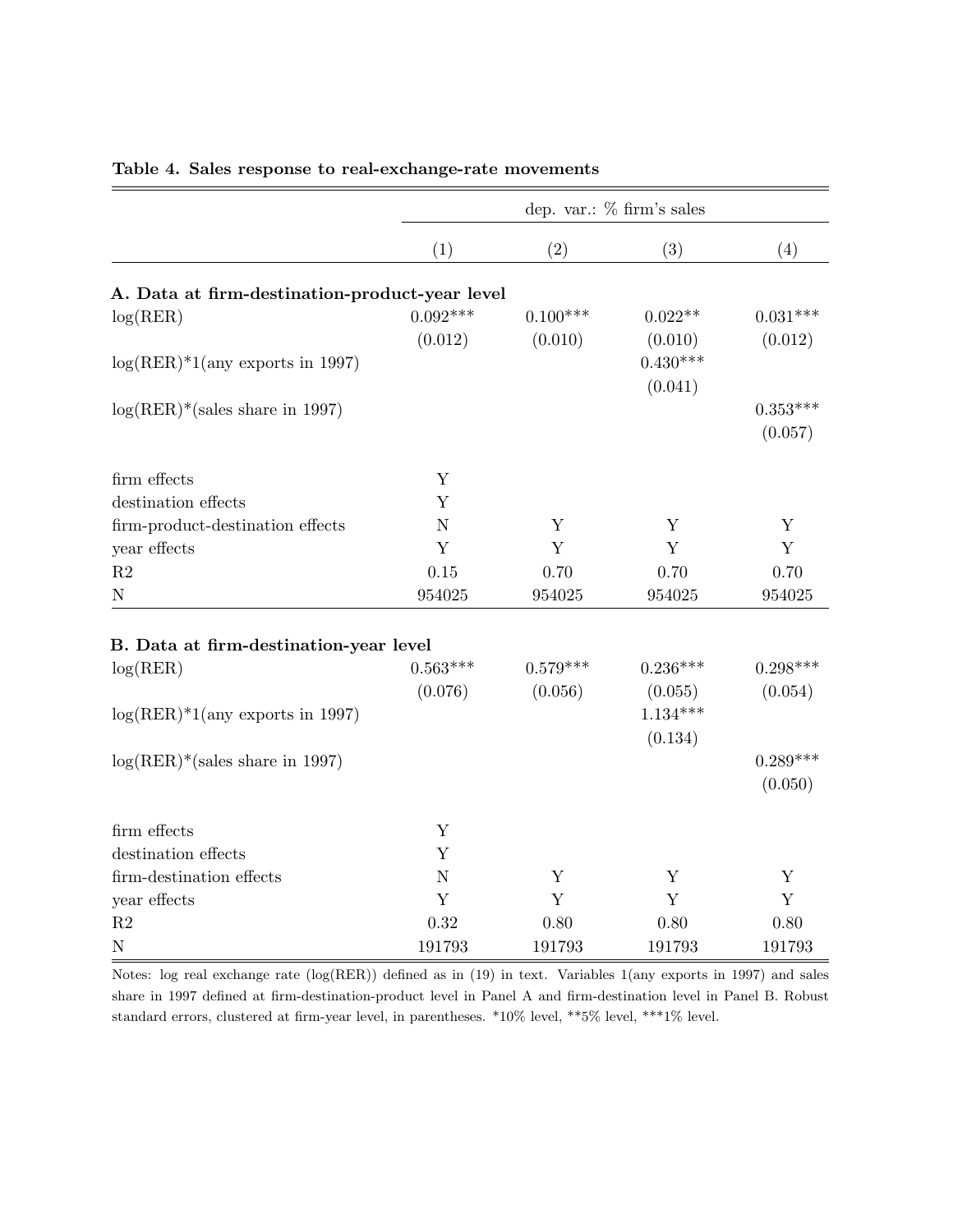|                                   | dep. var.: firm-average log real input price |                   |           |           |  |  |
|-----------------------------------|----------------------------------------------|-------------------|-----------|-----------|--|--|
|                                   | (1)                                          | $\left( 2\right)$ | (3)       | (4)       |  |  |
| $\log$ avg. destination $gdp/cap$ | $0.07***$                                    | $0.08***$         | $0.08***$ | $0.07**$  |  |  |
|                                   | (0.02)                                       | (0.03)            | (0.03)    | (0.03)    |  |  |
| export share of sales             |                                              | $-0.02$           | $-0.00$   | $-0.00$   |  |  |
|                                   |                                              | (0.03)            | (0.03)    | (0.03)    |  |  |
| log avg. destination distance     |                                              |                   | $-0.00$   | $-0.00$   |  |  |
|                                   |                                              |                   | (0.00)    | (0.00)    |  |  |
| log sales                         |                                              |                   |           | $0.02***$ |  |  |
|                                   |                                              |                   |           | (0.01)    |  |  |
| initial source interactions       | Υ                                            | Y                 | Y         | Y         |  |  |
| firm effects                      | Y                                            | Y                 | Y         | Y         |  |  |
| year effects                      | Y                                            | Y                 | Υ         | Y         |  |  |
| R2                                | 0.80                                         | 0.80              | 0.80      | 0.80      |  |  |
| $\mathbf N$                       | 45659                                        | 45659             | 45659     | 45659     |  |  |

## <span id="page-37-0"></span>Table 5. Destination income and firm-average input prices, OLS estimates

Notes: Table reports OLS estimates of equation [\(22\)](#page-18-2) in text, using baseline estimation sample. Average destination GDP/capita defined as in equation [\(21\)](#page-18-0). Price data have been winsorized as described in Section [3.](#page-13-1) Petroleum exports and imports excluded. Robust standard errors in parentheses. \*10% level, \*\*5% level, \*\*\*1% level.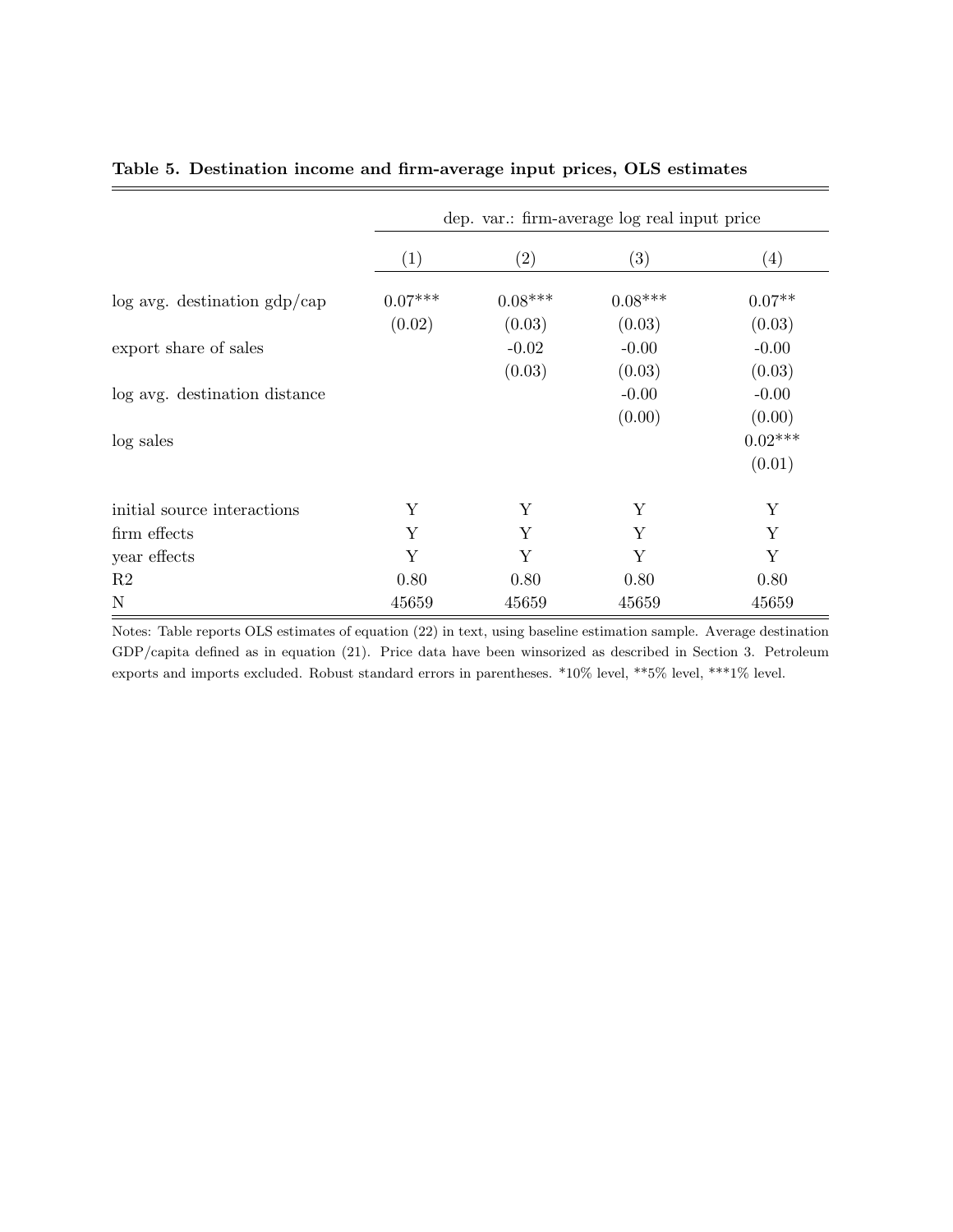|                                                     | dep. var.: firm-average log real input price |            |           |           |           |             |  |
|-----------------------------------------------------|----------------------------------------------|------------|-----------|-----------|-----------|-------------|--|
|                                                     | (1)                                          | (2)        | (3)       | (4)       | (5)       | (6)         |  |
| $\log$ avg. destination gdp/cap                     | $0.66***$                                    | $0.72***$  | $0.73***$ | $0.71***$ | $0.69***$ | $0.68***$   |  |
|                                                     | (0.21)                                       | (0.25)     | (0.25)    | (0.25)    | (0.26)    | (0.26)      |  |
| export share of sales                               |                                              | $-0.34***$ | $-0.34**$ | $-0.33**$ | $-0.22$   | $-0.22$     |  |
|                                                     |                                              | (0.13)     | (0.13)    | (0.13)    | (0.31)    | (0.32)      |  |
| log avg. destination distance                       |                                              |            | $-0.00$   | $-0.00$   | $-0.01$   | $0.06**$    |  |
|                                                     |                                              |            | (0.00)    | (0.00)    | (0.01)    | (0.03)      |  |
| log sales                                           |                                              |            |           | $0.02***$ | $0.02***$ | 0.01        |  |
|                                                     |                                              |            |           | (0.01)    | (0.01)    | (0.01)      |  |
| initial source interactions                         | Y                                            | Y          | Y         | Y         | Y         | Y           |  |
| firm effects                                        | Y                                            | Y          | Y         | Y         | Y         | $\mathbf Y$ |  |
| year effects                                        | Y                                            | Y          | Y         | Y         | Y         | Y           |  |
| N                                                   | 45659                                        | 45659      | 45659     | 45659     | 45659     | 45659       |  |
| Kleibergen-Paap LM statistic (under-identification) | 264.22                                       | 250.03     | 249.61    | 248.92    | 192.30    | 232.20      |  |
| Kleibergen-Paap LM p-value                          | 0.00                                         | 0.00       | 0.00      | 0.00      | 0.00      | 0.00        |  |
| Kleibergen-Paap Wald rk F-stat (weak insts.)        | 3.11                                         | 2.67       | 2.67      | 2.65      | 2.09      | 2.32        |  |
| Anderson-Rubin Wald test F-stat                     | 2.20                                         | 2.19       | 2.19      | 2.17      | 2.18      | 2.18        |  |
| Anderson-Rubin Wald test p-value                    | 0.00                                         | 0.00       | 0.00      | 0.00      | 0.00      | 0.00        |  |

## <span id="page-38-1"></span><span id="page-38-0"></span>Table 6. Destination income and firm-average input prices, IV estimates

Notes: Table reports IV estimates of equation [\(22\)](#page-18-3) in text, using baseline estimation sample. Instruments are interactions of indicators for positive exports to destination in <sup>1997</sup> and log real-exchange rates for Portugal's top <sup>100</sup> non-Euro-zone export destinations; first-stage results are in Appendix Table [B1.](#page-33-1) Average destination GDP/capita defined as in equation [\(21\)](#page-18-4). Price data have been winsorized as described in Section [3.](#page-13-2) Columns <sup>1</sup> to <sup>4</sup> treat only log avg. destination GDP/cap as endogenous; Column <sup>5</sup> adds export share of sales, and Column <sup>6</sup> adds log avg. destination distance to endogenous set. Petroleum exports and imports excluded. Robust standard errors in parentheses. \*10% level, \*\*5% level, \*\*\*1% level.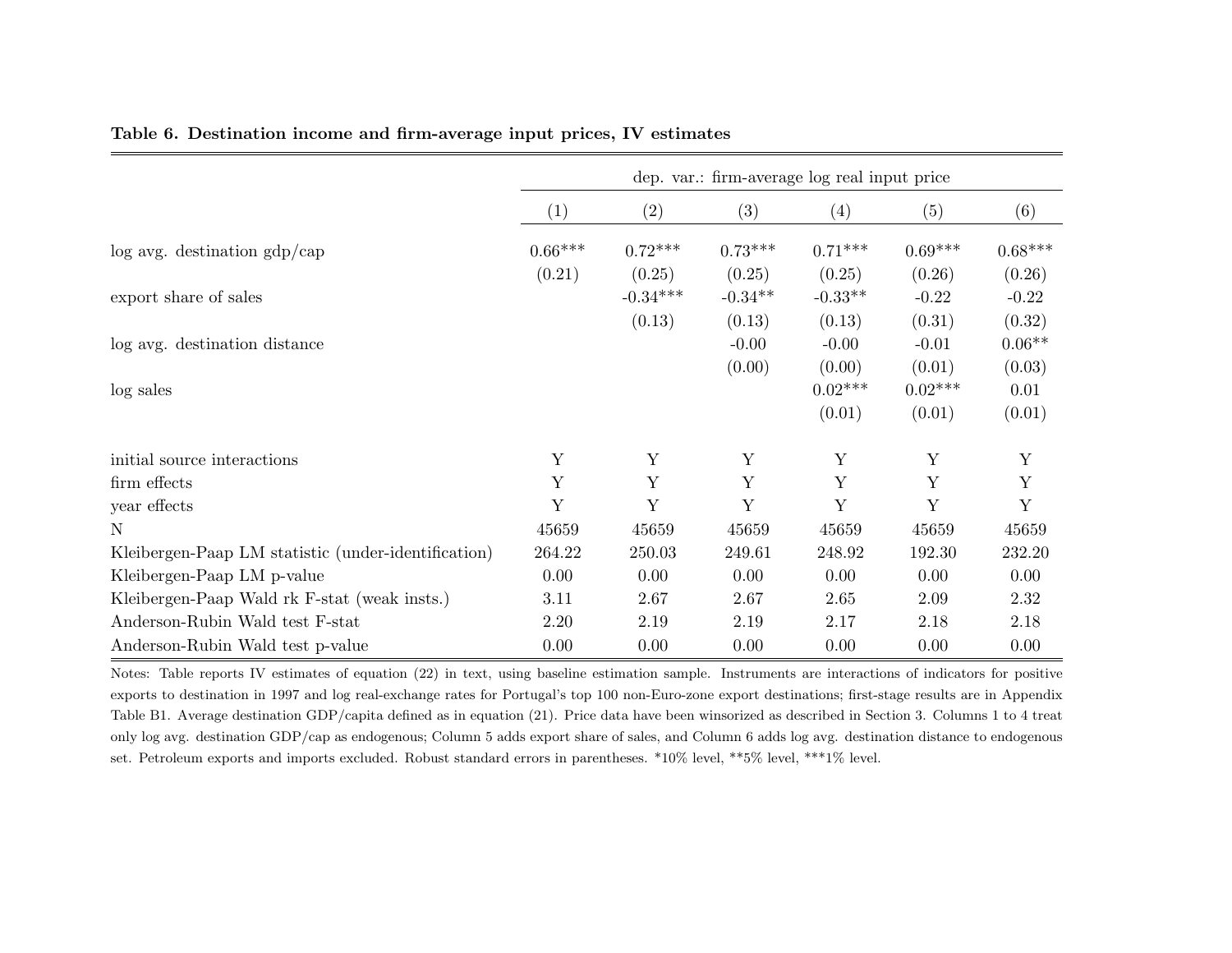|                                   | dep. var.: firm-average log real output price |        |         |                   |  |  |
|-----------------------------------|-----------------------------------------------|--------|---------|-------------------|--|--|
|                                   | (1)                                           | (2)    | (3)     | $\left( 4\right)$ |  |  |
| $\log$ avg. destination $gdp/cap$ | 0.08                                          | 0.04   | 0.04    | 0.03              |  |  |
|                                   | (0.06)                                        | (0.08) | (0.08)  | (0.08)            |  |  |
| export share of sales             |                                               | 0.08   | 0.09    | 0.09              |  |  |
|                                   |                                               | (0.07) | (0.08)  | (0.08)            |  |  |
| log avg. destination distance     |                                               |        | $-0.00$ | $-0.00$           |  |  |
|                                   |                                               |        | (0.01)  | (0.01)            |  |  |
| log sales                         |                                               |        |         | $0.04***$         |  |  |
|                                   |                                               |        |         | (0.01)            |  |  |
| initial source interactions       | Y                                             | Y      | Y       | Y                 |  |  |
| firm effects                      | Y                                             | Y      | Υ       | Y                 |  |  |
| year effects                      | Y                                             | Y      | Y       | Y                 |  |  |
| R2                                | 0.77                                          | 0.77   | 0.77    | 0.77              |  |  |
| $\mathbf N$                       | 45659                                         | 45659  | 45659   | 45659             |  |  |

## <span id="page-39-0"></span>Table 7. Destination income and firm-average output prices, OLS estimates

Notes: Table is similar to Table [5,](#page-37-0) but for output prices. Table reports OLS estimates of equation [\(22\)](#page-18-2) in text for output prices, using baseline estimation sample. Average destination GDP/capita defined as in equation [\(21\)](#page-18-0). Price data have been winsorized as described in Section [3.](#page-13-1) Petroleum exports and imports excluded. Robust standard errors in parentheses. \*10% level, \*\*5% level, \*\*\*1% level.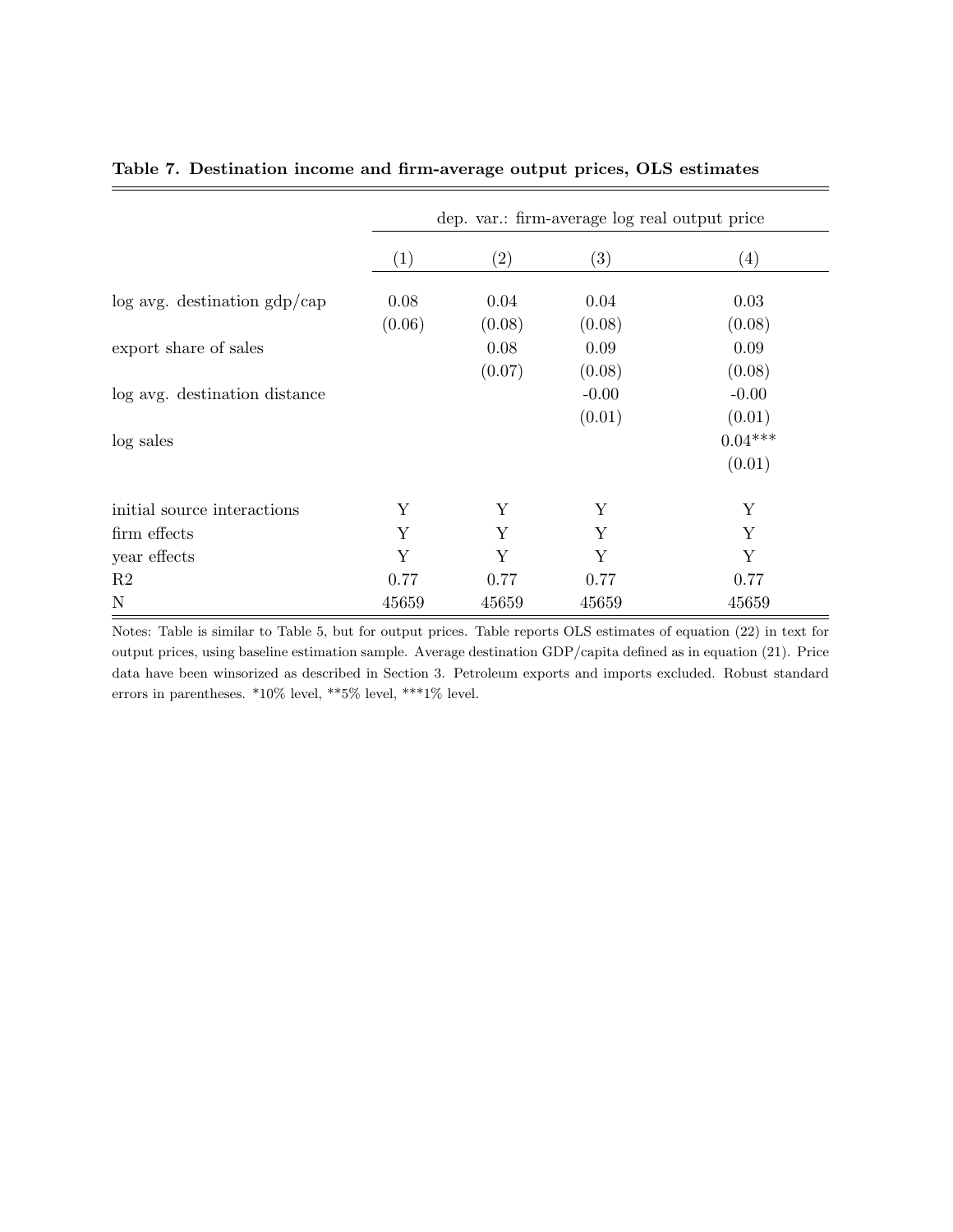|                                                     | dep. var.: firm-average log real output price |            |             |            |           |             |
|-----------------------------------------------------|-----------------------------------------------|------------|-------------|------------|-----------|-------------|
|                                                     | (1)                                           | (2)        | (3)         | (4)        | (5)       | (6)         |
| $\log$ avg. destination gdp/cap                     | $2.10***$                                     | $2.09***$  | $2.09***$   | $2.06***$  | $1.76***$ | $1.75***$   |
|                                                     | (0.53)                                        | (0.63)     | (0.63)      | (0.64)     | (0.66)    | (0.66)      |
| export share of sales                               |                                               | $-0.94***$ | $-0.96***$  | $-0.95***$ | 0.63      | 0.63        |
|                                                     |                                               | (0.32)     | (0.34)      | (0.34)     | (0.91)    | (0.91)      |
| log avg. destination distance                       |                                               |            | 0.00        | 0.00       | $-0.06*$  | 0.01        |
|                                                     |                                               |            | (0.01)      | (0.01)     | (0.03)    | (0.07)      |
| log sales                                           |                                               |            |             | $0.03**$   | $0.03**$  | 0.02        |
|                                                     |                                               |            |             | (0.01)     | (0.01)    | (0.02)      |
| initial source interactions                         | Y                                             | Y          | Y           | Y          | Y         | Y           |
| firm effects                                        | Y                                             | Y          | $\mathbf Y$ | Y          | Y         | $\mathbf Y$ |
| year effects                                        | Y                                             | Y          | Y           | Y          | Y         | Y           |
| N                                                   | 45659                                         | 45659      | 45659       | 45659      | 45659     | 45659       |
| Kleibergen-Paap LM statistic (under-identification) | 264.22                                        | 250.03     | 249.61      | 248.92     | 192.30    | 232.20      |
| Kleibergen-Paap LM p-value                          | 0.00                                          | 0.00       | 0.00        | 0.00       | 0.00      | 0.00        |
| Kleibergen-Paap Wald rk F-stat (weak insts.)        | 3.11                                          | 2.67       | 2.67        | 2.65       | 2.09      | 2.32        |
| Anderson-Rubin Wald test F-stat                     | 3.01                                          | 2.99       | 2.99        | 2.98       | 2.99      | 2.99        |
| Anderson-Rubin Wald test p-value                    | 0.00                                          | 0.00       | 0.00        | 0.00       | 0.00      | 0.00        |

## <span id="page-40-0"></span>Table 8. Destination income and firm-average output prices, IV estimates

Notes: Table similar to Table [6](#page-38-1) but for output prices. Table reports IV estimates of equation ([22\)](#page-18-3) in text, using baseline estimation sample. Instruments are interactions of indicators for positive exports to destination in <sup>1997</sup> and log real-exchange rates for Portugal's top <sup>100</sup> non-Euro-zone export destinations; first-stage results are in Appendix Table [B1.](#page-33-1) Average destination GDP/capita defined as in equation [\(21\)](#page-18-4). Price data have been winsorized as described in Section [3.](#page-13-2) Columns <sup>1</sup> to <sup>4</sup> treat only log avg. destination GDP/cap as endogenous; Column <sup>5</sup> adds export share of sales, and Column <sup>6</sup> adds log avg. destination distance to endogenous set. Petroleum exports and imports excluded. Robust standard errors in parentheses. \*10% level, \*\*5% level, \*\*\*1%level.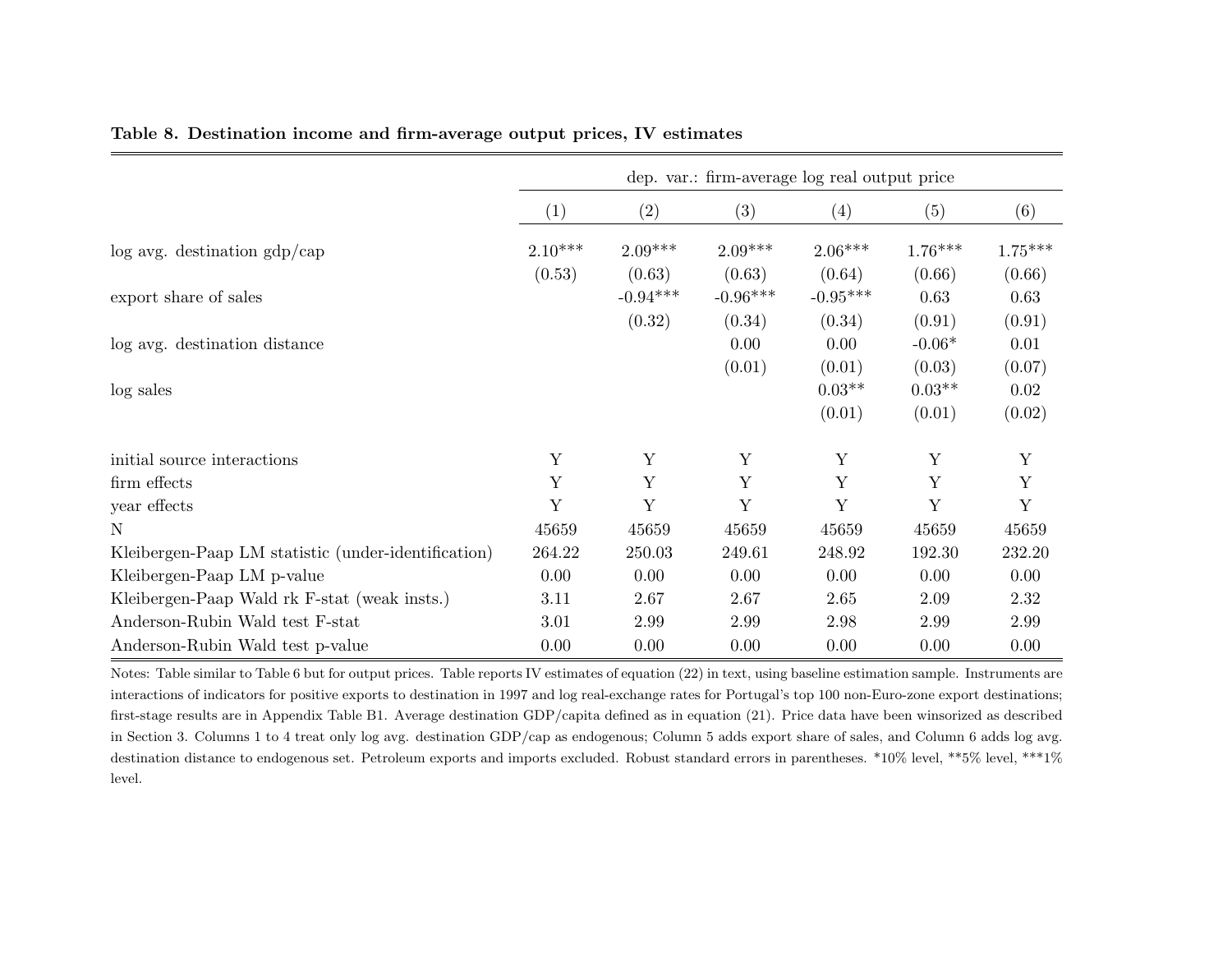|                                                            | dep. var.: firm-average log real input price |             |             |               |
|------------------------------------------------------------|----------------------------------------------|-------------|-------------|---------------|
|                                                            | (1)                                          | (2)         | (3)         | (4)           |
| $\log$ avg. destination $gdp/cap$                          | $0.72***$                                    | $0.40**$    | $0.62***$   | $0.75***$     |
|                                                            | (0.21)                                       | (0.20)      | (0.22)      | (0.16)        |
| export share of sales                                      | $-0.26$                                      | 0.01        | $-0.36$     | $-0.27$       |
|                                                            | (0.24)                                       | (0.22)      | (0.25)      | (0.17)        |
| log avg. destination distance                              | $0.05**$                                     | $0.03\,$    | 0.03        | $0.03^{\ast}$ |
|                                                            | (0.02)                                       | (0.02)      | (0.02)      | (0.02)        |
| log sales                                                  | $0.01\,$                                     | $0.02**$    | $0.02**$    | $0.01^{\ast}$ |
|                                                            | (0.01)                                       | (0.01)      | (0.01)      | (0.01)        |
| herfindahl (suppliers)                                     | 1.18                                         |             |             | $-0.18$       |
|                                                            | (1.64)                                       |             |             | (3.04)        |
| herfindahl (purchasers)                                    |                                              | 5.64        |             | 1.50          |
|                                                            |                                              | (4.25)      |             | (8.87)        |
| purchaser share                                            |                                              |             | $3.03***$   | $7.24*$       |
|                                                            |                                              |             | (0.42)      | (3.79)        |
| $\log$ avg. destination $gdp/cap$ *herfindahl (suppliers)  | $-0.02$                                      |             |             | $-0.16$       |
|                                                            | (0.14)                                       |             |             | (0.32)        |
| $\log$ avg. destination $gdp/cap$ *herfindahl (purchasers) |                                              | $-0.30$     |             | 0.48          |
|                                                            |                                              | (0.44)      |             | (0.96)        |
| $\log$ avg. destination $gdp/cap *purchaser share$         |                                              |             | $-0.34$     | $-0.77*$      |
|                                                            |                                              |             | (3.95)      | (0.41)        |
| initial source interactions                                | Y                                            | Y           | Y           | Y             |
| firm effects                                               | $\mathbf Y$                                  | $\mathbf Y$ | Y           | $\mathbf Y$   |
| year effects                                               | $\mathbf Y$                                  | $\mathbf Y$ | $\mathbf Y$ | Y             |
| N                                                          | 42710                                        | 45659       | 45659       | 42710         |
| Kleibergen-Paap LM statistic (under-identification)        | 325.69                                       | 409.68      | 370.58      | 585.28        |
| Kleibergen-Paap LM p-value                                 | 0.00                                         | 0.00        | 0.00        | 0.00          |
| Kleibergen-Paap Wald rk F-stat (weak insts.)               | 1.55                                         | 1.93        | 2.29        | 1.72          |
| Anderson-Rubin Wald test F-stat                            | 1.56                                         | 1.89        | 3.92        | 9.53          |
| Anderson-Rubin Wald test p-value                           | 0.00                                         | 0.00        | 0.00        | 0.00          |

### <span id="page-41-0"></span>Table 9. Examining role of market power in input markets

Notes: Specifications similar to Table [6](#page-38-0) Column 6, but including market power measures and interactions. Instruments are the baseline instruments (interactions of indicators for positive exports to destination in 1997 and log real-exchange rates) and their interactions with the corresponding market power measures. Column 4 includes interactions of baseline instruments with all three market-power measures in instrument set; first-stage results are in Appendix Table [B2.](#page-34-0) Because some firms only use inputs for which no producers were sampled in the IAPI data, there are a few firms in our baseline estimation sample for which the firm-specific Herfindahl index for suppliers could not be constructed, hence the smaller number of observations in Columns 1 and 4. See Section [5.5](#page-25-0) for details of construction of market-power measures. Robust standard errors in parentheses. \*10% level, \*\*5% level, \*\*\*1% level.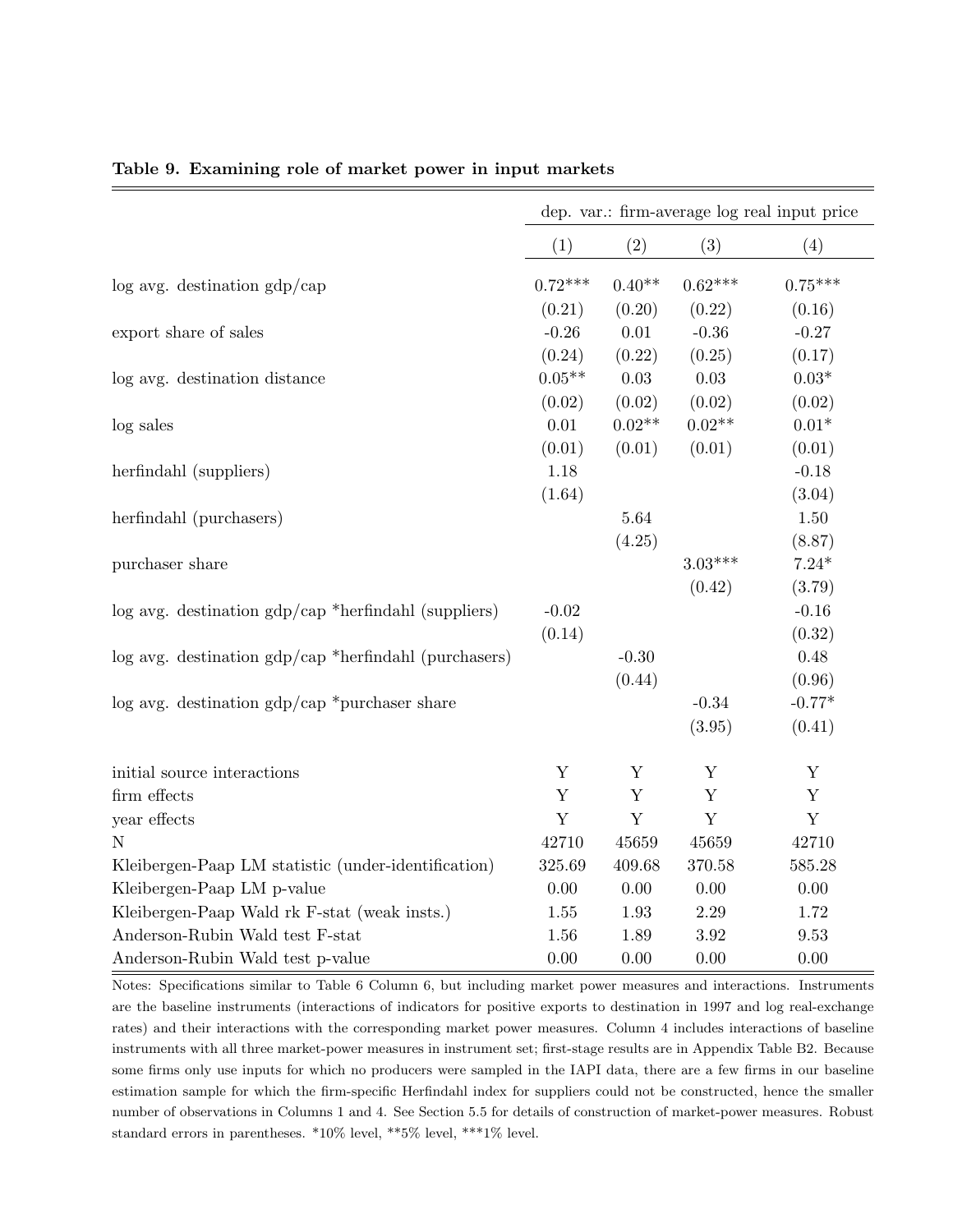|                                                           | dep. var.: firm-average log real input price |            |          |  |
|-----------------------------------------------------------|----------------------------------------------|------------|----------|--|
|                                                           | (1)                                          | (2)        | (3)      |  |
| $log$ avg. destination $gdp/cap$                          | $0.51***$                                    | $0.47**$   | $0.46**$ |  |
|                                                           | (0.21)                                       | (0.21)     | (0.21)   |  |
| export share of sales                                     | $-0.20*$                                     | 0.08       | 0.06     |  |
|                                                           | (0.11)                                       | (0.23)     | (0.23)   |  |
| log avg. destination distance                             | $-0.04***$                                   | $-0.05***$ | $-0.02$  |  |
|                                                           | (0.02)                                       | (0.02)     | (0.03)   |  |
| log sales                                                 | $0.02***$                                    | $0.02***$  | $0.02**$ |  |
|                                                           | (0.01)                                       | (0.01)     | (0.01)   |  |
| $\log$ avg. destination $gdp/cap^*R\&D + adv$ . intensity | $1.66**$                                     | $1.61**$   | $1.42**$ |  |
|                                                           | (0.66)                                       | (0.66)     | (0.69)   |  |
| initial source interactions                               | Y                                            | Y          | Y        |  |
| firm effects                                              | Y                                            | Y          | Y        |  |
| year effects                                              | Y                                            | Y          | Y        |  |
| N                                                         | 45659                                        | 45659      | 45659    |  |
| Kleibergen-Paap LM statistic (under-identification)       | 367.68                                       | 345.44     | 372.30   |  |
| Kleibergen-Paap LM p-value                                | 0.00                                         | 0.00       | 0.00     |  |
| Kleibergen-Paap Wald rk F-stat (weak insts.)              | 2.46                                         | 2.39       | 1.88     |  |
| Anderson-Rubin Wald test F-stat                           | 2.37                                         | 2.38       | 2.38     |  |
| Anderson-Rubin Wald test p-value                          | 0.00                                         | 0.00       | 0.00     |  |

## <span id="page-42-0"></span>Table 10. Interaction with R&D and advertising intensity, IV estimates

Notes: Specifications similar to Table [6](#page-38-0) Column 6, but including interaction of destination income and R&D and advertising intensity for the firm's output sector. Instruments are the baseline instruments (interactions of indicators for positive exports to destination in 1997 and log real-exchange rates) and their interactions with the R&D and advertising intensity measure; first-stage results are in Appendix Table [B3.](#page-35-0) Data on advertising and R&D expenditures as a share of total industry sales are from the U.S. FTC 1975 Line of Business Survey, converted from FTC four-digit industry classification to CAE four-digit classification using verbal industry descriptions, then matched to firms' industries as reported in the firm-level data. Column 1 treats only log avg. destination GDP/cap and the interaction with the R&D and advertising intensity as endogenous; Column 2 adds export share of sales, and Column 3 adds log avg. destination distance to endogenous set. Robust standard errors in parentheses. \*10% level, \*\*5% level, \*\*\*1% level.